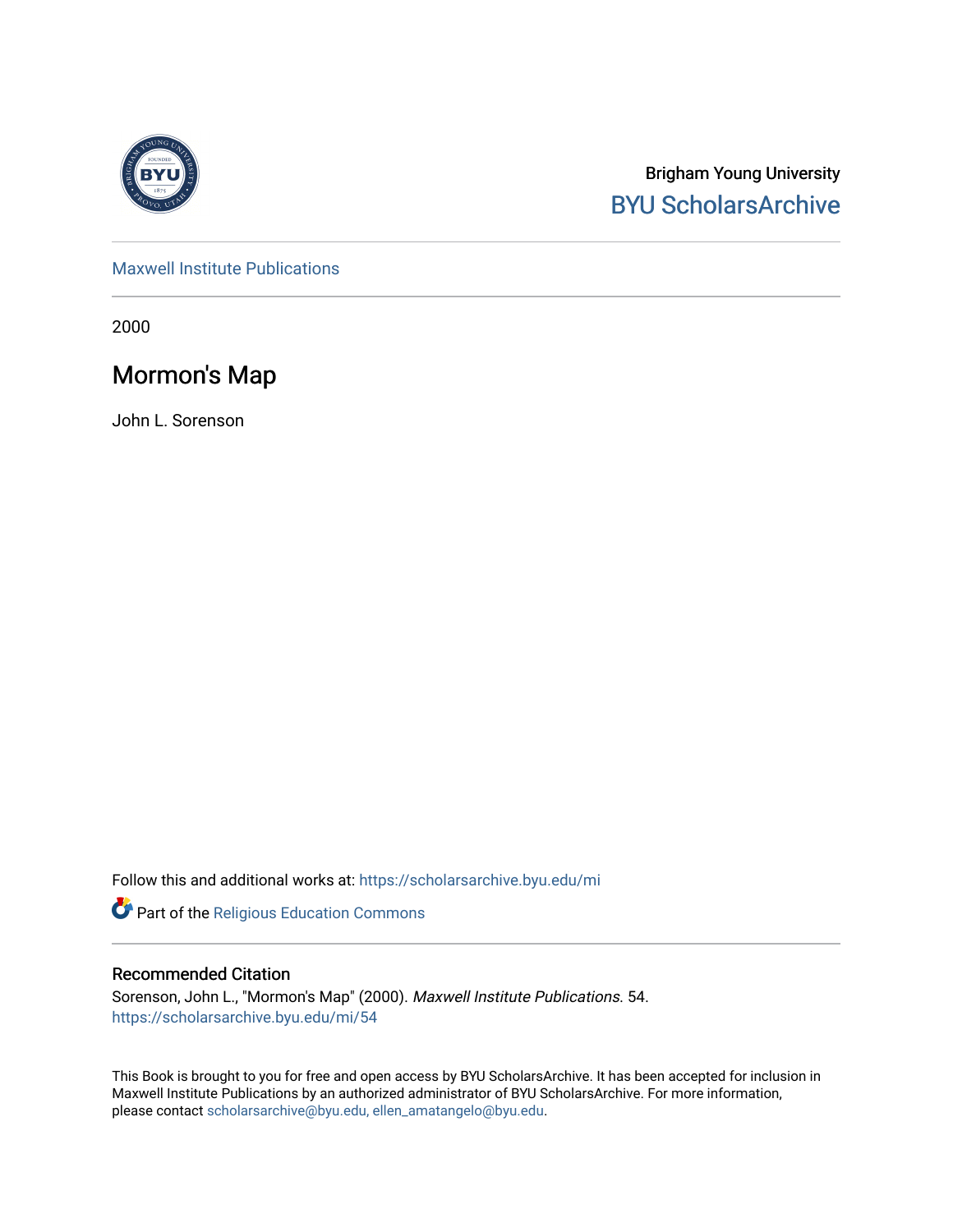# Does Geography in the Book of Mormon Matter?

<span id="page-1-0"></span>The Book of Mormon has been called "the keystone of our religion," $^1$  $^1$  and for Latter-day Saints it thus deserves no less than the deepest understanding of it we can obtain. Brigham Young has suggested the level of understanding we should aspire to: "Do you read the scriptures . . . as though you were writing them . . . ? Do you read them as though you stood in the place of the men who wrote them?" [2](#page-4-1) What advantages do we have if we follow Brigham Young's advice?

<span id="page-1-1"></span>The Book of Mormon was given to us through a very real artifact—a set of gold plates that were seen and "hefted" by a dozen or more witnesses. In contrast, the Bible reached us via generations of unknown hands, and we must wonder which portions of it were shaped by the human instruments through whom it was transmitted. We place high value on the Nephite scripture because of its tangible origin. Yet the sense ofreality and concreteness we feel is weakened in part by the fact that Latter-day Saints as a body of believers have not been prepared to say where particular Nephite cities and mountains and streams are located. We can visit Bethlehem's hills and feel that we are standing where the Jewish shepherds did when the angels spoke to them, but on tours to "Book of Mormon lands" we are unable to say with confidence, "Here Alma and Amulek were imprisoned," or "Through this valley tramped Helaman's two thousand warriors." Would not our sense of the reality of the Nephites and their sacred book be enhanced if we could share with Mormon his map of the scenes where the events he wrote about took place? The sense ofreality with which we envision the events, scenes, and characters in the Book of Mormon can be intensified to the degree that we pin down the geographical setting.

The Nephite scripture promises its readers sacred knowledge that can transform their personal lives. To receive that blessing, we as readers must connect ourselves as forcefully as possible to what the ancient writers of the scripture tell us. Only by relating intimately to them and their words can we receive the power they sought to convey to us. The scriptures are meant to cause us to "lift up [our] hearts and rejoice" (2 Nephi 11:8), and we cannot fully do that without penetrating as thoroughly as possible what was in the hearts and minds of the scripture makers at the time they wrote. We cannot be impacted to the maximum by their message unless we can empathize with their pains, puzzle over their problems, and join in their joys. The ancient prophets have something of great value to confer on people across all generations and cultures because they, more clearly than most humans, have identified and wrestled with the frustrations, despairs, and pains that afflict us all: What is this seemingly senseless life really about? Is death the end? How can I achieve the greatest happiness? Why am I hated, in pain, starved, depressed? These ancient prophets stir our interest and awaken our hopes because, while they were each a fallible everyman, like us plagued with questions, they testify boldly that they found answers.

But we cannot fully share the light that transformed their lives until we grasp in specific terms, not just in vaguely theoretical ones, what the questions meant to them. We cannot fully "liken" the sacred texts to ourselves (2 Nephi 11:8) until we liken the concrete problems of the prophets' lives—their dilemmas and how they were delivered from them—to those we feel in our own lives. The more detail we know about who those ancient holy men and women were and what went on in their lives, the more perceptively we will be able to see how God's dealings with them can be applied to our relationship with him.

Geography, as much as history or culture, is an essential feature of life's problems. Many problems faced by the Nephite prophets and their people, and from which the hand of the Lord saved them so often, were shaped decisively by their geographical setting. To what degree did harsh physical conditions trigger the complaints of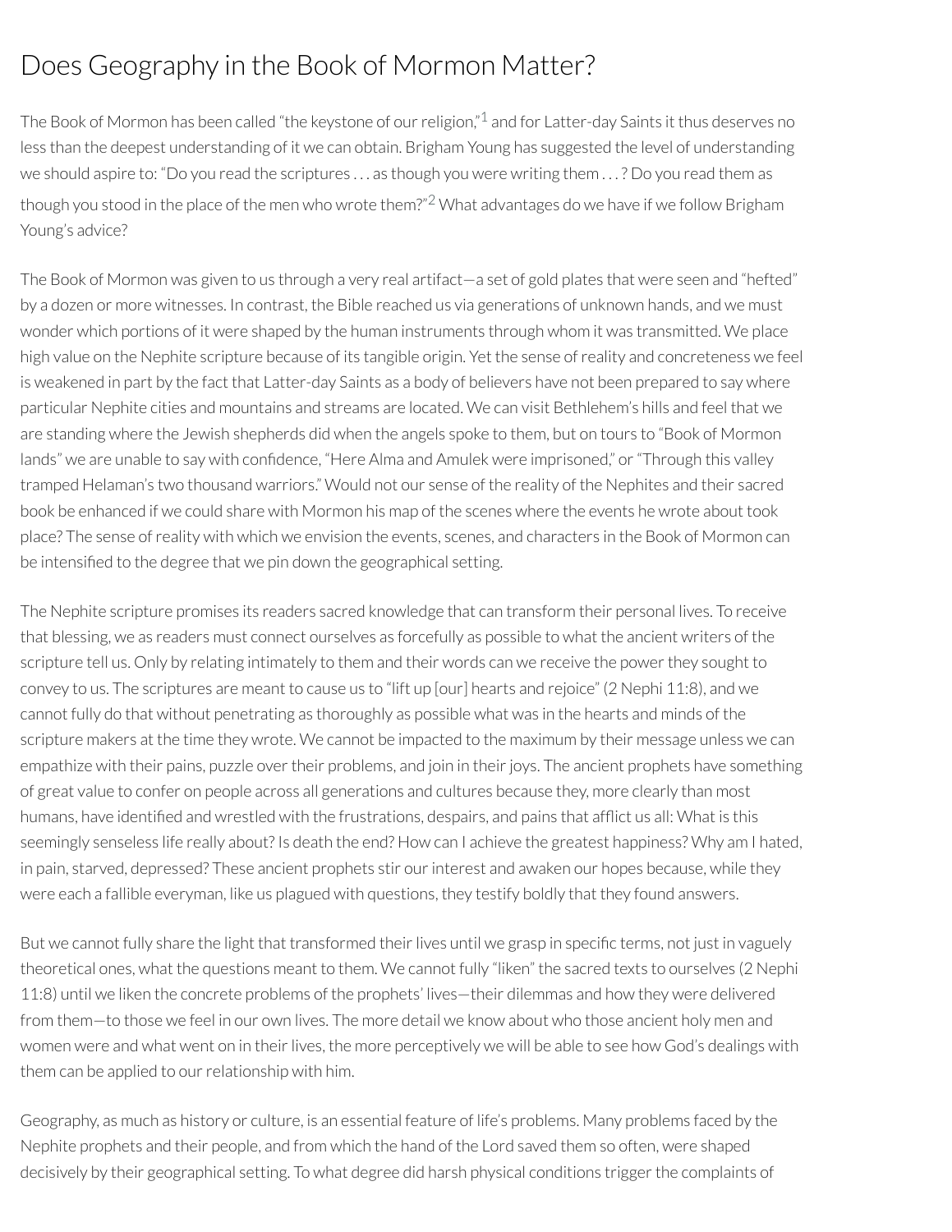Lehi<sub>1</sub>'s party in the Arabian desert (see 1 Nephi 16:19-20, 35-36)? What strategic concerns worried Captain Moroni about the rebellion and flight of Morianton (see Alma 50:30, 32)? Why were Moroni<sub>1</sub> and Pahoran<sub>1</sub> even more angry and concerned over the dissenters who seized power in the center of Nephite lands than they were overthe powerful Lamanite armies on the periphery (see Alma 60–62)? How was geography central to the defeat of the robbers of Giddianhi (see 3 Nephi 3–4)? How many times did ight and relocation save Nephite groups from slavery or extinction (see, for example, Omni 1:12–13; Mosiah 24:17–21)? Geographical factors are pivotal in the Nephite experience. In fact, the title page of the Book of Mormon praises the "great things the Lord hath done for their fathers," and we can appreciate those "great things" so much better when we know of the places where they unfolded. Significantly, one of Nephi<sub>1</sub>'s key teachings to his brothers was how the Lord uses geography to accomplish his ends (see 1 Nephi 17:23–26, 32–38).

Some may contend that we know enough about this topic already, but the actual extent of our knowledge is limited and unsystematized. Our copies of the Bible include a superb set of maps to which good teachers and wise students of the scripture turn frequently for clarification. After many years of doing without maps to inform us about key events and places mentioned in the Doctrine and Covenants, we finally received help in that regard starting with the 1981 edition of the scriptures. But our copies of the Book of Mormon still lack even the most basic map to clarify the complicated goings and comings reported in our keystone scripture. It appears that there is much yet to learn about the topic of Book of Mormon geography.

#### **Whatis the status ofthe study ofthe geography in the Book of Mormon?**

<span id="page-2-0"></span>In the 170 years since the Book of Mormon was first published, its geography has been given comparatively little attention. Remarkably, what logically would seem to be one of the first steps in a systematic investigation—to construct a map of the American "land of promise" based solely on statements in that scripture (at least 550 passages are relevant)—seems not to have occurred to anyone during the church's first century. The first attempt appeared in print only in 19[3](#page-4-2)8.<sup>3</sup> In fact, a good deal of suspicion about and opposition to studying Book of Mormon geography has been manifested among Latter-day Saints, and this can in part be credited to the generally poor quality of the research and logic in previous investigations. The idea that as a church we have neglected the Book of Mormon<sup>[4](#page-4-3)</sup> can apply to all aspects of the Book of Mormon, including geography.

<span id="page-2-2"></span><span id="page-2-1"></span>A tiny minority of LDS (and RLDS) people have, nevertheless, been fascinated by the intellectual challenge and inspirational possibilities of a geography. At least eighty versions of a Book of Mormon map have been produced. $^{\rm 5}$  $^{\rm 5}$  $^{\rm 5}$ Most start with the writer confidently identifying some American area as the center where the Nephites lived and then distributing cities, lands, or other features named in the text to more or less agree with the original "solution." Ideas have ranged from identifying the promised land as the entire hemisphere to limiting the scene to a small portion of, say, Costa Rica or New York. Few of these writers have been knowledgeable about the range of elements that would go into a comprehensive and critical statement of the geography (such as language distributions, ecological zones, or archaeological finds). The result has been tremendous confusion and a plethora of notions that holds no promise of producing a consensus.

### **Didn't church leaders long ago settle the question of Nephite geography?**

The simple answer to this question is no. Historical documents fail to indicate that church authorities have ever claimed that the lands of the Nephites were located in any particular place.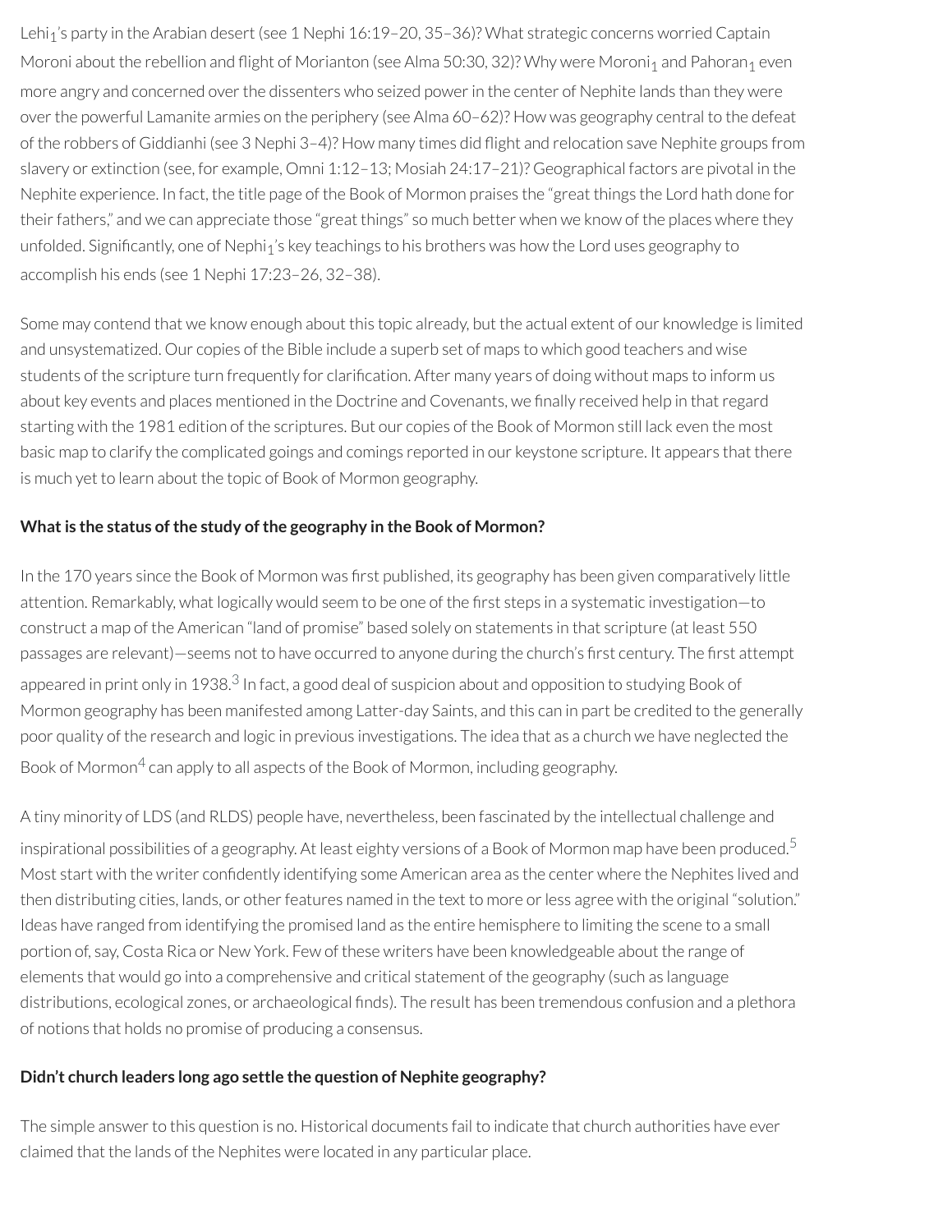To explain more thoroughly, more than one view of where the Nephites lived was held in the early days of the church. It is possible to conclude that to the first readers of the Book of Mormon it seemed obvious that North America was the land northward and South America was the land southward, with the narrow neck of land at Panama. Because the angel Moroni first showed the plates to Joseph Smith at the hill near Joseph's home in New York State, church members supposed that the final battle between the Nephite and Lamanite armies occurred

<span id="page-3-0"></span>there too.<sup>[6](#page-4-5)</sup> (Actually, what the account says is that while Mormon buried all the other records of the Nephite people in the hill Cumorah of the final battle, he gave the set of plates on which he had written his abridged history to his son Moroni<sub>2</sub> [see Mormon 6:6]. Moroni<sub>2</sub> still had those records in his possession thirty-five years later, after wandering "whithersoever I can" [Moroni 1:3] for safety from his enemies [see Mormon 8:4, 14; Moroni 10:1–2]. Moroni<sub>2</sub> did not tell us where he finally buried them. Perhaps the primary reason that he lived so long after the final battle was to deliver the plates to New York personally.)

<span id="page-3-3"></span><span id="page-3-2"></span><span id="page-3-1"></span>In 1842, the church leaders in Nauvoo were presented with a newly published book<sup>[7](#page-4-6)</sup> that spurred a new interpretation of Book of Mormon geography. A best-selling volume by explorer John Lloyd Stephens reported his dramatic discovery of greatruins in Central America, and it was reviewed enthusiastically in the *Times and Seasons,* Nauvoo's newspaper.<sup>[8](#page-4-7)</sup> The author of the review is not known, but John Taylor was managing editor of the paper and Joseph Smith had declared six months before that "I alone stand responsible for it [the paper]."<sup>[9](#page-4-8)</sup> The Nephites, the newspaper said, "lived about the narrow neck of land, which now embraces Central America." Furthermore, "the city of Zarahemla . . . stood upon this land." Of course, that would make the land southward, which included Zarahemla, a part of Central America ("several hundred miles of territory from north to south"), <sup>[10](#page-4-9)</sup> not South America as had been thought.

<span id="page-3-4"></span>Can this enthusiastic pronouncement be considered a revelation that defines the geography once and for all? No such claim was made. The active minds among the leaders were simply doing research. "We are not agoing to declare positively," the article said, "that the ruins of Quirigua [Guatemala] are those of Zarahemla, but when the land and the stones, and the books tell the story so plain, we are of opinion," that is, they inferred, that the site must

<span id="page-3-5"></span>be "one of those referred to in the Book of Mormon."<sup>[11](#page-4-10)</sup> Additional comment in the next issue of the paper further reflects the intellectual ferment at work: "We have found another important fact." Clearly, they did not think that this new interpretation of the geography, orthe original one, had settled matters, let alone been a revelation. They were doing what the Lord had instructed Oliver Cowdery to do in 1829: "You must study it out in your mind" (D&C 9:8). Apparently, they never reached a conclusion that satisfied everyone, because some of the leaders and most of the Saints, who were not privy to the thinking Stephens's book stirred among the small group around Joseph, continued to hold the two-continents interpretation.<sup>[12](#page-4-11)</sup>

<span id="page-3-8"></span><span id="page-3-7"></span><span id="page-3-6"></span>The fact that the geography question had not been settled authoritatively was confirmed by an 1890 statement from George Q. Cannon, counselor in the First Presidency: "The First Presidency have often been asked to prepare some suggestive map illustrative of Nephite geography, but have never consented to do so. Nor are we acquainted with any of the Twelve Apostles who would undertake such a task. The reason is, that without further information they are not prepared even to suggest [a map]. The word of the Lord or the translation of other ancient records is required to clear up many points now so obscure." $^{13}$  $^{13}$  $^{13}$  Around 1918 or a little before, church president Joseph F. Smith underlined the point. He "declined to officially approve of [any map], saying that the Lord had not yet revealed it."<sup>[14](#page-5-1)</sup> By 1950 nothing had changed; apostle John A. Widtsoe said, "As far as can be learned, the Prophet Joseph Smith, translator of the book, did not say where, on the American continent, Book of Mormon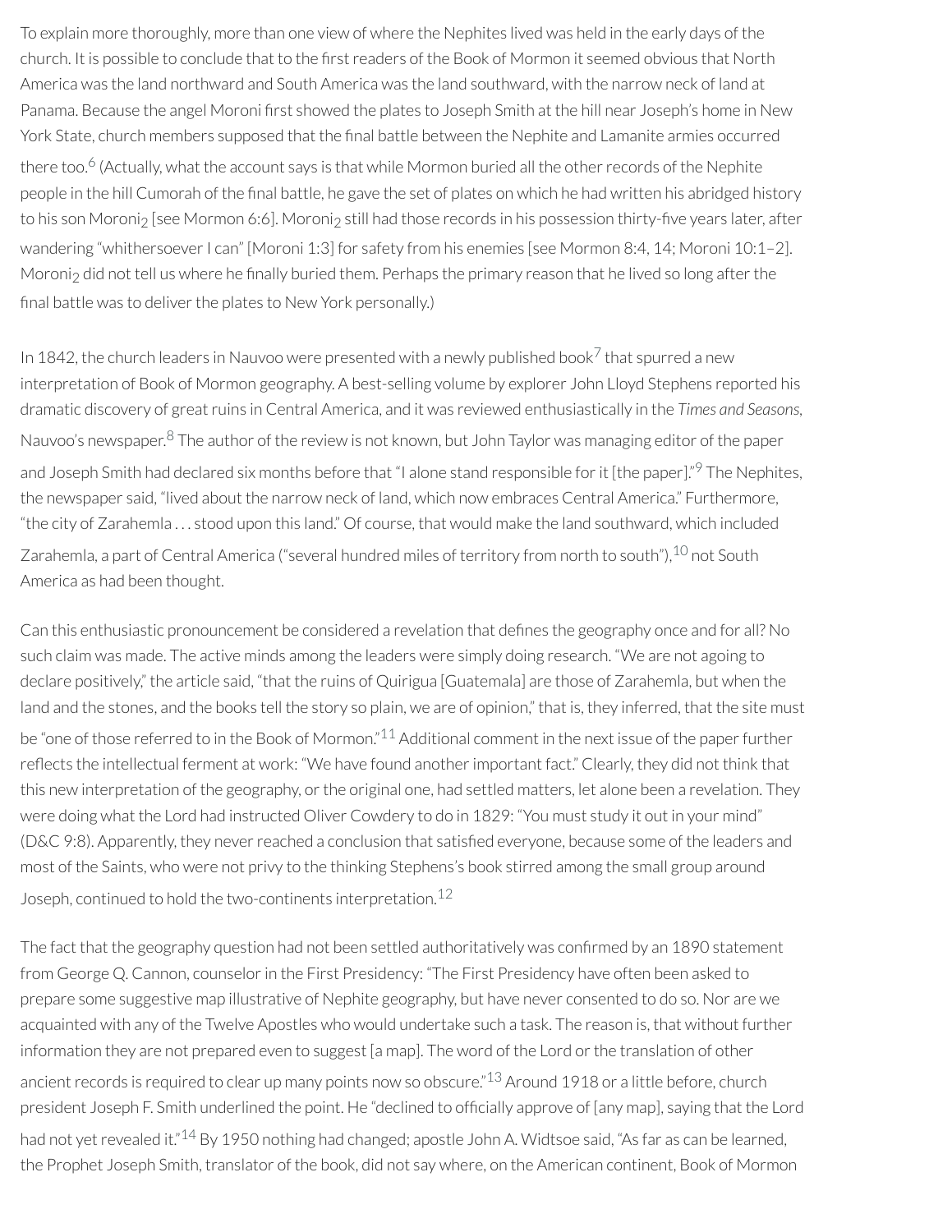activities occurred. Perhaps he did not know. However, certain facts and traditions of varying reliability are used as foundation guides by stoudents of Book of Mormon geography." [15](#page-5-2)

No, the geography question has not been answered by church authorities, nor have the opinions worked out by geography hobbyists yet led to agreement. In 1947 it was still possible to hope that "out of the studies of faithful Latter-day Saints may yet come a unity of opinion concerning Book of Mormon geography," as Elder Widtsoe put it.<sup>[16](#page-5-3)</sup> But in the half century since, confusion has grown. Few have sought consensus, while many have defensively adhered to individual notions based on selected "facts and traditions of varying reliability."

<span id="page-4-13"></span>A different approach seems to be called forif we are to gain a better understanding of Book of Mormon geography and the benefits associated with that.

#### <span id="page-4-12"></span>**Notes**

<span id="page-4-0"></span>[1.](#page-1-0) Joseph Smith, *History of the Church of Jesus Christ of Latter-Day Saints,* ed. B. H. Roberts (Salt Lake City: Deseret News, 1946), 4:461.

<span id="page-4-1"></span>[2.](#page-1-1) *Discourses of Brigham Young,* ed. John A. Widtsoe (Salt Lake City: Deseret Book, 1941), 128.

<span id="page-4-2"></span>[3.](#page-2-0) See Lynn C. Layton, "An 'Ideal' Book of Mormon Geography," *The Improvement Era* 41 (July 1938): 394–95, 439.

<span id="page-4-3"></span>[4.](#page-2-1) See Ezra Taft Benson, "A New Witness for Christ," *Ensign,* November 1984, 6–8.

<span id="page-4-4"></span>[5.](#page-2-2) Summaries of seventy of these maps are included in my *The Geography of Book of Mormon Events: A Source Book* (Provo, Utah: FARMS, 1992), 37–206.

<span id="page-4-5"></span>[6.](#page-3-0) See Orson Pratt, *Divine Authenticity of the Book of Mormon* (Liverpool: R. James, 1850), 22; Orson Pratt, in *Journal of Discourses,* 14:298. See also Orson Pratt's footnotes in the 1875 edition of the Book of Mormon, particularly 1 Nephi 18:23 n. k.; Omni 1:12 n. g; and Omni 1:13 n. h.

<span id="page-4-6"></span>[7.](#page-3-1) See John Lloyd Stephens, *Incidents of Travel in Central America, Chiapas and Yucatan* (London: John Murray, 1841).

<span id="page-4-7"></span>[8.](#page-3-2) See "Extract from Stephens' 'Incidents of Travel in Central America,'" *Times and Seasons* 3 (15 September 1842): 914–15, 921–22.

<span id="page-4-8"></span>[9.](#page-3-3) "To Subscribers," *Times and Seasons* 3 (15 March 1842): 710.

<span id="page-4-9"></span>[10.](#page-3-4) "Zarahemla," *Times and Seasons* 3 (1 October 1842): 927. Elder John A. Widtsoe observed, "The interesting fact . . . is that the Prophet Joseph Smith at this time was editor. . . and had announced his full editorial responsibility for the paper. This seems to give the ... article an authority it might not otherwise possess." *Evidences and Reconciliations: Aids to Faith in a Modern Day* (Salt Lake City: Bookcraft, 1951), 3:96.

<span id="page-4-10"></span>[11.](#page-3-5) "Zarahemla," 927.

<span id="page-4-11"></span>[12.](#page-3-6) For example, Parley P. Pratt, *Key to the Science of Theology: A Voice of Warning* (Salt Lake City: Deseret Book, 1978), 15, said that "Lehi and Nephi came out with a colony from Jerusalem ... and finally landed in safety on the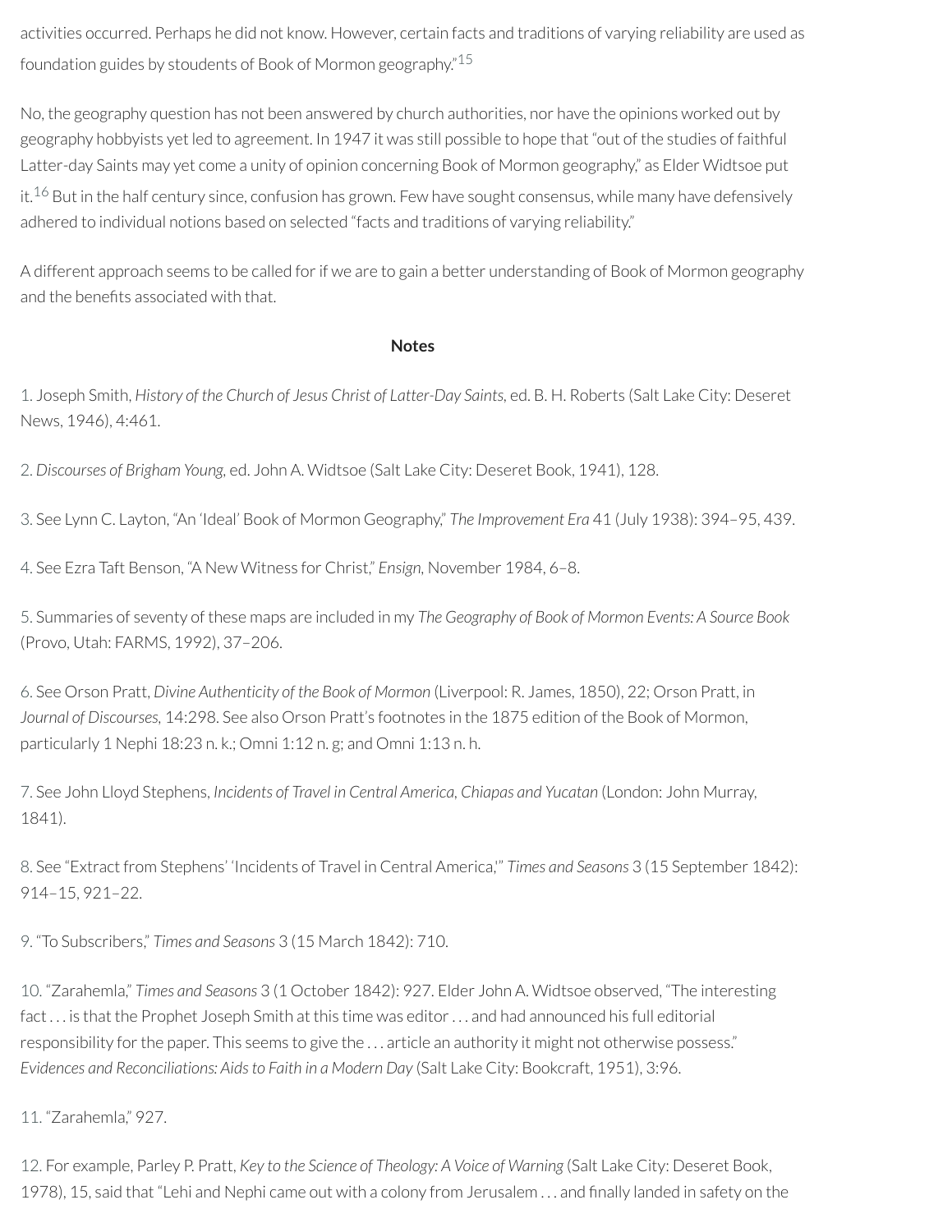coast of what is now called Chile, in South America." Pratt was absent from Nauvoo in the fall of 1842, and at that same time his brother Orson was also out of touch by virtue of his brief excommunication over the issue of polygamy.

<span id="page-5-0"></span>[13.](#page-3-7) George Q. Cannon, "Editorial Thoughts: The Book of Mormon Geography," *Juvenile Instructor* 25/1 (1 January 1890): 18.

<span id="page-5-1"></span>[14.](#page-3-8) George D. Pyper, "The Book of Mormon Geography," *The Instructor* 73 (April 1938): 160.

<span id="page-5-2"></span>[15.](#page-4-12) John A. Widtsoe, "Evidences and Reconciliations: Is Book of Mormon Geography Known?" *The Improvement Era* 53 (July 1950): 547.

<span id="page-5-3"></span>[16.](#page-4-13) John A. Widtsoe, foreword to *Cumorah—Where?* by Thomas Stuart Ferguson (Oakland: Author, 1947).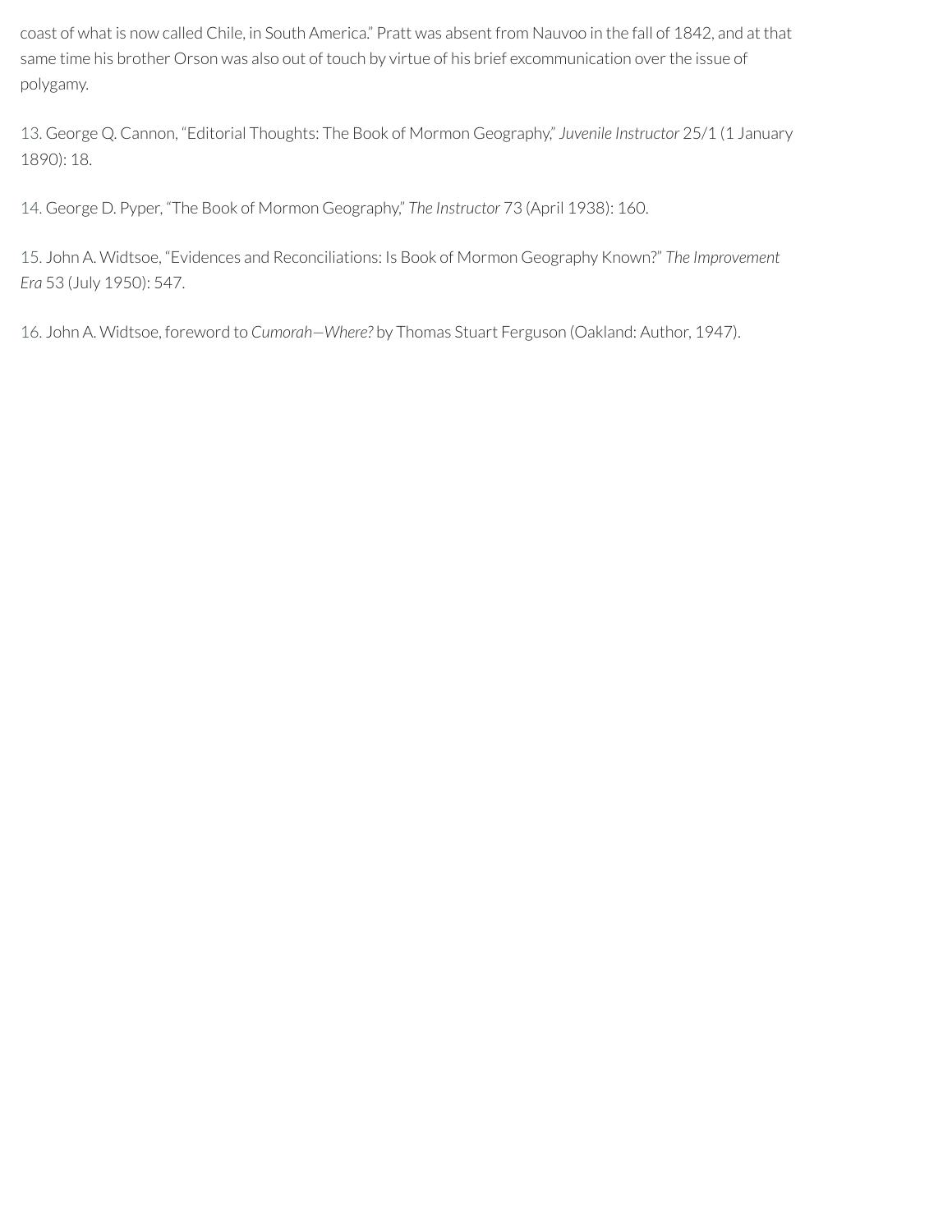# How Can We Arrive at Mormon's Map?

To start at the beginning seems like a good plan in solving any problem. The beginning in addressing Book of Mormon geography is the text of the Book of Mormon itself. Elder Joseph Fielding Smith put the principle well for Latter-day Saints: "The teachings of any ... member of the Church, high or low, if they do not square with the revelations, we need not accept them."<sup>[1](#page-8-0)</sup> Whatever the Book of Mormon says about its own geography thus takes precedence over anything commentators have said of it.

<span id="page-6-0"></span>The nearest thing to a systematic explanation of Mormon's geographical picture is given in Alma 22:27–34. In the course ofrelating an incident involving Nephite missionaries and the great king overthe Lamanites, Mormon inserted a 570-word aside that summarized major features of the land southward. He must have considered that treatment full and clear enough for his purposes, because he neverreturned to the topic. Overall, over 550 verses in the Book of Mormon contain information of geographical significance: the account is steeped with information about the where of Nephite events. If we wish to learn what Mormon knew about the geography of his lands, we will have to flesh out the picture on our own, often by teasing the information out of the stories the ancient compiler presented.

#### **When we examine the text, does a consistent geographical picture emerge?**

Any story that is securely based on historical events demonstrates its genuineness by how consistently it refers to places. If an author or editor fails to have a specific setting in mind, discordant details will appear in statements about location, and inconsistencies in the fiction will become apparent. A large portion of the Book of Mormon was selected and phrased by just one man, Mormon, so the degree of consistency should be largely unmarred by the lapses of memory or slips of the pen (or stylus) that tend to accumulate in records handed down through multiple generations. My personal experience with the text of the Book of Mormon is that all the geographical information does prove to be consistent, so I conclude that Mormon possessed an orderly "mental map" of the scene on which his people's history was played out. $^2$  $^2$ 

<span id="page-6-1"></span>We could wish for more detail than he gives us, but his information is still substantial. We both have the advantage of and are limited by what is found in the pages of the Book of Mormon. Some fteen lands are named therein, and their positions are noted, connoted, or implied. The positions of forty-seven cities are more or less characterized (thirteen of these forty-seven are mentioned only once, and that limited data fails to provide enough information to relate the thirteen to the locations of other cities or lands). Mormon leaves no evidence of confusion about geography; he easily persuades me that he could have told us more had he chosen to do so. Even when particular lands or cities are mentioned at widely separated places in the text, the statements fit comfortably together into a plausible whole. He never hints that he did not understand the geography behind the records of his ancestors that he was abridging; rather, his writing exudes an air of confidence. That probably came in part from his own life experiences. According to his account (see Mormon), he personally traveled through much of the Nephite lands. In fact, he was a military leader and strategist who was accustomed to paying close attention to the lay of the land, and he may also have had actual maps to which he could refer.

#### **Is there any reason why we should nottry to reconstruct Mormon's map?**

How could there be? The book that Mormon left us challenges us, its readers, to approach it with all our heart, might, mind, and strength. No one should object to more rigorous examination if through it we are able to discover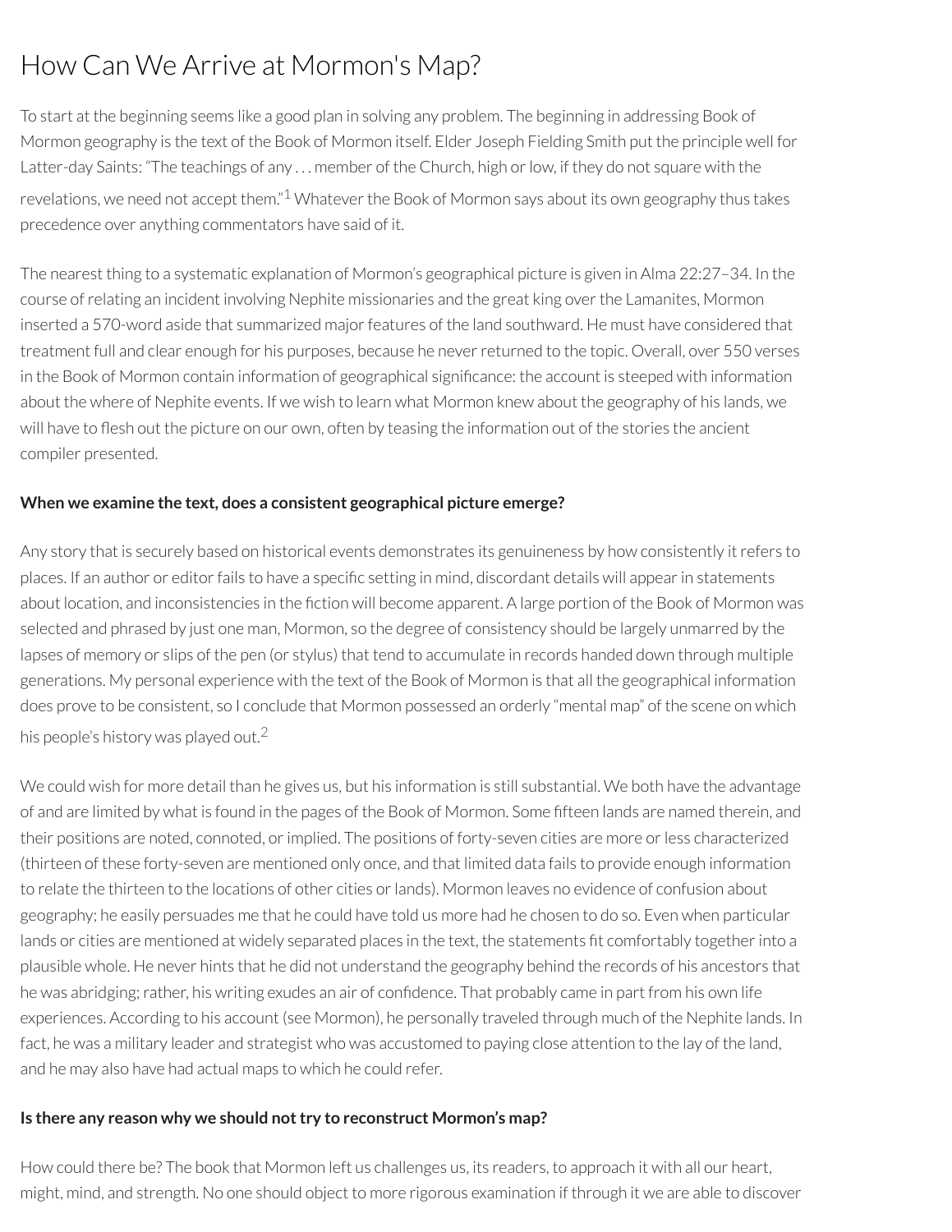new truth. We seek only the truth, and the truth will come out. We are not adding anything to the text, but simply combing it from a different point of view in order to exhaust what it has to tell us.

Still, some may argue that we cannot hope to attain clarity because of the great destruction that took place at the time of the Savior's crucifixion. They may feel that that event so changed everything that what could be seen of the landscape in former times would not be recognizable afterward. Mormon lets us know that this concern is unfounded. He prepared his record in the fourth century A.D., centuries after the famous natural catastrophe, yet he was not confused about geographical changes that had occurred at the meridian of time. Note the continuities: Zarahemla was destroyed but was soon rebuilt in the same spot (see 4 Nephi 1:8), next to the same river Sidon. The Lamanites renewed warfare in Mormon's time in the same area of the upper Sidon where their predecessors hundreds of years earlier had typically attacked (compare Mormon 1:10; Alma 2:34; 3:20–23). The narrow pass was still the strategic access point for travelers going into the land northward, as much for Mormon's defending army around A.D. 350 as it had been in Morianton's day more than four hundred years before (compare Mormon 3:5; Alma 50:33–34). The Jaredite hill Ramah was called by the Nephites the hill Cumorah (see Ether 15:11), but it was exactly the same hill. Even at Bountiful, a few months after the vast storm and earthquake, while survivors were wondering at "the great and marvelous change which had taken place" in their surroundings (3 Nephi 11:1), their city and temple were still in place, their homes remained (see 3 Nephi 19:1), they obviously had a continuing food supply, and their communication networks were still in place (see 3 Nephi 19:2–3). The catastrophe had changed the "face of the land" (3 Nephi 8:12), but a changed face apparently did not mean that most of the basic land forms and ecological conditions had been rendered unrecognizable.

In any case, the test is in the doing. If we find that the Nephite record permits us to make a map that works both before and after the crucifixion, then we can be assured that the giant destruction does not make it necessary to picture one pattern of geography before and a very different one afterward. We will see that this is so.

#### **How might we proceed to discover the map in Mormon's mind?**

We must, as indicated earlier, intensively examine the text Mormon left us (of course, we have access to it only as it has been transmitted to us in English through Joseph Smith). We must discover as many of the geographical clues he included as we can. But before we undertake that task, we need to spell out some assumptions that will undergird our search through his record:

1. The expressions "up," "down," and "over," when used in a geographical context, refer to elevation. (It turns out that they are used consistently and make sense in terms of elevation.)

2. Nature worked the same anciently as it does today. For example, we can be sure that the headwaters ofrivers were at a higher elevation than their mouths, and a river implies the presence of a corresponding drainage basin. (This may seem too obvious to deserve mentioning; however, some students of Book of Mormon geography seem to have missed the point.)

3. Ideas in the record will not necessarily be familiar or clear to us. There was some degree of continuity in Nephite thought and expression from the Hebrew/Israelite roots of Lehi<sub>1</sub>'s time, but it was only partial. Mormon could read and compile from his people's archive of traditional records, so his patterns of thought and terminology still followed with sufficient continuity from his predecessors that he was part of a continuous scribal tradition passed down through the preceding nine centuries. That tradition may have required special training to masterthe old script and records.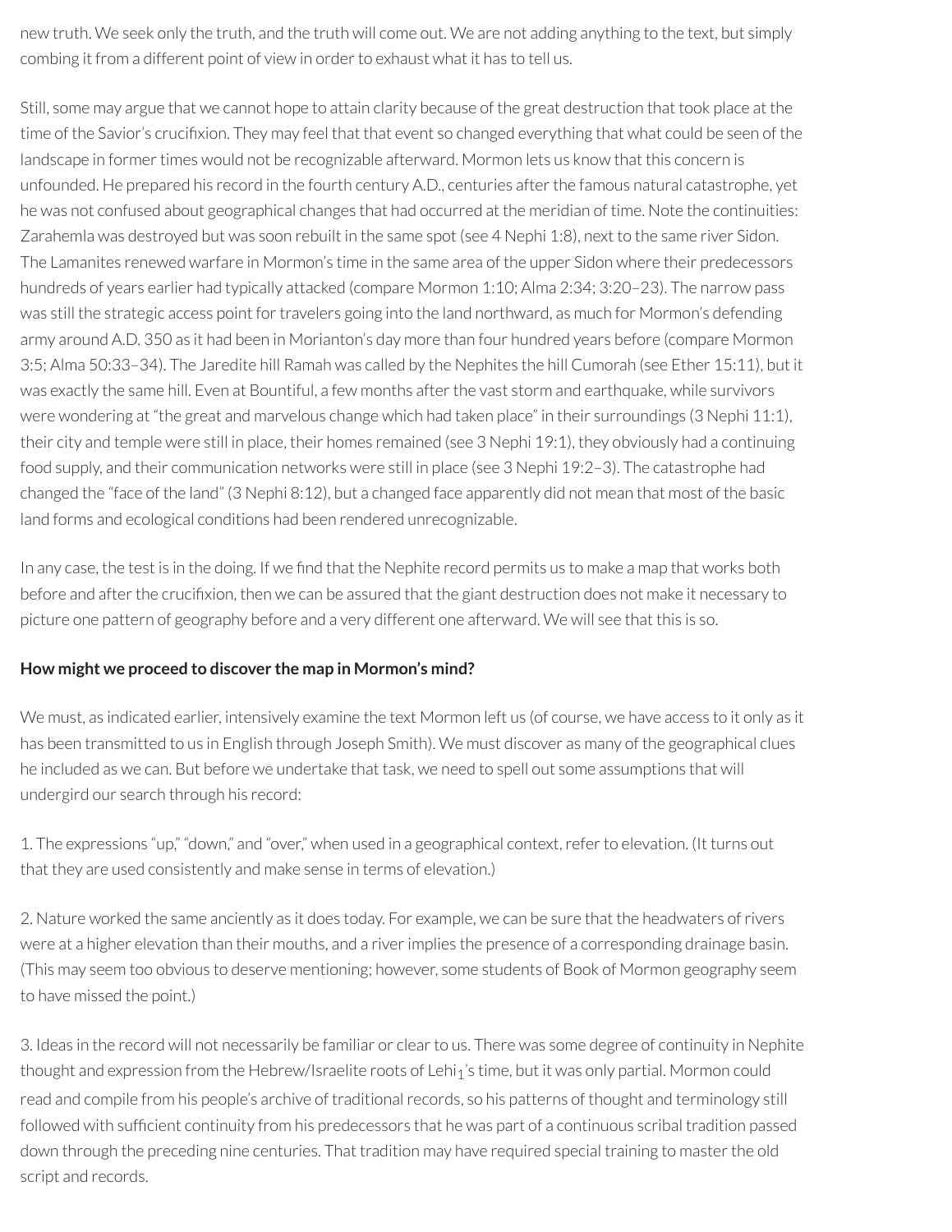4. Book of Mormon terminology will not necessarily be clear to us, even in translation, because language and cultural assumptions change. According to Moroni<sub>2</sub> in Mormon 9:34, major changes in language occurred over the Nephite generations, for"none other people knoweth ourlanguage." Furthermore, English has changed between 1829 and 2000. We must seek to overcome any problems this causes us by striving to think, feel, and see as if we were Mormon, rather than supposing that we can read the text "literally" (which actually turns out to mean "according to unspoken assumptions of our current culture").

5. Finally, when we are combining fragments of geographical information from the text into sensible wholes, we should avoid needlessly complicated synthesis. If two explanations occur to us for solving a geographical problem, the simpler solution—the one with the fewest arbitrary assumptions—is probably better. For example, we should resist the temptation to suppose that there were two cities with the same name simply because we have not yet determined how the correct placement of a single city would resolve any apparent confusion.

Now we are ready to begin poring over the Book of Mormon text to glean all the geographical information we can. If we are fortunate enough to accommodate every statement in the text into one geographical model, then our map can be considered definitive: we can then assume that we have discovered and reconstituted Mormon's map. If we are still left with some uncertainties that we cannot manage logically, then we will just have to settle forthe optimal solution, the one that leaves us with the least number of the book's statements rationally unaccounted for.

Our search will be simplified if we split up the problem into separate tasks. The remaining chapters in this book divide the labor into six segments. Each segment is discussed in a chapter that lays out key passages from the Book of Mormon that shed light on topics like these:

- The overall configuration of the lands
- Topography (land surfaces) and hydrography (streams, lakes, and seas)
- Distances and directions
- Climate, ecology, economy, and population
- The distribution of the civilization
- Nephite history in geographical perspective

It is impossible in this short treatment to deal with all the scriptural passages that contain information about this subject. Besides, a nearly exhaustive analysis has already been published. $^3$  $^3$  Here we will review mainly the most decisive and clearest statements. A series of questions will be used to frame subtopics.

#### <span id="page-8-2"></span>**Notes**

<span id="page-8-0"></span>[1.](#page-6-0) Joseph Fielding Smith, *Doctrines of Salvation,* comp. Bruce R. McConkie (Salt Lake City: Bookcraft, 1956), 3:203.

<span id="page-8-1"></span>[2.](#page-6-1) There is one often noted spot in the text that I believe is an editorial slip by Mormon (the 1979 edition eliminates the error). Alma 53:6 formerly read, "The city of Mulek which was one of the strongest holds of the Lamanites in the land of Nephi" (*Book of Mormon Critical Text: A Tool for Scholarly Reference,* [Provo, Utah: FARMS, 1984], 2:849). Yet Alma 50:11 and 51:24-27 confirm that the city was actually part of the land of Zarahemla,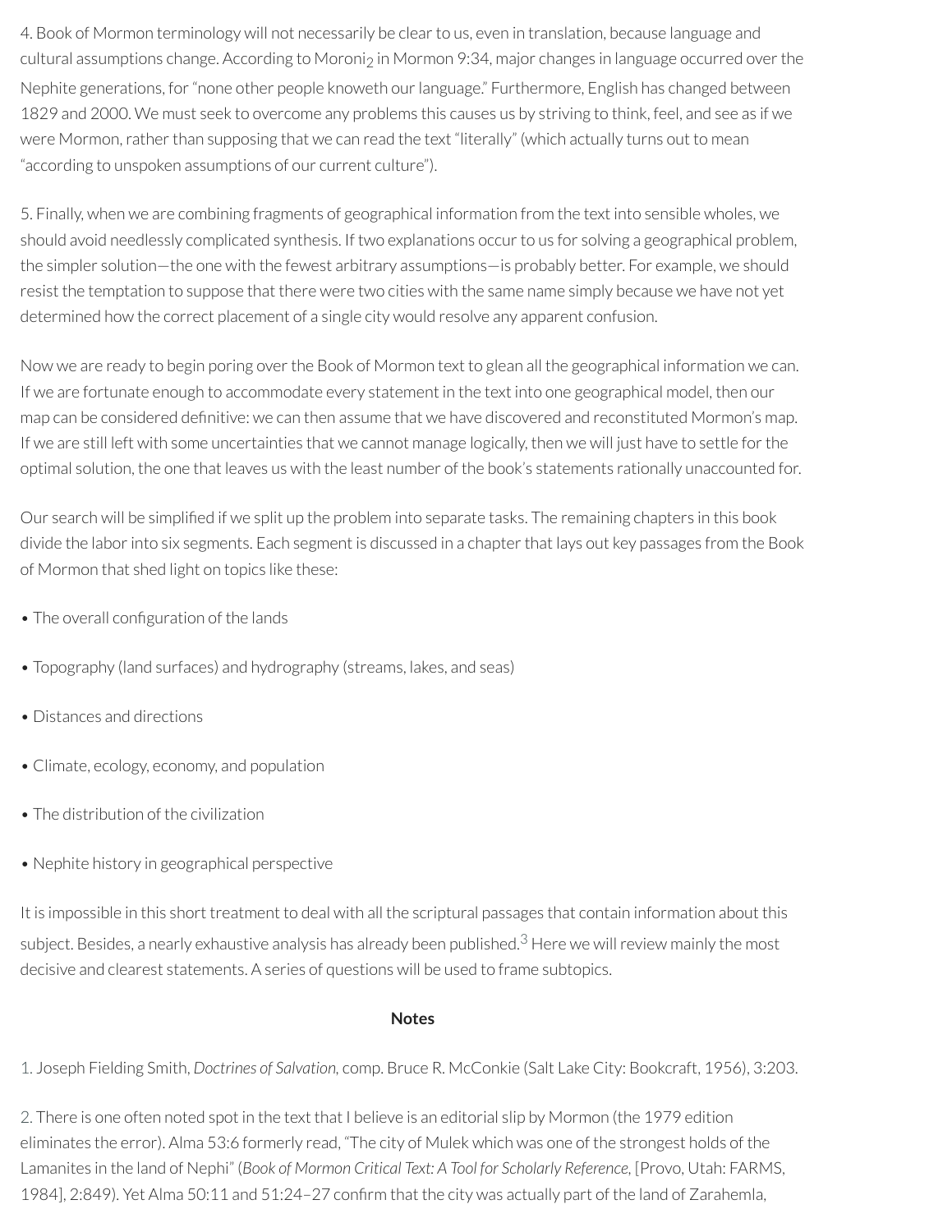which lay north of the land of Nephi. The textual mistake may have sprung from the fact that until shortly before this point in time, Lamanites had inhabited the Mulek area, called the "east wilderness." They were expelled by Moroni<sub>1</sub>'s forces as a defensive measure (see Alma 50:7). Presumably, while Lamanites lived there, the city of Mulek and neighboring areas constituted de facto extensions of the Lamanite-ruled "land of Nephi" (Alma 22:28).

<span id="page-9-0"></span>[3.](#page-8-2) See Sorenson, *Geography of Book of Mormon Events.*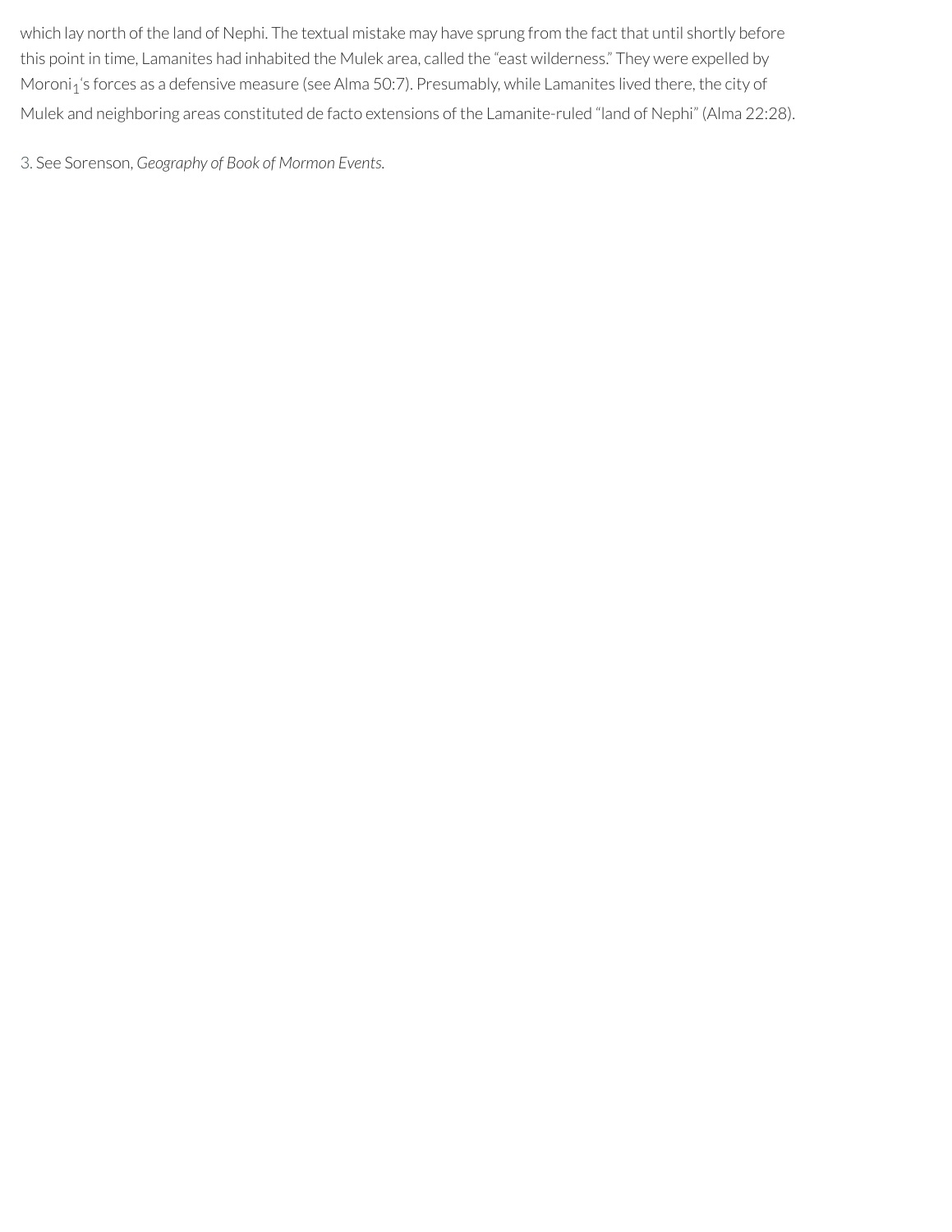# The Overall Configuration

In this and succeeding chapters it is important to keep in mind that we are trying to detect the Nephites' conception of their geography, not to identify actual physical settings that lay behind their ideas. We have no way to recover information on their real-world setting from the book; all we can hope to learn is what Mormon and those of his predecessors from whom he quotes "knew." Because the Book of Mormon writers processed information about their piece of the world through cultural lenses, we must carefully analyze their geographical statements and their implications in order to fully understand them. We will need to discern the geographical data they reveal in their statements, like a person who learns a foreign language by piecing together the tongue by listening alertly and repeatedly to what native speakers say. After much practice in the new language, patterns become second nature. The map that the Nephites used may seem odd to us, like a new language. Another people's conceptions of geography may be distorted by the participant's interests, experiences, and traditions: a Nephite might have cared little and known less about Lamanite territory in the land of Nephi but would have controlled a lot of detail about his own land of Zarahemla. (Considerthose humorous maps of the United States "according to a New Yorker," in which the territory west of the Hudson Riverfades off quickly into a vague "West" that consists of little more than Chicago, Las Vegas, and Hollywood.) Our task will be to sift through the words left to us by Nephite writers in order to reconstruct the mental geography they shared.

#### **What was the overall shape of Nephite and Lamanite lands?**

We should begin with the clearest and fullest information in the Book of Mormon text, which comes from Alma 22:32. Mormon explained that "the land of Nephi and the land of Zarahemla," a combined unit constituting almost the entire land southward, "were nearly surrounded by water." This agrees with the statement in 2 Nephi 10:20: "We are upon an isle of the sea." (In the King James Version of the Bible and generally in the Book of Mormon, an "isle" was not necessarily completely surrounded by water; it was simply a place to which routine access was by sea, even though a traveler might reach it by a land route as well.) $^1$  $^1$  There was "a small neck of land between the land northward and the land southward" that "was only the distance of a day and a half's journey for a Nephite, on the line [that marked the boundary between] Bountiful and the land Desolation, from the east to the west sea." The basic shape of the two lands and isthmus are seen on map 1.

<span id="page-10-0"></span>No specific information is provided about the shape or extent of the land northward, but we can conclude from its being paired with the land southward (as in Helaman 6:10) that it expanded from the narrow neck to be roughly comparable in scale to the land southward. (See the next chapter for more on the land northward.)

The directional trend of the two lands and the neck was generally north-south. The east sea (six references) and the west sea (twelve references) were the primary bodies of water that bounded this promised land. But notice that the key term of reference is not "land north" (only five references) but "land northward" (thirty-one references). There is, of course, a distinction; "land northward" implies a direction somewhat off from literal north. This implication that the lands are not simply oriented to the cardinal directions is confirmed by reference to the "sea north" and "sea south" (Helaman 3:8). These terms are used only once, in reference to the colonizing of the land northward by the Nephites, but not in connection with the land southward. The only way to have seas north and south on a literal or descriptive basis would be forthe two major bodies of land to be oriented at an angle somewhat off true north-south. That would allow part of the ocean to lie toward the south of one and another part of the ocean to lie toward north of the other.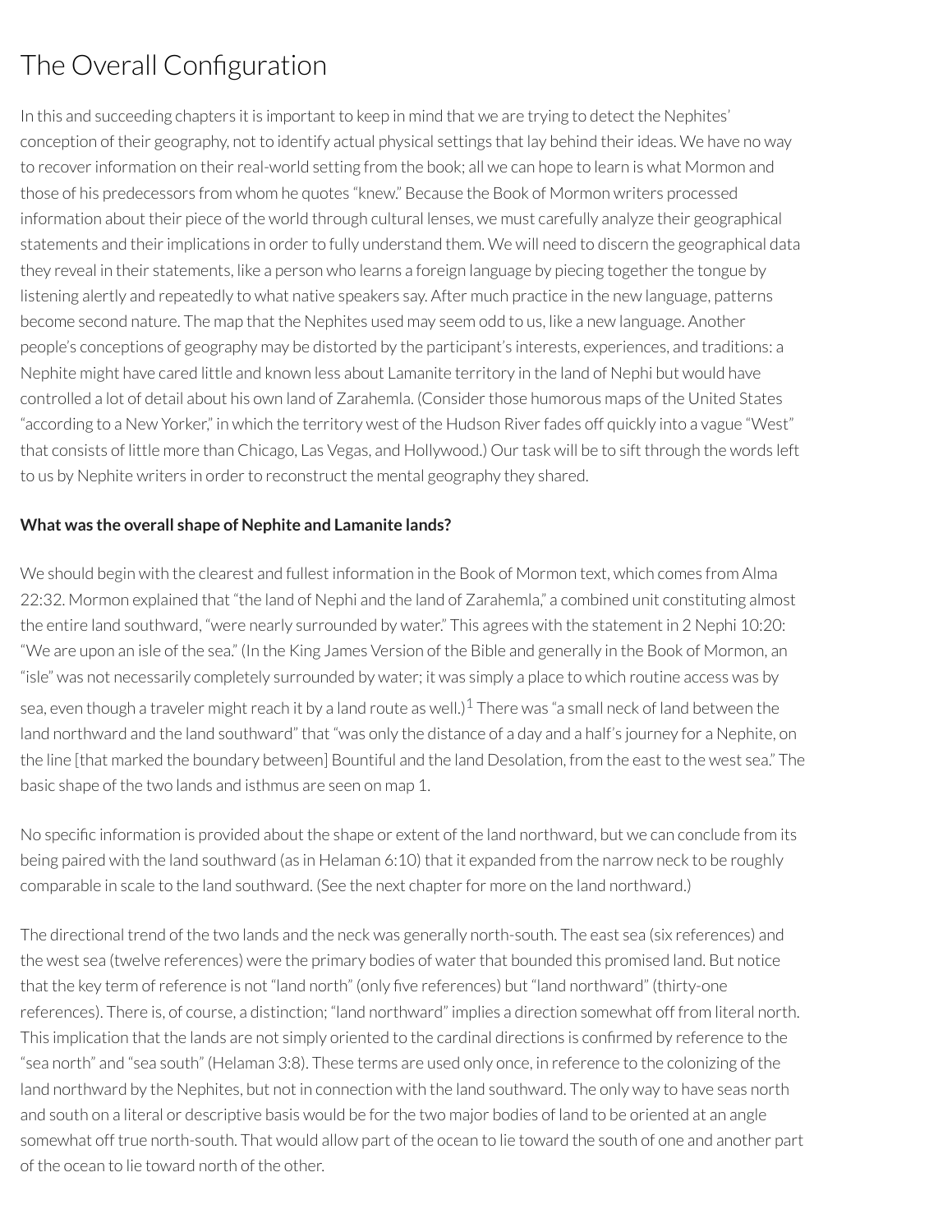#### **What was the nature ofthe "narrow neck of land"?**

An isthmus, "the place where the sea divides the land" (Ether 10:20), connected the two major blocks of land. Alma 22:32 pictures "the land northward and the land southward" joined by "a small neck of land between." In Alma 63:5 and elsewhere it is labeled the "narrow neck." This isthmus had sea to the west and to the east (see Alma 50:34; 63:5; Helaman 4:7). These seas had to be the Pacific and Atlantic oceans, respectively, because Lehi<sub>1</sub> arrived from the Old World across the west sea (see Alma 22:28), and the party that brought Mulek from the land of Judah came "across the great waters" (Omni 1:16) to the "borders by the east sea." The city of Mulek was located in that area and was presumably near the location where they first settled (see Alma 51:[2](#page-15-1)6). $^2$ 

<span id="page-11-0"></span>Because there were oceans on either side of the isthmus, a continental divide passed through it along its northward-southward axis. The land of Bountiful stretched across the isthmus. Its chief city, Bountiful, was virtually at sea level (shown by the adjacent beach reported in Alma 51:28, 32), which suggests that the entire isthmus was relatively low-lying as well.

How wide was this narrow neck? One historical anecdote makes clearthat it was wide enough that a party passing through it could not detect seas on either side. Limhi's explorers traveled northward from the land of Nephi trying to locate Zarahemla but wandered on through the narrow neck. When they returned home they thought they had been in the land southward the whole time. Actually, they had journeyed all the way through the neck to the zone of the Jaredites' final battles (see Mosiah 8:8; 21:25). (Had there been any mountain near their route, they might have climbed it to reconnoiter, seen the sea, and reevaluated their position.) Later, however, afterfurther exploration, the Nephites came to realize that the neck connected two majorland masses. Still later, in the fourth century a.d. when Mormon prepared his account of Nephite history, it was well-known among his people that it was "the distance of a day and a half's journey for a Nephite" across the isthmus (Alma 22:32). (See chapter 5 for what that statement might signify in terms of miles.)

<span id="page-11-1"></span>Within the neck was what can only have been a specific geological structure called the "narrow pass" or "narrow passage" (Alma 50:34; 52:9; Mormon 2:29). It lay toward the east side of the isthmus, not in the center(see Alma 51:[3](#page-15-2)0, 32; 52:9). $3$  This feature was so focused and localized that the Nephite military leader Teancum positioned his army at the entrance to the pass, which was precisely the point where he knew fugitive Morianton and his people would head in order to get to the land northward (see Alma 50:34–35). No other route existed that allowed passage for a large group into the easterly side of the land northward, which is where the mass of Nephite colonists in the land northward apparently located. By holding this narrow pass, later Nephite forces could keep the Lamanites from getting "possession of any" of the Nephites' lands northward (see Mormon 3:5–6). Subsequent events showed that those lands were exclusively on the eastern side.

#### **Did the lands northward and southward together constitute the entire "promised land"?**

Yes, in terms of Nephite thinking. Nephi<sub>1</sub> reported that his party "did arrive at the promised land" and "did call it the promised land" (1 Nephi 18:23). This landing point was in the land southward, "on the west in the land of Nephi, in the place of their fathers' first inheritance ... by the seashore" (Alma 22:28). But the Jaredites "did land upon the shore of the promised land" (Ether 6:12) in the land northward (see Ether 10:21).

<span id="page-11-2"></span>That the two lands were conceived by the Nephites as a single "promised land" is underlined by the words of Captain Moroni, when he "named all the land which was south of the land Desolation, yea, and in fine, all the land, both on the north and on the south—A chosen land, and the land of liberty" (Alma [4](#page-15-3)6:17).<sup>4</sup> The essential unity of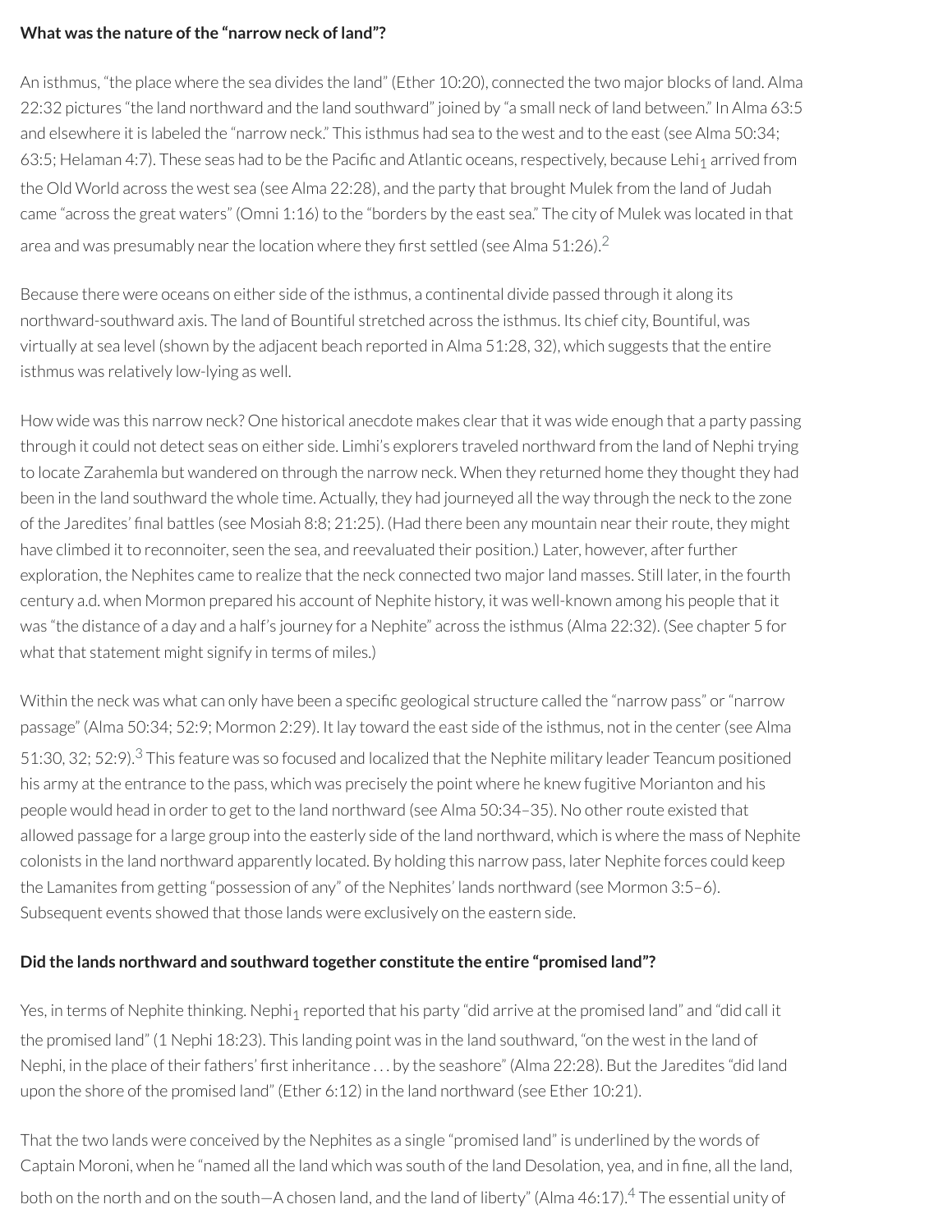the combined territory was reemphasized by events occurring shortly before the crucifixion of the Savior. Third Nephi 3 tells of the grave threat robber groups posed to the consolidated society of the righteous Nephites and Lamanites. The problem became so great that Lachoneus, the leader of the defenders, ordered his people to assemble "together their women, and their children, their flocks and their herds, and all their substance, save it were their land, unto one place" (3 Nephi 3:13). The proclamation to gather "had gone forth throughout all the face of the land," directing the beleaguered believers to dwell "in one land and in one body" (3 Nephi 3:22, 25). The designated refuge zone proved to be small enough that enemy forces could surround and besiege it (see 3 Nephi 4:16). To that appointed spot in the northern portion of the land southward all the Nephites and their Lamanite supporters gathered from all parts of the land southward as well as from the colonies in the land northward (see 3 Nephi 3:23–24). Later, when the situation was resolved, these people "did return to their own lands and their possessions, both on the north and on the south, both on the land northward and on the land southward" (3 Nephi 6:2). This all makes sense only if they were talking about a unified settled territory, partly south of the narrow neck and partly to the north. Further confirmation that they considered the domain designated as "the promised land" to be relatively compact, continuous, and complete in itself comes from the finality and brevity of the statement in Helaman 6:10: "Now the land south was called Lehi, and the land north was called Mulek." The preceding verses connote that when the Nephites referred to these paired lands, they meant nothing was left over—at least nothing that interested them.

The possibility exists that they knew of other lands but simply did not consider them relevant. For example, Nephites extensively colonized the land northward (see Alma 63:4, 9; Helaman 3:3–12), even to include part of the west sea coast. Yet the final military movements in the Nephites' last decades occurred in an area within a limited distance of the narrow pass—the specific city and land of Desolation and lands nearby, including Cumorah, all of which were located toward the east sea side of the land northward. Nothing in Mormon's account suggests any "ups" or"downs" within the Nephite land northward. The area of the Jaredite settlements and wars, on the other hand, encompassed major changes in elevation between the land of Moron and the more easterly areas of the land northward. It seems that the Nephites were simply not concerned with the uplands of the land northward, although they surely knew of their existence.

The Nephites' interest was selective, we know. Take the case of the shipbuilder Hagoth. He provides an interesting footnote, but his colonization of the west coast of the land northward had little or no effect on Nephite history. Only four ships are actually mentioned, and the fate of two of those is left doubtful (see Alma 63:5–10), as is the fate of the colonists they bore northward. After heading by sea to the new colony to the north, Alma<sub>2</sub>'s son Corianton seems not to have been heard from again, and Mormon's account of the final Nephite decades omits any information about involvement of west-coast folks with the main body of Nephites. The possibility thus exists that some territories connected with what the Nephites conceived as the promised land proved neither interesting nor signicant to the main history of that people. (Just as, for example, the history of Israel as recorded in the Old Testament ignores nearly all events in such close-at-hand areas as Arabia, Sinai, and Syria.)

If the Nephite writers knew of connecting lands northward or southward beyond what they considered the Nephite promised land, we have only ambiguous indication of the fact. Lehi<sub>1</sub>'s blessing on his sons warned that "this land" would be kept "as yet" from a knowledge of other nations, but "when the time cometh that they shall dwindle in unbelief," the Lord would "bring other nations unto them" (2 Nephi 1:8, 10, 11). That sounds as if other groups were just off stage but would show up no later than when the Nephites were exterminated. The Jaredite prophet Ether knew "concerning a New Jerusalem [to be built] upon this land" (Ether 13:4; see 13:6, 8), which we interpret these days to refer to North America, but he did not relate the area he envisioned to events among his own people or the Nephites. The Savior prophesied of the same future city "in this land" (3 Nephi 20:22), although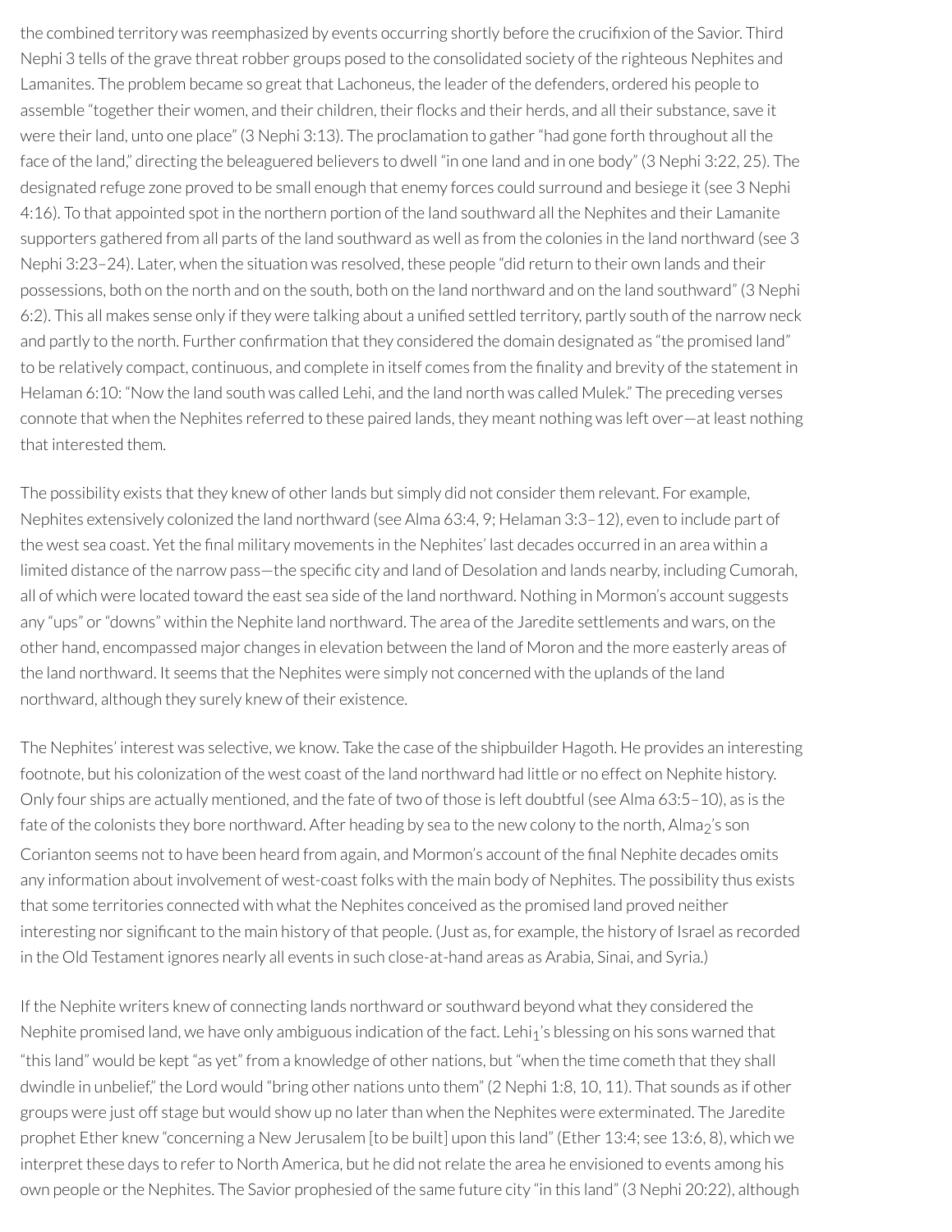the great destruction of cities his voice proclaimed in 3 Nephi 9 can be identified as occurring in the lands southward or northward or else are plausibly associated with them. (But at least some of the Nephite prophets seem to have understood that the original promised land, and its promises, could be extended to encompass more distant territory, probably in the same manner as we use "America" to refer not only to the United States but also to North and South America together).

Mormon's expression in Alma 22:32 about the land southward being "nearly" surrounded by water leaves the possibility open that southward from the Lamanites and northward from the Nephite zones, connecting lands existed, even though they might not be discussed in the history contained in Mormon's record. The record mentions no specific lands or cities that lay southward beyond the land of Nephi or the land of first inheritance. At the northerly extremity of Nephite holdings, relationships are also left vague. Dissidents under a man named Jacob at one time fled to "the northernmost part of the land" (3 Nephi 7:12). They would not have gone far, however, for their intention was to accumulate strength there in order to return and seize control of the main Nephite lands from which they had fled. Moreover, when the voice of the Lord announced that Jacob<sub>4</sub>'s city, Jacobugath, had been destroyed in the great catastrophe, it was listed as simply one among the cities destroyed in the overall promised land, not as though it lay at some great distance. While the possibility cannot be ruled out that land stretched farther north than "the northernmost part," we must suppose that whatever was there was of no interest to the Nephite historians or was beyond the range of their knowledge. Thus on both the north and south extremities, we end up marking any reconstructed Nephite map "unknown."

#### **Where were the major ethnic, social, or political groups based in the promised land?**

Shortly before their demise, the Nephites were driven entirely out of the land southward (see Mormon 2:29), but in preceding centuries their heartland had been the northern part of that land. Mormon summarized their distribution in the crucial and most fully reported middle era (see Alma 22:27–29, 33–34). The Lamanite king's domain stretched from the capital city, Lehi-Nephi, "even to the sea, on the east and on the west." The main block of this territory lay southward of Nephite holdings, although some Lamanites "were spread through the wilderness on the west, in the land of Nephi" from "the place of their fathers' first inheritance" northward along the west coast of the land of Zarahemla "even until they came to the land . . . Bountiful." That extension along the west sea coast was matched on the east sea side of the land of Zarahemla; there, we are told, Lamanites inhabited a strip of wilderness that extended northward along the coast as far as the land Bountiful. Thus at this point in time the Nephite land of Zarahemla was surrounded on three sides by Lamanites. (See map 2.) But under Captain Moroni in the early part of the last century B.C., the Nephites expelled the Lamanite squatters along both coasts, driving them southward into the land of Nephi proper that was the traditional Lamanite possession (see Alma 50:7–11).

The main Nephite stronghold in the center of the land along the river Sidon was separated from the Lamanites by "a narrow strip of wilderness" (Alma 22:27); it was composed ofrugged mountains within which lay the headwaters of the river Sidon. The Nephites sat in the land of Zarahemla, just northward from that transverse strip of wilderness and southward from the narrow neck, like a cork in a bottle. The expansionist Lamanite rulers kept up pressure on them from the south, but the Nephite defenders held them off for a long time by inhabiting "the land Bountiful [and Zarahemla], even from the east unto the west sea . . . that thereby [the Lamanites] should have no more possession on the north" of what they then held. Nephite strategy was to keep their enemies "hemmed in" so that "they might not overrun the land northward" (Alma 22:33). The Nephites wanted to be able, if worst came to worst, to "have a country [the land northward] whither they might flee" (Alma 22:34). Conversely, the Lamanite leaders were obsessed with finding a way to pop the cork and gain access to the land northward in order to surround their traditional enemies completely and thus "have power to harass them on every side" (Alma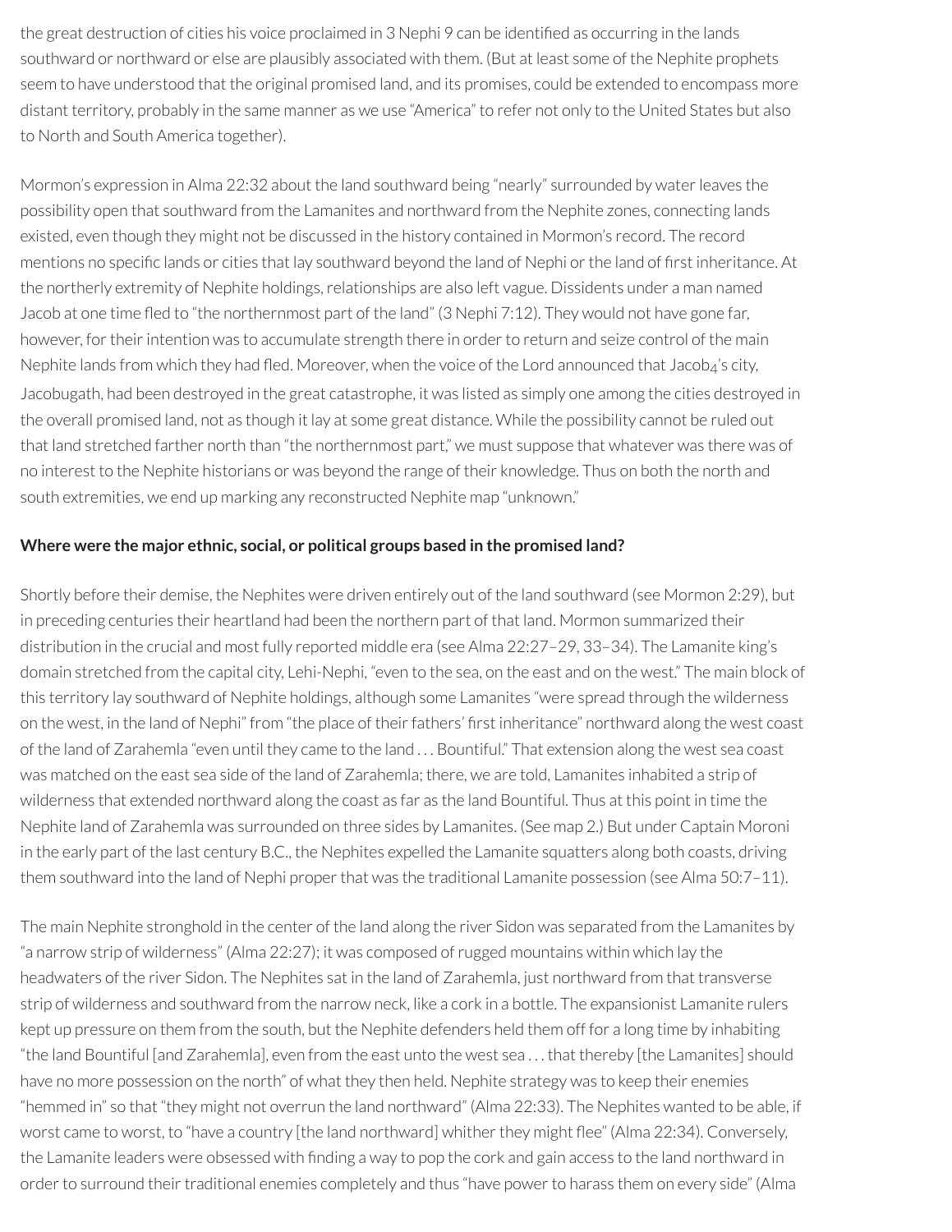52:9). The Lamanite-Nephite wars, which went on for centuries, from Benjamin's day (see Omni 1:24) to Mormon's (see Mormon 5), turned on the key geographical fact that the Nephites held a relatively secure position in their Zarahemla heartland as long as they could blunt the Lamanite probes and keep them from reaching the neck. Amalickiah was almost successful on the east coast, getting within a few miles of the land northward (see Alma 52:27–28). Coriantumr<sub>2</sub> led a disastrous Lamanite assault through the middle of the land of Zarahemla, which proved that this route merely played to Nephite strength (see Helaman 1:18, 22–27; compare Alma 60:19). Lamanite armed excursions along the west sea coast were no more successful in reaching the coveted isthmus (see Alma 16:2; 49:1–9).

If the explanation of the keys to Nephite geography seems thus far cast in unduly military terms, keep in mind that our account comes through Mormon, a military commander and strategist through all his adult life. He saw clearly that the problems faced by Captain Moroni and other earlier Nephite commanders in protecting their people against the Lamanite invaders were essentially the same as those that faced him four centuries later. The strategic geography had not changed over the generations, and the problems it posed were in the forefront of his thinking all his life. Mormon's mental map of the promised land was a military one, so as we reconstruct it we must frequently refer to the intricate Nephite-Lamanite military history.

#### **Where were the Jaredites located?**

The Jaredites' major settlement area was the land northward (see Ether 10:20-21). From shortly after their landing on the coast (whether they came by the east sea or the west sea is not clear, but the latter seems somewhat more likely), their political center was the land of Moron, and it remained crucial until the end of their history (see Ether 7:5–6, 11; 12:1; 14:6, 11). Moroni<sub>2</sub> reports that the land of Moron was in the land northward "near" (Ether 7:6) the land that the Nephites called Desolation. The final Jaredite wars were fought in the same Cumorah area as the final Nephite battle (see Ether 9:3). We are also told that the Jaredites built a great city at the narrow neck of land, yet they did not (at least not specifically) settle in the land southward (see Ether 10:20; see also 9:31–35).

#### **Where did the Mulekites settle?**

The city of Mulek was in the borders by the east sea. We can suppose that this was one of the Mulekites' earliest settlements (note that the Nephites named cities after their original founder, and the Mulekites probably did the same; see Alma 8:7). Further, the Mulek group discovered the final Jaredite ruler, Coriantumr<sub>1</sub>, shortly after the Jaredites' final struggle, and that had to have taken place near the east sea (see Omni 1:21; Ether 9:3). The Mulek party is reported to have first arrived in the land northward (see Helaman 6:10), then some of their descendants "came from there up" to where the Nephites found them, in and around the city of Zarahemla on the upper Sidon River(Alma 22:30–31; see Helaman 6:10).

#### **Summary**

The Nephites, including Mormon, conceived of the lands of concern to them as centered in the isthmian zone that connected two larger territories, the land northward and the land southward. The land southward was "nearly surrounded" (Alma 22:32) by ocean waters, and the land northward was also bounded by oceans; the original immigrant parties arrived from the Old World across these waters. The Nephite writers did not see their land of promise as merely a segment within and surrounded by a continental land mass, and we shall establish laterthat the dimensions of their geographical picture were far smaller than those of any continent.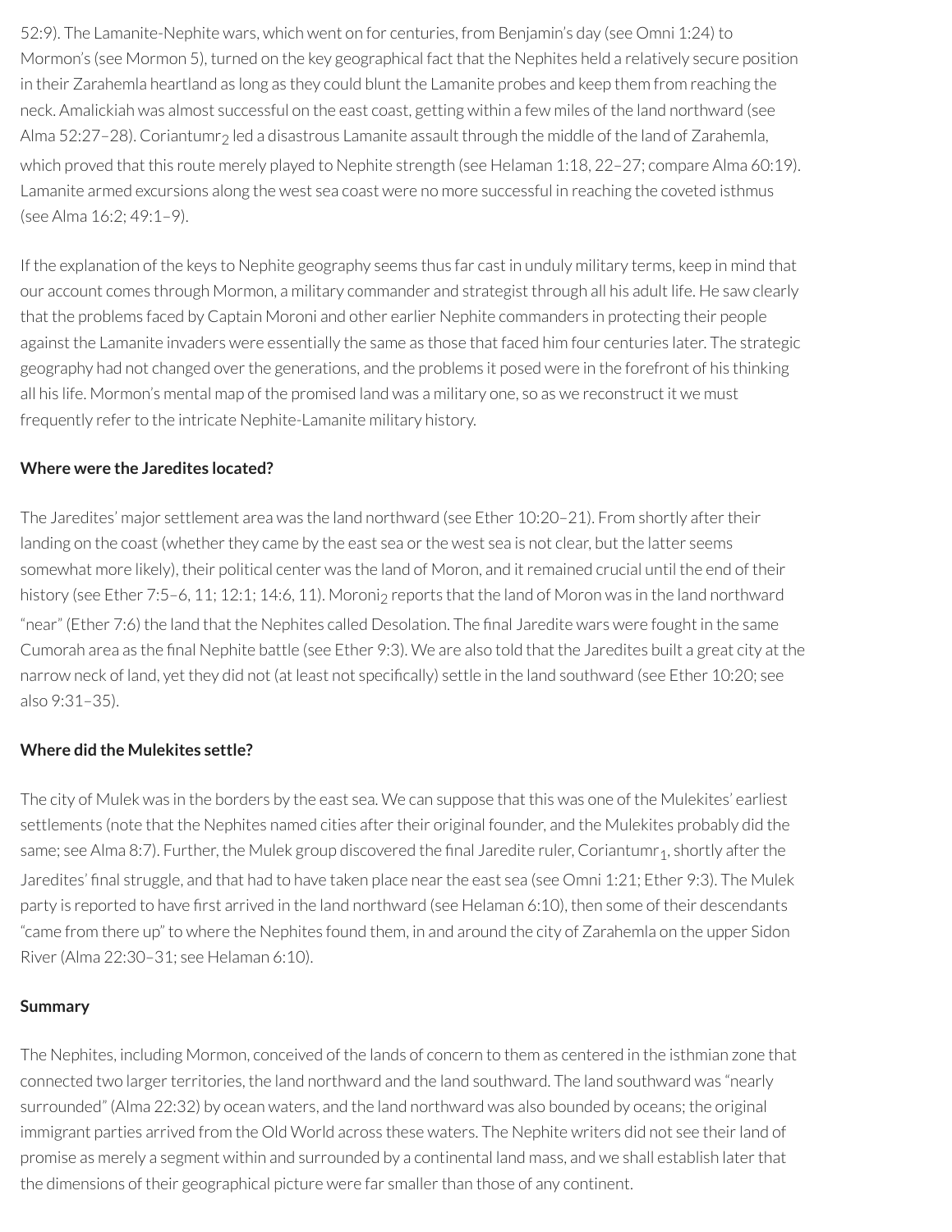While all details of the configuration of lands cannot be settled definitively from the statements we have available, what is said fits together consistently if we consider the basic shape of the lands to be rather like an hourglass.

#### **Notes**

<span id="page-15-0"></span>[1.](#page-10-0) See, for example, *Webster's Third New International Dictionary of the English Language Unabridged,* s.v. "island," meaning 1a. The Hebrew term read in English as "isles of the sea" was used in the Bible to denote any lands that were "washed by the sea," including both the islands and coasts of the Mediterranean Sea (see LDS Bible Dictionary, 707), even when land access to those existed. Also see B. H. Roberts, "Remarks on the Foregoing Article," *The Improvement Era* 7 (February 1904): 267–79. Before Columbus's day, a Moorish noble referred to the Iberian peninsula as "this Island of Spain." L. P. Harvey, "Yuse Banegas: Un Moro noble en Granada bajo Los Reyes Católicos," *Al-Andalus* 21 (1956): 301.

<span id="page-15-1"></span>[2.](#page-11-0) They also encountered Jaredite survivor Coriantumr nearthe east sea (see Omni 1:21; compare Ether 9:3; 15:11).

<span id="page-15-2"></span>[3.](#page-11-1) The easterly position of the narrow pass is confirmed in references to the position of Teancum. It "lay in the borders by the seashore; and it was also nearthe city Desolation (Mormon 4:3; see 4:2). In fact, it was adjacent to the city Desolation, which was at the narrow pass (see Mormon 3:5–6; 4:6–8, 13–14). Thus the city Desolation and the narrow pass were just one city away from the borders by the seashore, apparently only a short march distant. (While no statement is made that this was the east seashore, the geographical context points consistently toward that location but never toward the west seashore.)

<span id="page-15-3"></span>[4.](#page-11-2) Someone might claim that Moroni<sub>1</sub> was designating by these words all of North and South America, but the context provided by his situation and concern at the moment when he made the statement confirms the narrower meaning.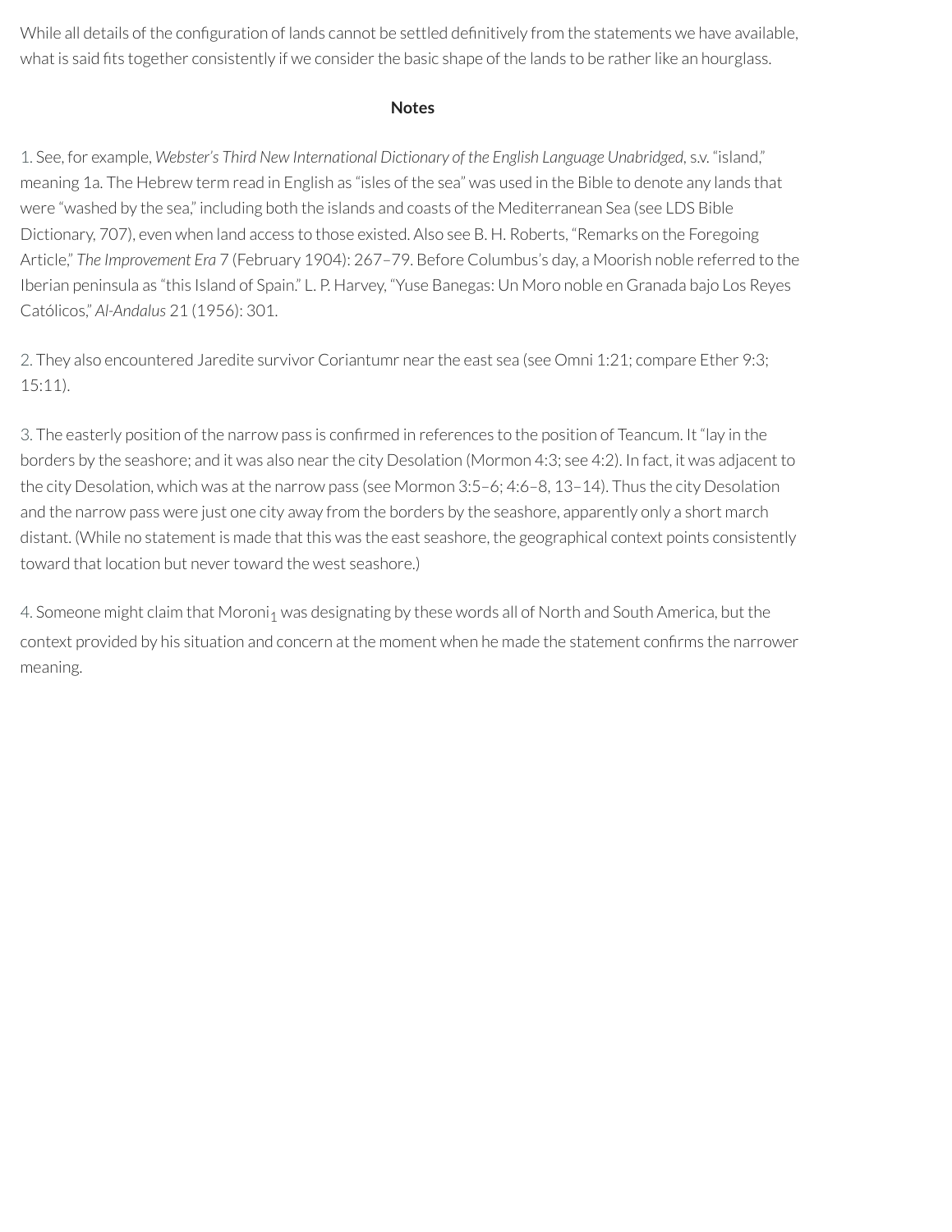# The Surface of the Land

Each time we seek to discover what the Book of Mormon says on a new topic, we essentially have to comb the whole text anew, because it is not possible for a person to focus on many objectives at one time. Now that we have established the broad configuration of Nephite lands in chapter 3, we will next examine what the account tells us concerning topography—the relative elevations of portions of the land—and the closely associated data on bodies of water and streams.

Since the Book of Mormon account is historical, its geographical data come from different periods of time. The Nephites' mental map would have changed somewhat—matured or filled in—over time. The notions held by Nephi<sub>1</sub> and his brother Jacob in the sixth century B.C. would have been limited and incomplete compared with the geographical knowledge of Alma<sub>2</sub> centuries later. Mormon, of course, could draw on all the Nephite records from the past, and his own extensive travels gave him unparalleled firsthand knowledge of geography. Because Mormon is the source of most of the language in the record as we have it, we can suppose he resolved any geographical inconsistencies that were due to lack of knowledge on the part of earlier writers. (We wish that Moroni2 had done as much for us in regard to the geography of the book of Ether, but he left many questions unanswered in his brief treatment.)

When we read the record, we must keep in mind that some terminology changed overtime. The land of Zarahemla, for example, is not the same area throughout the Book of Mormon. In the book of Omni, the name was applied only to a local area around the city of Zarahemla (see 1:13; Mosiah 1:10; 2:1). By the time Alma<sub>2</sub> made his missionary circuit to Gideon, Melek, Ammonihah, and Sidom, a major part of the Sidon River basin was included in the land of Zarahemla, and a little later the borders by the east sea also came under the umbrella term "land of Zarahemla" (see Alma 50:7, 11).

### **What were the main variations in elevation in the land southward?**

The land of Zarahemla was well above sea level; Mormon's basic sketch of the geography says that from the first landing place of the people of Zarahemla, which would have been at sea level, "they came from there up into the south wilderness" (Alma 22:30-31), where Mosiah<sub>1</sub> found them (see Omni 1:13-14). That is a fairly obvious but little noted point; the river Sidon at the city of Zarahemla was not far distant from its headwaters, so it still had a long way to flow—downhill—before it reached the sea (see Alma 22:27; 50:11; 56:25).

When we compare what the record says about the two major segments of the land southward, a major topographic contrast comes to light. The Nephite possessions in the land of Zarahemla are distinctly and consistently said to be lower in elevation than Lamanite-occupied highland Nephi. The book of Omni first shows this when itreports the Nephites' discovery of the people of Zarahemla: "Mosiah, . . . being warned of the Lord that he should flee out of the land of Nephi, and as many as would hearken unto the voice of the Lord ..., came down into the land which is called the land of Zarahemla" (1:12–13). Shortly after, "a certain number. . . went up into the wilderness to return to the land of Nephi" (Omni 1:27). This relationship is reafrmed dozens of times. (The pattern ofreferring to topography in terms of "up" and "down" had, of course, been manifested from the beginning of Nephi<sub>1</sub>'s record; his family went "down" from the Jerusalem area to near the shores of the Red Sea [1 Nephi 2:5], and he and his brothers later returned "up" to Jerusalem [1 Nephi 3:9].)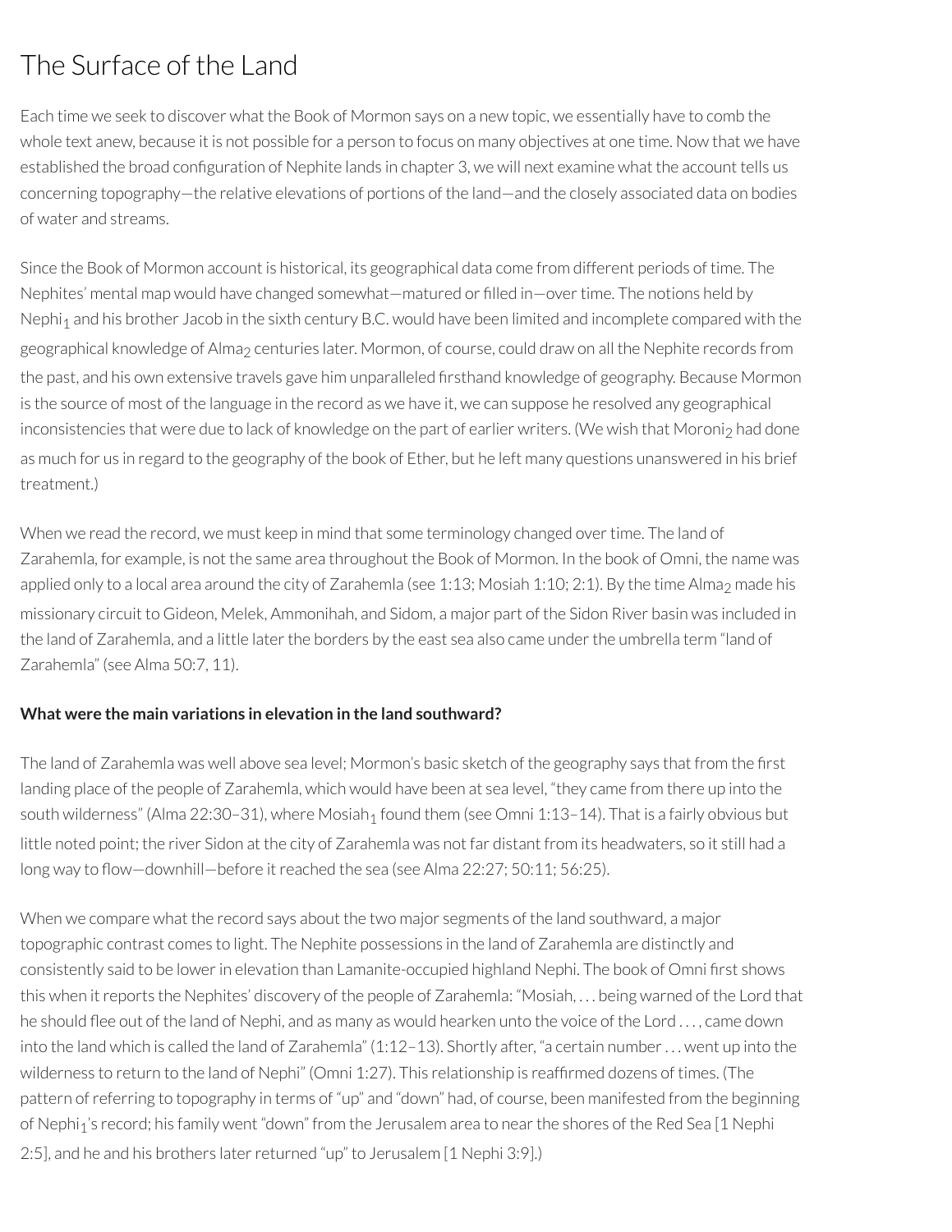The difference in elevation between the two major territorial divisions–Zarahemla of the Nephites and Nephi of the Lamanites—is again shown in the account of a party who went to the land of Nephi to find out what had happened to the people of Zeniff. Zeniff's group had been gone for decades, and now the search party "knew not the course they should travel in the wilderness to go up . . . therefore they wandered many days in the wilderness" (Mosiah 7:4). The sons of Mosiah<sub>2</sub> and their companions faced similar hardship traversing the same route (see Alma 17:5–8). The abrupt topographic contrast travelers faced led the Nephite writers to use the specific expression "narrow strip of wilderness" (Alma 22:27) to label this transitional stretch. The "head [waters] of the river Sidon" lay within this rugged mountain band (Alma 22:29; 43:22).

The primary land of Nephi was also consistently "up" in relation to the seas on either side. The east sea formed one boundary forthe general land of Nephi (see Alma 22:27). From the Lamanite capital, the city of Nephi, the Lamanite army came down to attack the city of Moroni beside the east sea (see Alma 51:11, 22). On the western side of the land of Nephi a progression of lands staircased from the coast upward: from the Lamanite king's unnamed homeland nearthe sea, to Shemlon, to Shilom, and then to the local land of Nephi (see Mosiah 20:7, 9; 24:1–2). Highland Nephiremained the Lamanite base from which they launched most of their attacks on the Nephites from the days of King Benjamin (see Omni 1:24) to the time of Mormon five hundred years later (see Mormon 1:10; 3:7). Naturally enough, the topography of the uplands of the land of Nephi was broken. Alma<sub>1</sub> and his party were able to escape discovery for a number of years in a mountain valley that they called the land of Helam. Eventually they were discovered by an army of Lamanite soldiers who could not find their way back to their base at the city of Nephi. Wandering about, these lost Lamanites accidentally stumbled on two isolated peoples: the Amulonites, who also did not know how to get to Nephi, and then Alma<sub>1</sub>'s folks.

A strip of wilderness paralleled the west sea coast all the way from the land of first inheritance on the southerly extremity, where Lehi<sub>1</sub> and his family first landed, to near the narrow neck (see Alma 22:28–29). Forested coastal lowlands as well as a mountain range must have constituted that wilderness. That area was apparently not occupied by Nephites, forthe record tells of no settlements there. They considered it occupied only by barbaric Lamanites who had filtered up from the south, and even when the Lamanites living there were eliminated (see Alma 50:11), the Nephites failed to settle that western strip seriously until near the end of their history. The text names no Nephite lands there until Mormon's day, when the retreating Nephites occupied a land called Joshua at the northerly end of the west strip (see Mormon 2:6).

#### **What are the distinguishing features ofthe topography ofthe land of Zarahemla?**

Just inland from the west coastal strip rose a mountain chain that formed the west side of the basin of the one major river talked about in the Book of Mormon, the Sidon. That basin was a major feature of the landscape in the land southward. The river's headwaters, as we have seen, were up in the rugged mountains that separated the lands of Zarahemla and Nephi.

The east side of the river basin was formed by elevated lands of which the mountain valley orland of Gideon was part (see Alma 2:17–20; 6:7). The rise on the east side of the river was quite abrupt; according to Alma 2:15, the river Sidon ran "by," not through, the land of Zarahemla, implying that most of the Nephite settlements were west of the river. No named cities are mentioned on the east side of the Sidon within the land of Zarahemla proper except for Gideon. This picture of higher land lying close on the east side of the river is also suggested by Alma 15:18. From the land of Sidom (which was likely on the river, given the similarity of the names Sidom and Sidon, plus the emphasis on baptizing there), Alma<sub>2</sub> and Amulek ended their preaching and "came over to the [local] land of Zarahemla." Since there is no hint elsewhere in the text of an elevation between Sidom and Zarahemla that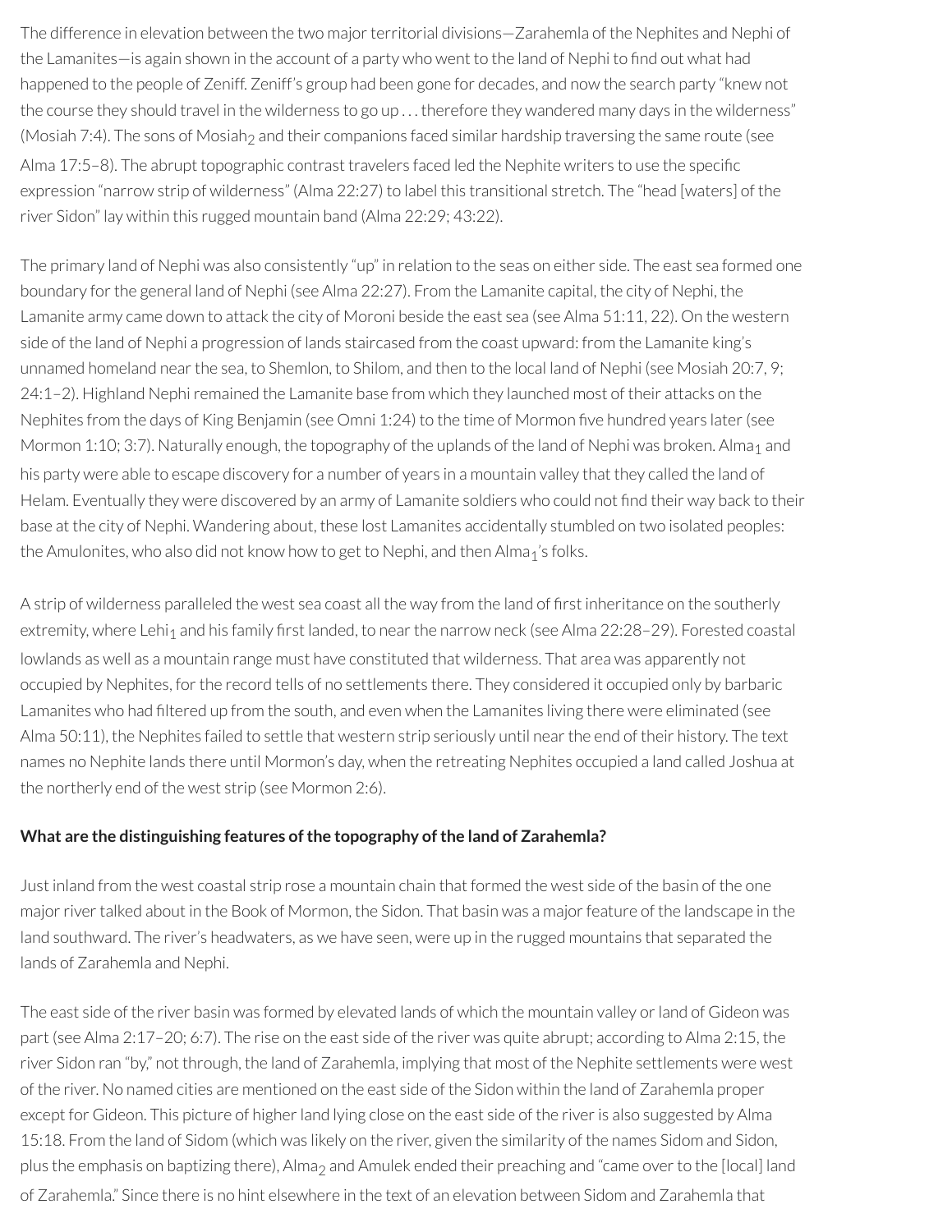<span id="page-18-0"></span>would account for the use of "over" if their route had been along or west of the river, it appears that they climbed up from the river, passed through the eastern upland, and then descended to reach the city of Zarahemla. Farther upstream the same situation of traveling southward over an elevation east of the river can be seen. Both the cities of Zarahemla and Manti lay beside the Sidon River, yet the regular route between the two detoured through the mountain valley of Gideon, as shown by Mosiah 22:11, 13; Alma 17:1; 27:16. [1](#page-24-0) Moreover, from the land of Zarahemla a person "went" over(Alma 30:19; traveling the opposite direction a person "came" over, 35:13) an intervening elevation to reach Jershon in the lowland borders by the east sea; logically the elevation that was surmounted would have constituted the easterly side of the Sidon basin. These journeyings and the silence of the record about Nephite settlements on the east of the river confirm that the Sidon basin closed in directly on the east side of the stream.

On the west side of the river Sidon there was more open space. For example, to go westward from Zarahemla to the land of Melek, Alma<sub>2</sub> took "his journey over into" the latter land (see Alma 8:3–5). This sounds like a more involved trip than going to Gideon on the east side, which was no more than a day distant (see Alma 6:7; see also 2:15–20). Also on the west, adjacent to the wilderness that bounded the land of Zarahemla on the west, were the cities of Ammonihah and Noah (see Alma 8:6; 15:1; 49:12). Judea and the southwest frontier cities of Cumeni, Zeezrom, and Antiparah (see Alma 56:13–14, 25, 31) were also west of the big river, in the southwestern quadrant of the land of Zarahemla. Clearly, most of the territory the Nephites had settled in the land of Zarahemla lay west of the Sidon River.

When we realize that a river basin formed the core of the land of Zarahemla, a number of other statements in Mormon's record become clear. Forinstance, the people of Ammon, whom the Lamanites wanted to destroy, were placed in the land of Melek so that they would need no special military protection. Evidently, the Nephites considered that spot to offer maximum safety from enemy attack (see Alma 35:10–13). Why so? It was located "on the west of the river Sidon, on the west by the borders of the wilderness" (Alma 8:3). Twice Lamanite armies passed northward along the west coast wilderness strip, undetected and unopposed by Nephite forces, it seems. Both times they came "in upon the wilderness side" (Alma 16:2; see 49:1, 12) to target the city of Ammonihah, crossing "over" (Alma 25:2) the western edge of the Sidon basin from the west sea coast. Why did the Lamanites not cross "over" to attack the hated, undefended people of Ammon in Melek, three days' journey to the south of Ammonihah (see Alma 8:6)? The only evident reason is that the west wilderness was such a difficult barrier in the Melek area that the Lamanites did not consider an attack feasible. The mountains forming the western edge of the basin must have constituted a high, wide barrier through which there was no practical access near Melek.

We learn of two crossing points—mountain passes—between the west sea and the interior land of Zarahemla: (1) the one near Ammonihah, which the Lamanites twice sneaked through without being detected (the Nephites must have considered an attack there so unlikely that it did not occur to them to keep a regular watch), and (2) an access in the extreme southwestern quarter of the land. At this second point Helaman<sub>1</sub> and his 2060 young warriors lured the Lamanites out of the fortress city of Antiparah by appearing to skirt it "as if we were going to the city beyond, in the borders by the seashore" (Alma 56:31). Helaman<sub>1</sub>'s men had come southward from their homeland in Melek to reinforce Judea, then had ascended past the cities of Zeezrom and Cumeni to reach Antiparah, the westernmost outpost held at that moment by the Lamanites (and apparently sited at or near the summit). Immediately westward lay the southern pass, from which the route descended to the city by the seashore (see Alma 56:31-32). Nowhere between this southern pass and the one near Ammonihah does there appear to have been any other established route through the mountain chain. The Ammonites in Melek were thus in a perfectly secure position behind the western mountain rampart. All this must have been so plain to Mormon that he saw no point in giving his readers further geographical explanation about the basin's obvious structure.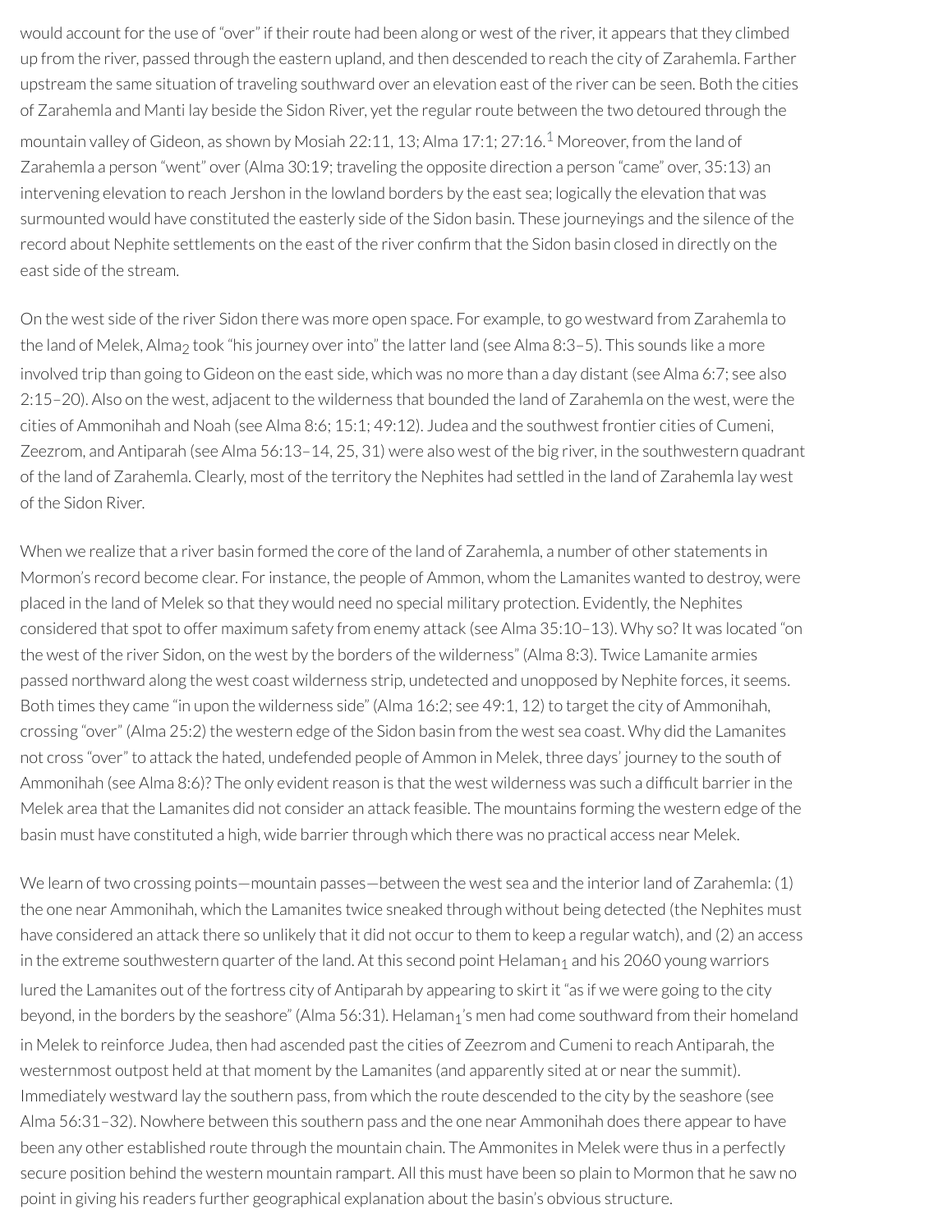The existence of a pass into the basin near the city of Ammonihah explains another historical situation. During their final retreat under the command of young Mormon, the Nephites were unable to find any strategic position within the relatively open land of Zarahemla to block their Lamanite assailants (see Mormon 2:2–5). They gained an advantage, however, when they moved out of the basin into "the land of Joshua, which was in the borders west by the seashore" (Mormon 2:6). Joshua was on the seaward side of the mountain pass the Lamanites had gone "over" centuries before. At this point the Nephites were able to hold the Lamanite armies back forfourteen years. The reason quite surely was that the Lamanites were unable to break out of the newly conquered land of Zarahemla, the Sidon basin, through the heavily defended pass to get at the main body of Nephites in Joshua down in the coastal borders.

Finally, when we appreciate the fact that the relatively isolated and defensible Sidon basin formed the Nephite homeland, Captain Moroni's angry words to Pahoran<sub>1</sub> make sense. Moroni<sub>1</sub>'s armies had been fighting a bruising war along the east coast of the Nephite domain while Helaman<sub>2</sub>'s armies had been repelling the enemy threat in the southwest. Commander in chief Moroni<sub>1</sub> wrote a harsh letter to the chief judge, Pahoran<sub>1</sub>, demanding support for the war effort out on the actual battle fronts. Among his charges he wrote, "Is it that ye have neglected us because ye are in the heart of our country and ye are surrounded by security?" (Alma 60:19). We have seen that the people in the capital city indeed had reasons-geographical reasons-for supposing that they were secure in their basin stronghold.

For a comprehensive view of the topography see the map Physical Features on the inside back cover of the book.

#### **How did "the borders by the east sea" relate to the land of Zarahemla?**

The most attractive route for the Lamanites who aimed to capture the narrow neck lay along the east sea coast. (We shall see in a later chapter that the shortest distance for them to traverse was along the east sea.) What is said about the military action in that sector contributes to our knowledge of the topography. Not long after Moroni $_1$ became the Nephites' military commander(see Alma 43:16–17), he was so concerned about the vulnerability of this area that he "caused that his armies should go forth into the east wilderness . . . and [they] drove all the Lamanites who were in the east wilderness into their own lands, which were south of the land of Zarahemla" (Alma 50:7). One reason for Moroni<sub>1</sub>'s concern had to have been that this coastal area was wide enough that it was hard to defend against a northward Lamanite attack that would ultimately target the narrow neck. Moroni<sub>1</sub> sent settlers to settle, farm, and garrison the area that had just been cleared of Lamanite squatters, and as part of this effort, he constructed a series of fortified "instant cities." He also installed fortifications farther south, along a "line between the Nephites and the Lamanites" (see Alma 50:9–11). Clearly, he was dealing with a sizable territory that was quite unlike the narrow pass at the neck, where defenders could easily focus on an area small enough to allow them to intercept an attack (see Alma 50:34). Sure enough, when Amalickiah's Lamanite army did attack (see Alma 51:22–26), they had enough maneuvering options to break through Moroni<sub>1</sub>'s defense scheme. The coastal plain was sufficiently wide that the Lamanite army could drive forward "down by the seashore" while bypassing Nephite strong points farther inland: Moroni<sub>1</sub>'s base camp and the city of Jershon, and perhaps the city of Nephihah (see

<span id="page-19-0"></span>Alma 51:[2](#page-24-1)5).<sup>2</sup> Amalickiah's attack route can be seen on map 3.

The width of this coastal territory is made clear in another incident, the flight of Morianton and Teancum's pursuit of him (see Alma 50:33-35). The accounts of Moroni<sub>1</sub>'s defenses and Teancum's pursuit agree that at least two bands of settlements and trails paralleled the shoreline. Morianton's group followed a route toward the narrow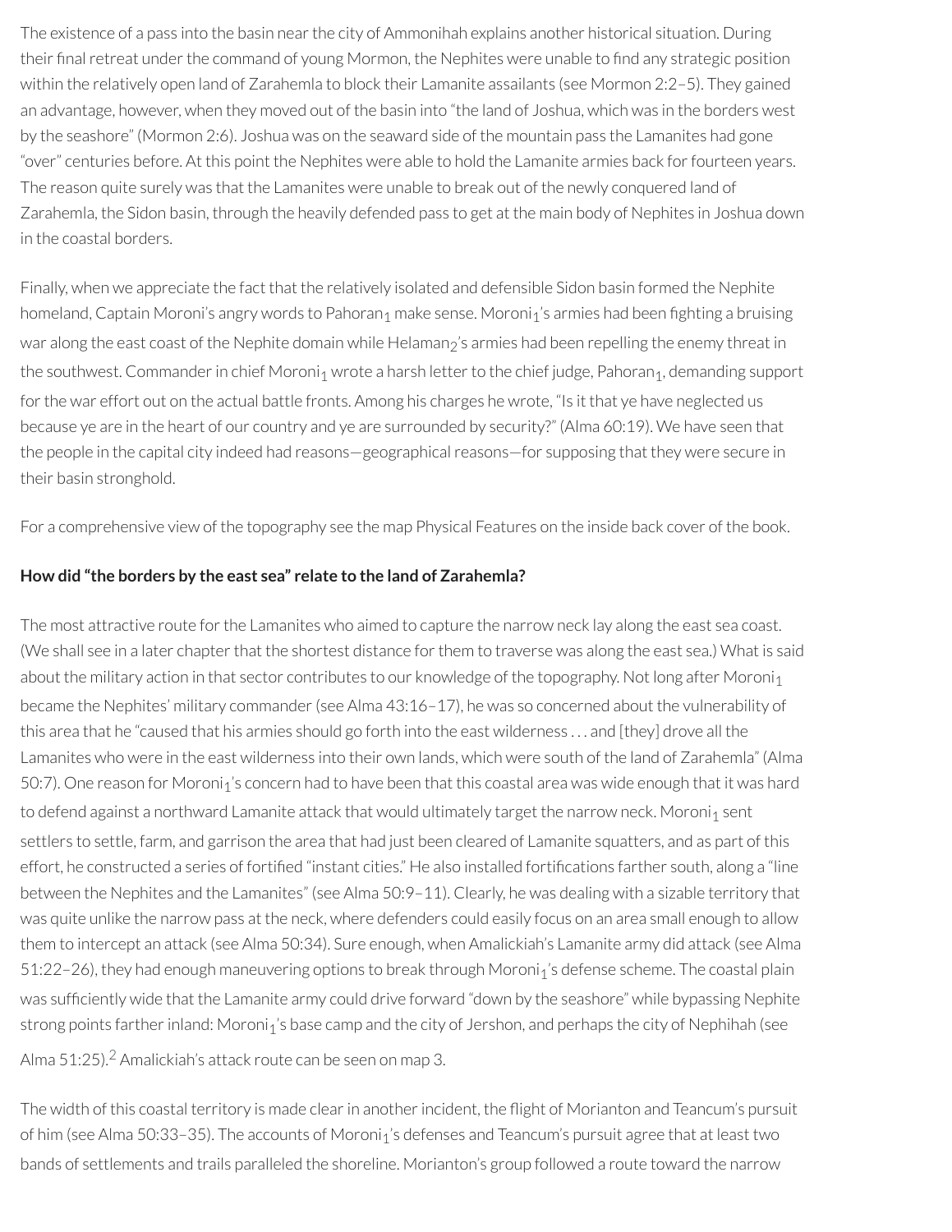pass nearer the coast, only to discover that Teancum's force had beaten them to their destination by going a wholly different way. The geography of the Morianton incident is shown on map 4.

The best confirmation of the sizable scale of the borders by the east sea comes from Helaman 4. Lamanite armies drove the Nephites "into the land Bountiful," but after a time the Nephites counterattacked and regained "even the half of all their [traditional] possessions" (Helaman 4:6, 10, 16). The prophet-brothers Nephi<sub>2</sub> and Lehi<sub>2</sub> then proceeded to work through the reconquered territory from the north, preaching repentance as they went. Beginning at the city Bountiful, the pair went through Gid, Mulek, and "from one city to another, until they had gone forth among all the people of Nephi who were in the land southward" (see Helaman 5:14–16). That is, when taken together with the land of Bountiful, the lands possessed by the Nephites in what they called the borders by the east sea actually constituted half of their original land-southward possessions. Clearly, the lowlands toward the east sea were a large stretch of real estate. The theater for all this action could not have been a strip of land only, say, five or ten miles in width; it had to have been thirty or forty miles across to make these statements credible.

The nature of the area between the coastal "borders by the east sea" and the mountainous "narrow strip of wilderness" is unclearin the Book of Mormon text, but it involves an important question: Why were the Nephites not concerned about the Lamanites' attacking their homeland by coming out of the wilderness to the south of the lands of Jershon and Moroni and to the east of Manti? Alma 43:22–24 lays out the question. Lamanite armies under one Zerahemnah intended to attack the people of Ammon, who then lived in the land of Jershon, but they were foiled by the armor with which Moroni<sub>1</sub> outfitted the Nephite defenders. Not daring to face such odds, they "departed out of the land of Antionum," their base nearthe east sea, "into the [east] wilderness, and took their journey round about in the wilderness, away by the head of the river Sidon, that they might come into the land of Manti and take possession of the land" (Alma 43:22). Spies followed them for a distance and reported to Moroni<sub>1</sub> where they seemed to be headed. The Lamanites' trek to the new target "round about in the wilderness" (Alma 43:24) took them a long time, for Moroni<sub>1</sub> had time to send messengers to the prophet Alma<sub>2</sub> in Zarahemla to ask him for a revelation on the precise enemy objective, receive the response, then march an army from the east lowlands through the land of Zarahemla to the Manti area, where he laid a trap (see Alma 43:23–25). The likely relationships are displayed on map 5.

On the basis of information about the distances involved in these maneuvers, we can say that the Lamanite march "round about in the wilderness" took weeks. They were in no hurry; they assumed the Nephites would not know where they were headed anyway (see Alma 43:22). But could they not have found a shorter way to get at the Nephite homeland? Why couldn't they have moved from Antionum straight to Gideon and then gone down to Zarahemla in much shorter order? The only reason apparent is that "the wilderness" they were traversing, or skirting, was effectively impassable. Any route they took had to go over a major elevation to get from the eastern lowlands to either Zarahemla or Manti (see Alma 43:25). That barrier had to be the mountainous zone forming the easterly side of the Sidon basin. Judging by travel time, the one way through or around that eastern stretch of wilderness was wide as well as rugged. A statement from Helaman<sub>2</sub> to Moroni<sub>1</sub> understandably emphasizes that the Lamanites saw no viable targets between Manti and the east sea borders (see Alma 56:25; see also 43:25–26; 59:5–6).

This geographical situation explains why the Lamanite aggressors never made any attempt to penetrate that intimidating wilderness southeast of Zarahemla in order to mount an attack on the capital. For an army, it must have been too tough an ecological nut to crack. The Nephite heartland could count on a natural barrier to shield them from any serious threat from that direction. Combined with the natural mountain barriers that protected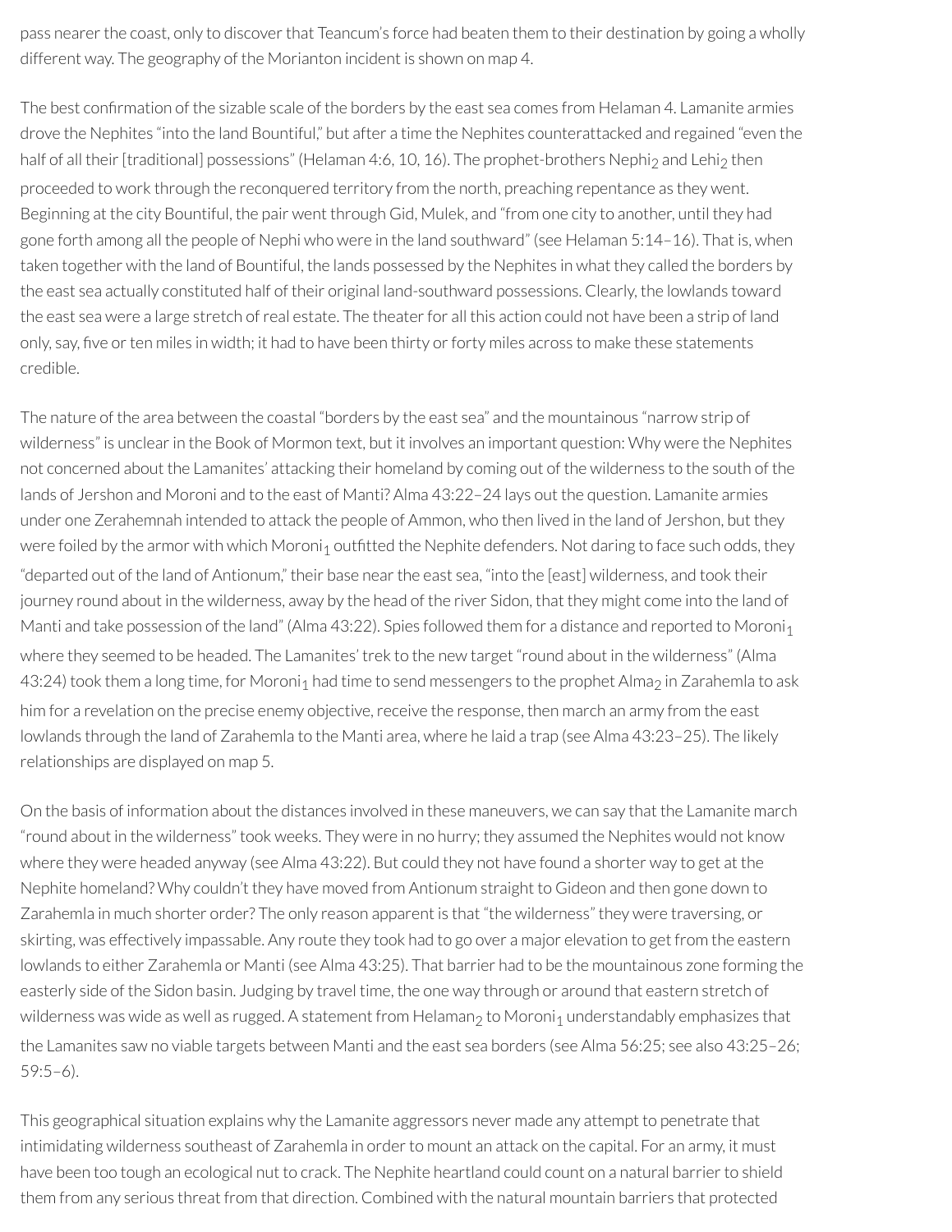their land on their south and west, this wilderness zone in the southeasterly direction helped confer on the Nephites in the center a feeling of complacency about their safety (see Helaman 1:18; Alma 60:19).

### **What** was the course of the Sidon River?

There is convincing reason to suppose that the Sidon reached the sea on the east side of the land southward. It was at least two hundred miles long and located in a tropical environment; thus surely it had a substantial flow. We would expect such a sizable stream to have developed something of a delta where itreached the sea. A delta would explain how such a wide stretch of lowland came into being on the borders by the east sea. When Moroni<sub>1</sub> drove Lamanite inhabitants out of the area along the east sea and established garrison cities (see Alma 50:7, 9– 11), he focused on fortifying along a defense "line" (Alma 50:11) against anticipated Lamanite attacks. That line logically had a physical basis; it could well have been one of the branch distribution channels by which the waters of the Sidon reached the sea. No comparable piece of coastal land is indicated on the west coast. Quite surely the Sidon did not flow to the west sea, because to the west, we have seen, a mountain range ran—the one that protected the land of Melek. This means that the continental divide was also on the west side. The divide separated streams—likely quite steep and small—that drained into the sea west, the Pacific Ocean, from tributaries of the Sidon River that flowed eastward into the Atlantic.

#### **What can be said about the surface structure of the land northward?**

The Nephite record offers limited information about the land northward. The Jaredite record might potentially tell us more, but because we are not clear on all the ways to connect the Nephite and Jaredite maps, we can make only limited use of the geographical information in the book of Ether.

Important geographical facts that Mormon knew about the land northward fail to come through clearly in his record for what seems to me three reasons: (1) While Mormon produced the Book of Mormon in the land northward (see Mormon 6:6), his last few years were highly stressful, so he paid minimal attention to geography. That information would not make any difference to his final message. (2) He may have had a limited supply of unused metal plates and may thus have been reluctant to discuss such details. (3) He was a native of the area where he then lived (see Mormon 1:1-6), and natives of an area are inclined to feel it unnecessary to explain what is obvious to them about that area.

The land northward as characterized in the book of Ether was consistently divided into two politically rivalrous parts. If we had a more detailed text, we might be able to make sure that the division was geographically based, but still that notion makes sense. One part under certain rulers was considered "up"—in elevated terrain—while a rival occupied another portion in lowlands.

The land of Moron (no city is ever mentioned) was the Jaredite capital area, "the land of their first inheritance" (Ether 7:16), "where the king dwelt" (Ether 7:5–6). From some Jaredite lands one went "up" to Moron (Ether 7:5; 14:11); at other times coming to or from Moron required travel "over" some elevated feature (see Ether 7:4–5; 9:3, 9).

At times the realm described in Ether's record was divided in two. For example, Ether 7:16–20 reports, "The country was divided; and there were two kingdoms." Jared rebelled against his father, King Omer, and "came and dwelt in the land of Heth" (Ether 8:2), where he gained control of half the kingdom and made his father captive (see Ether 8:3). Restored to rule by loyal sons, Omer was later forced to flee from Moron to the east seashore (see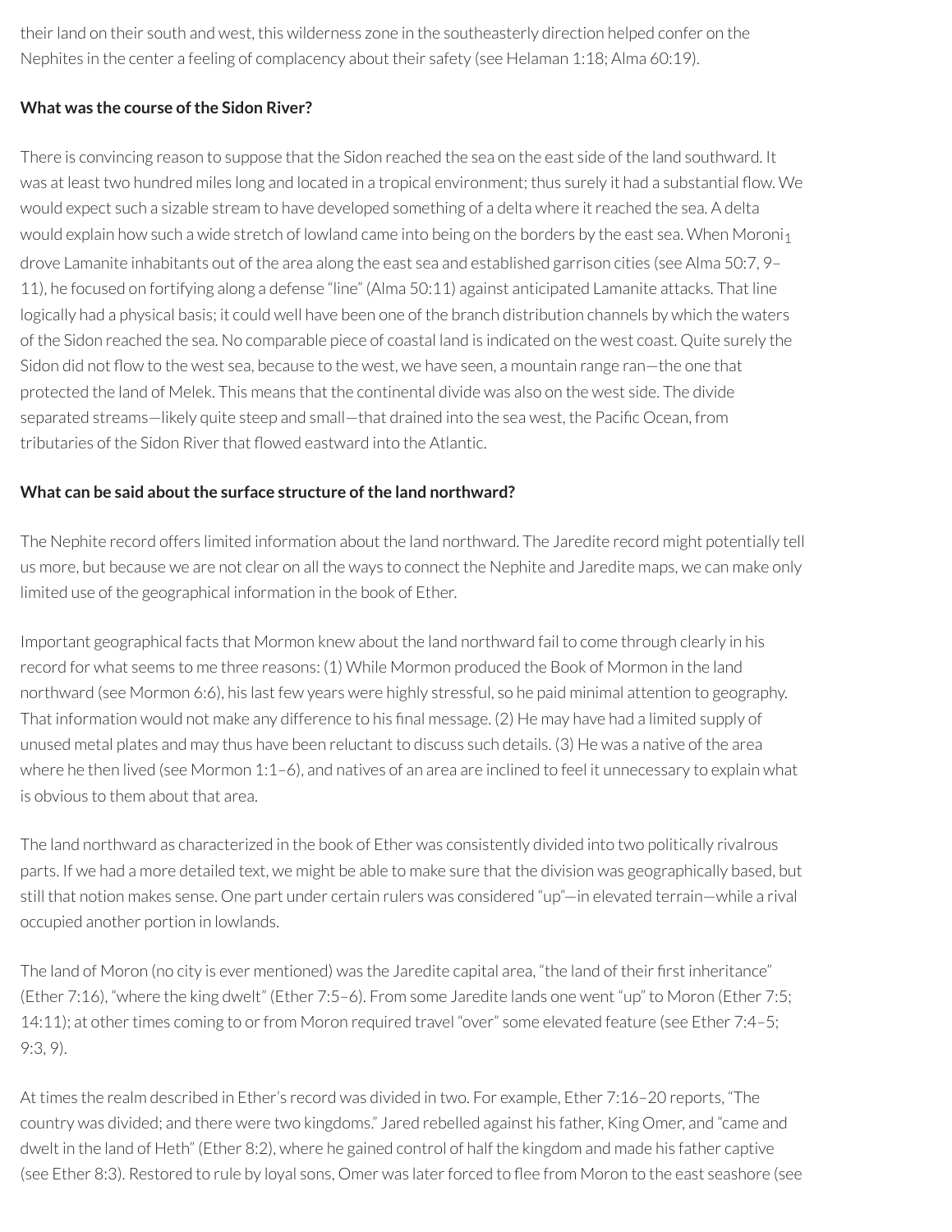Ether 9:3, discussed below). Ether 10:20; 14:3, 6–7, 11–12, 26; 15:8–11 relate in a complicated way to further show the contrast between upland and lowland. The elevation difference coupled with the division of the land into political halves suggests a continuing environmental and geographical basis forrivalry, probably highlands versus lowlands. The references given show that the lowlands were on the east sea side, while the higher elevation was toward the west sea.

There was, however, a hilly area within the east lowlands nearthe east sea. Omer's journey took "many days" (Ether 9:3), which suggests a route that was indirect, since Moron was also "near" the land Desolation (Ether 7:6). We are further told that in the course of his trip he "passed by the hill of Shim" and then "came over by the place where the Nephites were destroyed," that is, Cumorah (Ether 9:3). Mormon explained that the retreating Nephites arrived at the hill Shim before they got to Cumorah, indicating that Shim is on the south of Cumorah (see Mormon 4:20–23; compare 6:2–4). Map 6 displays how this information in the text fits together into a consistent picture in relation to the topography.

An obvious physical principle supports the concept that higher lands lay to the west. Notable bodies of water were found in parts of the lowland area not far from the east sea. The waters of Ripliancum, a name meaning "large" or "to exceed all," barred the way northward for the army of Coriantumr<sub>1</sub> in the closing days of the Jaredites' final wars (see Ether 15:7–10). From there the hill Ramah, the same place the Nephites called Cumorah (see Ether 9:3; 15:11), was only one day away southward (see Ether 15:10–11). Mormon's description of the Cumorah/Ramah area told of "many waters, rivers, and fountains" (Mormon 6:4). Where did all this water come from? Clearly, much of it had to be runoff from highlands that were, logically, to the west. That westward area included the land of Moron. We have already seen that the high mountains forming the continental divide in the land southward lay nearthat land's west coast, and it makes geological sense that in the land north from the isthmus the higher areas would also be toward the west.

Two bits of information from the Nephite record confirm the picture of the western part of the land northward being elevated. First, consider the geographical situation within the narrow neck of land. According to the text, only one route allowed large groups to travel from south to north through the neck—via the narrow passage, which was near sea level and not far from the east sea (see Alma 50:25, 29, 31-34; 51:25-26, 30, 32; 52:9). Yet the neck was wide enough for Limhi's explorers to pass through without detecting the presence of either sea. Why could groups not pass into the land northward at a point farther west than the narrow passage? It could well have been because the western side of the isthmus was bounded on the north by a mountain barrier, the southern rampart of the highlands that contained the land of Moron.

The presence of western highlands in the land northward is also confirmed by Hagoth's shipping activity. The settlers who migrated from the land of Zarahemla to the eastern part of the land northward simply "went forth unto the land northward" (Helaman 3:3) "and even . . . did spread forth" (Helaman 3:5; see 3:8). This progressive overland migration, or continuous "spread," no doubt traversed the narrow pass; movements mentioned in Alma 63:4 and 9 also appearto have been overland. Nothing is said nor hinted of the use of shipping along the east sea coast, but we are pointedly informed that along the west sea side, Hagoth and others built ships to move colonists northward (see Alma 63:5–8, 10; Helaman 3:10). Why the difference? It is reasonable to suppose that the west highlands of the land northward extended to the sea and that thus no suitable land route northward existed along the west coast. Furthermore, a highland zone in the western land northward likely meant that few desirable sites for settlement existed along that coast, for the elevated zone would have kept the moist northeast trade winds of the tropics from reaching the west coast. The lack of timber indicated in the Hagoth account (see Helaman 3:10) further indicates that the west coast colonies in the land northward were only marginally viable. If the western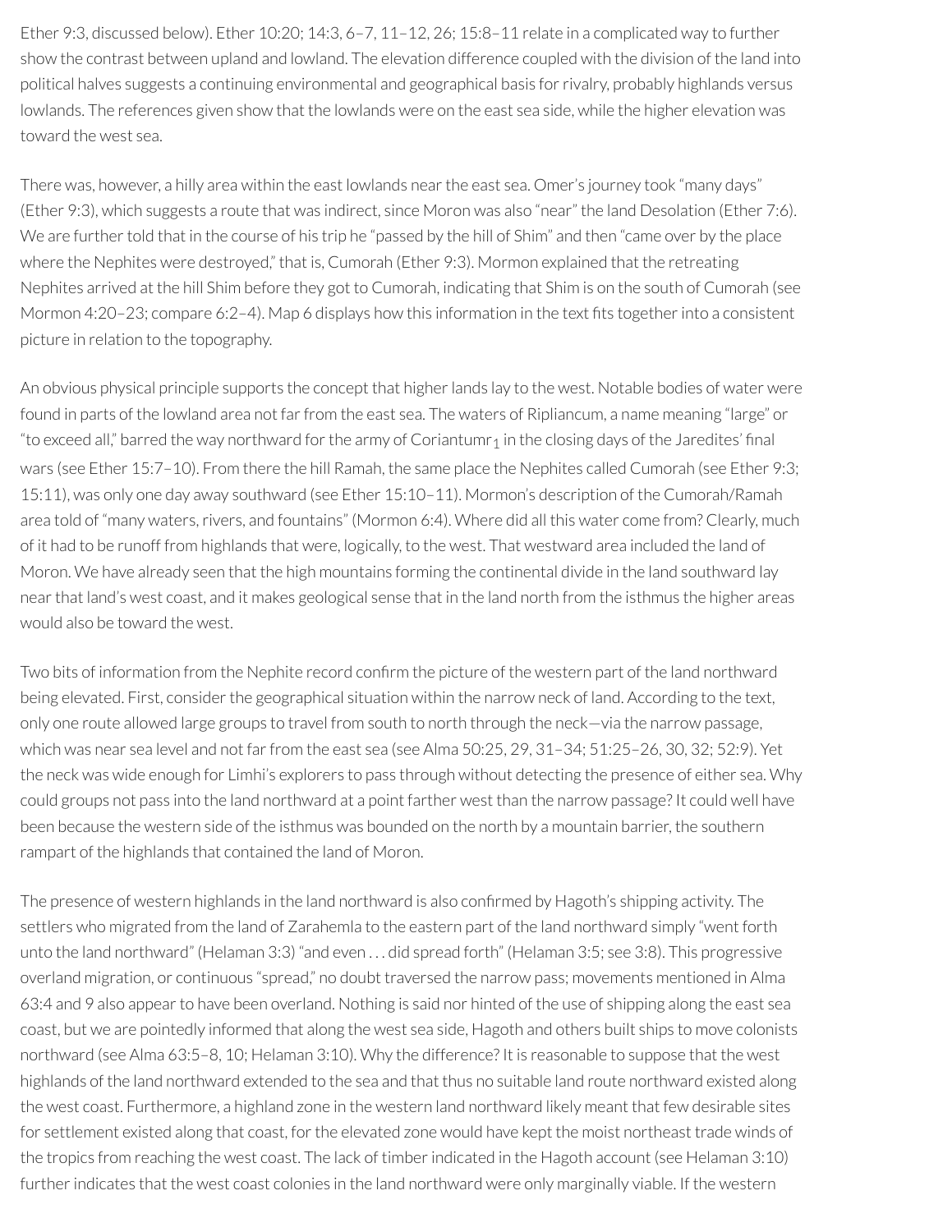highland zone stretched to near the west sea so that no feasible coastal land route existed, this could explain the use of ships.

In any case, those colonies had little long-term impact on Nephite consciousness: the people in the south did not even know what happened to the ships; Alma's son Corianton traveled there only to drop out of sight historically; and none of the west coast colonies are indicated to have been involved in the final wars of the Nephites, all of which took place in the eastern lowlands (see Alma 63:8, 10, 11; Mormon 2:16–6:6).

A unique feature of the land northward is the hilly area (no "mountain" is identified there) near the east sea. It included the hills Cumorah and Shim of the Nephites, and what the Jaredites called hill Comnor and adjacent valleys of Corihor and Shurr (see Mormon 6:4, 11; Ether 9:3: 14:28).

Unfortunately, the information Moroni<sub>2</sub> gives us in his abridgement of Ether's account (see Ether 1:1–5), where we might hope to learn about land northward topography, is too brief to allow us to establish more than a partial connection with Nephite geography. Moroni<sub>2</sub> specifically identified the hill Ramah with his hill Cumorah (see Ether 9:3; 15:11). Also, the narrow neck of land and by implication the narrow pass were features of the Jaredite lowland sector that Moroni<sub>2</sub> tied to Nephite geography (see Ether 9:32-33; 10:20).

Moroni<sub>2</sub> also said that the land of Moron was "near" (Ether 7:6) the land of Desolation that he and his father knew well. However, the term "near" is somewhat puzzling, since, as noted earlier, Jaredite king Omer's journey from Moron past Cumorah and to the east seashore was said to take "many days" (Ether 9:3). (The route he followed must have been circuitous.) In any case, nothing Mormon or Moroni<sub>2</sub> said in their own records suggests that Nephites they knew of or cared about settled in or had anything to do with the Moron of the Jaredites in the higlands.

Jaredite territory in the land northward was not very extensive. The story of the end of Ether's ministry underlines that fact. In the days of King Coriantumr, who reigned "over all the land" (Ether 12:1), Ether's prophesying was rejected, and the prophet had to flee from Moron to a "cavity of a rock" (Ether 13:13-14, 18). That rude shelter served as his base while he made the remainder of his record. He got his information on the final wars of his people by "viewing the destructions which came upon the people, by night" (Ether 13:14); somehow he "did behold all the doings of the people" (Ether 15:13). Perhaps this wording means that he had informants, for he himself could not have visited all the battlefields on an overnight basis. He might have been shown visions. (How else could he have learned the details of the final struggle between Shiz and Coriantumr<sub>1</sub>, as told in Ether 15:29-32? The only other option would be that Coriantumr<sub>1</sub> himself related that story to the Mulekites [see Omni 1:21], whose record of what Coriantumr<sub>1</sub> told them came to Moroni<sub>2</sub>'s attention by the time Moroni<sub>2</sub> was working on the book of Ether.) Finally the Lord told Ether to "go forth," and Ether saw that the destruction he had prophesied had indeed come to pass (see Ether 15:33).

Thus we are left with a broad outline and some particular intimations about the topography and waterways of the land northward, but we cannot solve more than a portion of that puzzle.

#### **Summary**

The land surfaces and bodies of water in the Nephites' land of promise as pictured in Mormon's text come through with high consistency. The overall treatment makes complete sense in terms of the principles of geography and the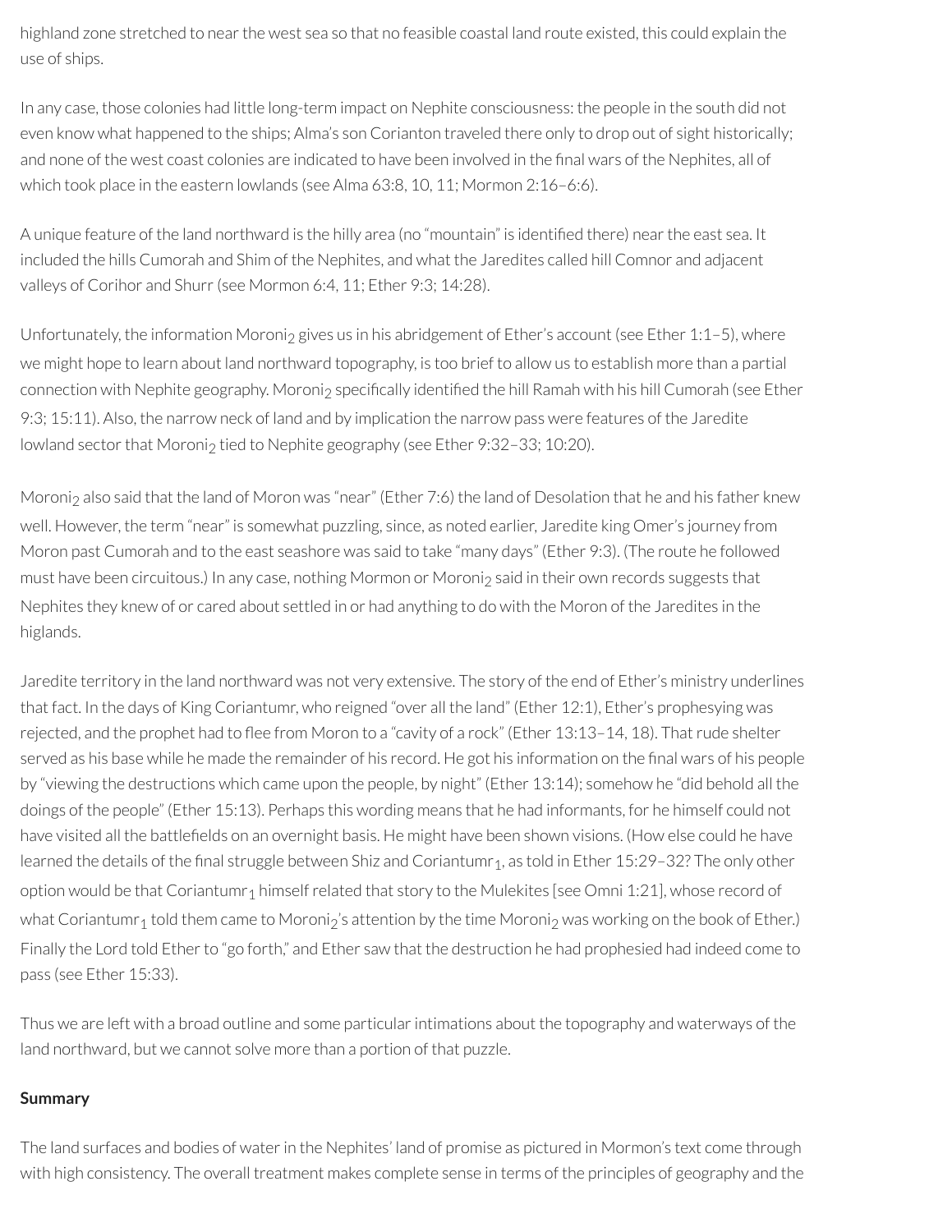natural sciences. The proposition that Mormon had a clear-cut map in his mind as he produced the Book of Mormon is strongly supported, even though it is frustrating that certain clarifying details are omitted.

The southerly portion of the land southward, the overall land of Nephi, was predominantly highland country, although the term "land of Nephi" in a political sense came to be extended to include limited territories along both the east sea and west sea coasts. Northward from Nephi was a marked mountain barrier that had to be crossed to reach the land of Zarahemla. The basic landform of the land of Zarahemla was a sizable basin drained by the Sidon River, the only river specifically named or characterized in the Book of Mormon. The Nephite lands and cities, including the heartland around the city of Zarahemla, was at an intermediate elevation. The area was closed in by a high range of mountains near the west sea coast and another sizable elevated territory on the east sea side of the basin. A deep zone of "wilderness" sloped down from that eastern upland to extensive coastal lowlands by the east sea, but the west coastal zone was narrow, and the Nephites inhabited it only lightly if at all.

The isthmus, or"narrow neck of land," that connected the lands southward and northward contained a particular feature termed a "narrow pass." Through it all large-scale movements of people through the neck had to travel, making it of absolute strategic importance in warfare. In the land northward, a western upland sector was contrasted with easterly wet lowlands. A knot of hill country nearthe east sea lay a short distance north of the neck. The crucial position of this pass can be seen very clearly in the case of Morianton's flight (see map 4).

The main topographic features of the Book of Mormon lands in America where the historical events itrecords took place can be seen on the map entitled Major Physical Features, located on the inside back cover of the book.

#### **Notes**

### <span id="page-24-0"></span>[1.](#page-18-0) See Sorenson, *Geography of Book of Mormon Events,* 238–39.

<span id="page-24-1"></span>[2.](#page-19-0) Comparison of Alma 51:26 and 59:5 exposes what appears to be a scribal error. The former says that the Lamanites captured Nephihah in their first strike, but 59:5 has the place still in Nephite hands some five years later. I suppose that the historian listed Nephihah too hastily in the former passage, a natural enough response to the dismay felt at the smashing success of Amalickiah's initial campaign.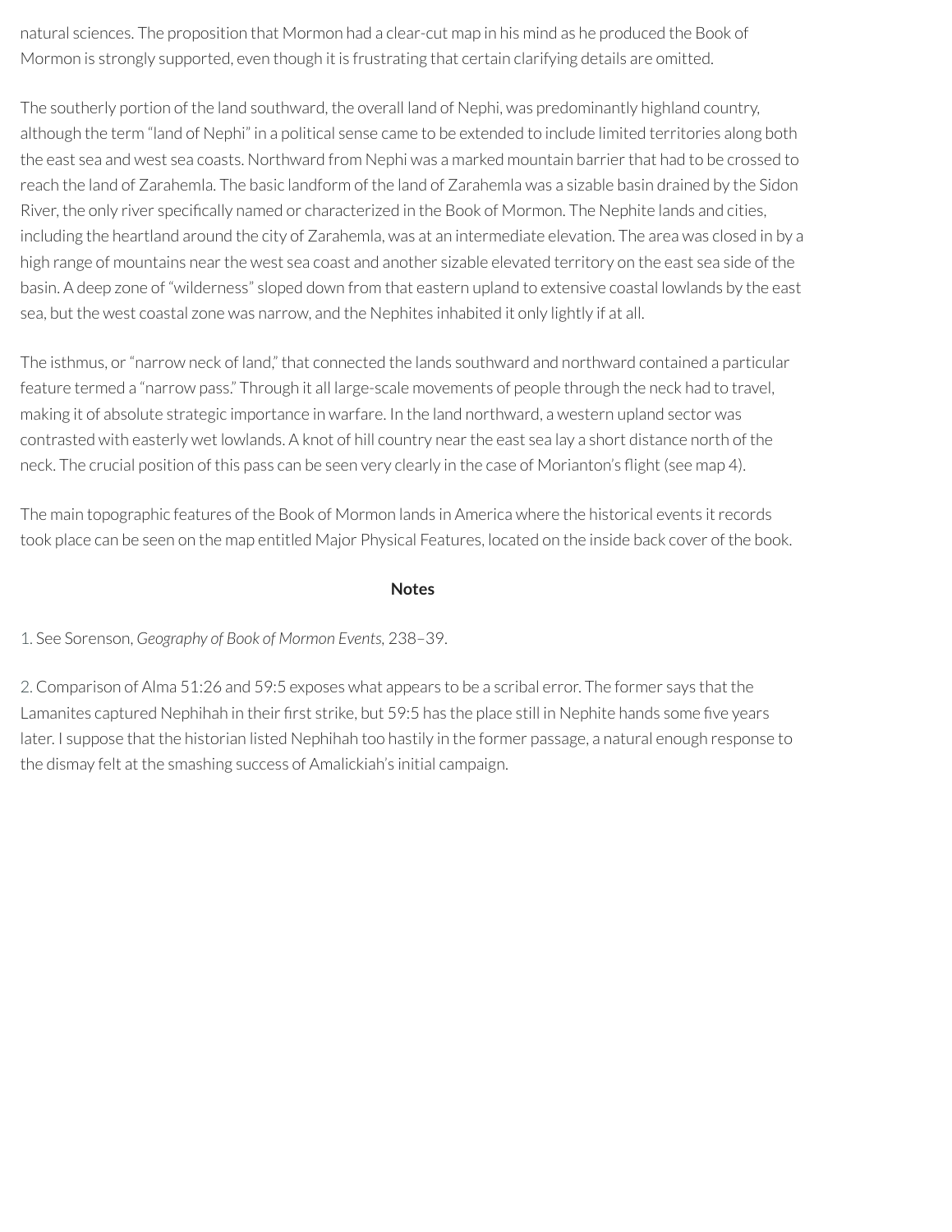# Distances and Directions

Theories of how Nephite lands relate to an actual map of the western hemisphere have varied vastly in scale. Where one person has separated a certain city from another by a thousand miles, another may assign only ten. The scale of the lands obviously makes a difference in how we read the Book of Mormon account. What did Mormon believe the distances were as he authored the history? Did he make enough statements on this subject to allow us to establish an intelligent picture of how big or how little the lands of Zarahemla or Nephi were?

Mormon furnished us with a number of key pieces of information from which we can establish distances:

- 1. The journeys of Alma1's people (Mosiah 18:1–7, 31–34; 23:1–3, 25–26; 24:18–25)
- 2. Limhi's explorers' expedition to the land northward (Mosiah 8:7–9; 21:25–27)
- 3. Movements in the Amlicite war(Alma 2)
- 4. Alma<sub>2</sub>'s circuit of cities preaching repentance (Alma 5-15)
- 5. The wars in the borders by the east sea and in the southwest quarter(Alma 43–62:42)

6. The land of Nephi as described in the Zeniffite account and that of the sons of Mosiah<sub>2</sub> (Mosiah 7–22; Alma 17– 26)

7. The last wars between Nephites and Lamanites (Mormon 2–6)

#### **What can we learn about distances from the story of Alma1 and his people?**

<span id="page-25-0"></span>A party of a few hundred people under the leadership of Alma<sub>1</sub> assembled in a place called Mormon, which was "in the borders of the land" of Nephi (Mosiah 18:4). On the basis of Mosiah 18:31–34, we can inferthat Mormon lay a distance of from one to three days' normal travel (from fifteen to forty miles by foot) from the city of Nephi. $^1$  $^1$  To escape pursuers sent by King Noah, the group fled at top speed (but with women and children and animal herds necessarily holding them back) eight days' travel into the wilderness through the uplands northward from Nephi to the land they called Helam (see Mosiah 23:1–4, 19). After a few years there they had to escape again; this time it took them thirteen days to reach the land of Zarahemla (see Mosiah 24:20–25). [2](#page-34-1) Adding these distances together, we arrive at a total of about twenty-two or twenty-three days' foot travel between the city of Nephi and the city of Zarahemla. A portion of the route taken by Alma's people is shown on map 11.

<span id="page-25-2"></span><span id="page-25-1"></span>From an extensive body of accounts of ancient and modern travel under conditions like those prevailing for Alma's people, we can be fairly confident that they traveled at a rate of about 11 miles per day, give or take a little. $^3$  $^3$  The distance they covered on the ground would have been 250 miles in round numbers, including twists and turns through mountainous country. The beeline distance between the two cities would more likely be on the order of 180 miles. Roughly half that should have taken the party to the middle of the narrow strip of wilderness—the watershed—that separated the highlands of Nephi from the drainage of the Sidon River. The actual territory inhabited by the Nephites would probably have extended no more than 75 miles upstream from the city of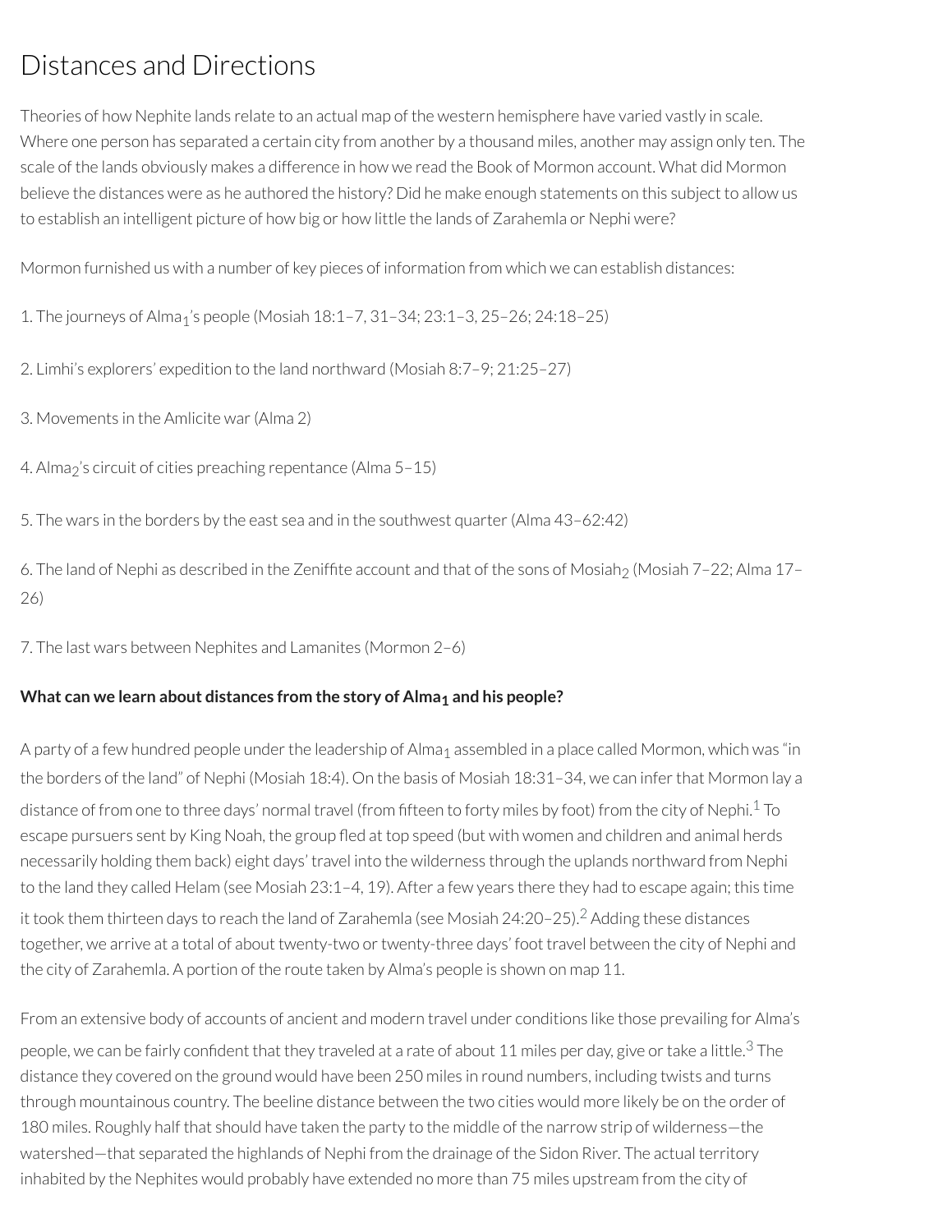Zarahemla to the local land of Manti, the southernmost settled point within the greaterland of Zarahemla (see Alma 58:14).

Having established this southern dimension, we can extend our map northward from Zarahemla on the basis of Moroni<sub>1</sub>'s letter to the chief judge, Pahoran<sub>1</sub>. Moroni<sub>1</sub> referred to the city of Zarahemla as being in the "heart" of the land of the Nephites (Alma 60:19, 22). That position is generally confirmed by dissenter Coriantumr<sub>2</sub>'s daring invasion that came out of Nephi to capture the city of Zarahemla, in the "center" of the land of Zarahemla (see Helaman 1:17–18, 24–27). However, "center" may have been more conceptual than entirely literal. Coriantumr<sub>2</sub> burst upon the city's defenders with almost no warning, which suggests a relatively short distance from the frontier to the capital city of Zarahemla. But the invaders soon found themselves bogged down farther downstream in what was called "the most capital parts of the land" (Helaman 1:27). This terminology suggests that a stretch of additional cities and heavy population lay northerly from the city of Zarahemla for a somewhat greater distance than on the upper stretch of the river. If the upperriver was 75 miles long, the stretch downstream from the city of Zarahemla might have been, say, 100 miles northward.

Northward beyond the land of Zarahemla proper(at least as the boundaries were construed at one point in time) lay an unlabeled, no doubt small, land "between the land Zarahemla and the land Bountiful" (3 Nephi 3:23). It is referred to only once. If this unnamed land and the land Bountiful were each 30 miles from north to south, then the straight-line distance from the city of Zarahemla to the boundary between Bountiful and the land Desolation the northern limit of the land southward—adds up to a total of 160 miles. That means that from the city of Nephi to where the land northward began was roughly 340 miles on a direct line.

These are estimates, of course, yet they are not likely to be a long way off, because they are based on how fast actual groups have been able to travel in a day. Given the uncertainties that we cannot avoid when interpreting the statements in the record, it would be no shock to find someday that the numbers are off by 25 percent, but it is difficult for me to believe that they could be as much as 50 percent in error. In other words, on Mormon's mental map, the land southward stretched only a few hundred miles in length. (Keep in mind that Palestine from Dan to Beersheba was only about 150 miles long.)

How about the distance into the land northward? Crucial information comes from the account of the exploring party Zeniffite king Limhi sent to locate Zarahemla. Their purpose was to request help from the Nephites to free Limhi's people from Lamanite bondage. The expedition consisted of forty-three of his most "diligent" men (see Mosiah 8:7-8). It had been two generations since their fathers had come from Zarahemla, and tradition apparently did not furnish firm information about the route they should follow to reach Zarahemla. The explorers wandered for many days before discovering extensive ruins. These ruins turned out to be in the land Desolation of the Jaredites, forthere the party came upon corroded artifacts and the gold plates on which the last Jaredite prophet, Ether, had written his account of that peoples' history and extermination (see Ether 15:33). The explorers then backtracked to the city of Nephi, their homeland, bearing Ether's record and a few Jaredite relics as proof of their story. What is remarkable to us now is their conclusion that the remains they found had been left by the inhabitants of Zarahemla, who they supposed must somehow have been destroyed (see Mosiah 21:26). We now understand that the exploring party had traveled all the way into the land northward, to within a few miles of the hill Ramah/Cumorah. Map 7 shows a plausible route for their expedition.

How far had they traveled in miles? What distance can we inferit was from the city of Nephi to the place where Ether left the plates, which was near the hill Ramah/Cumorah? Surely they would have known from their grandfathers' traditions approximately how farit was to Zarahemla, so if we put ourselves in their sandals, we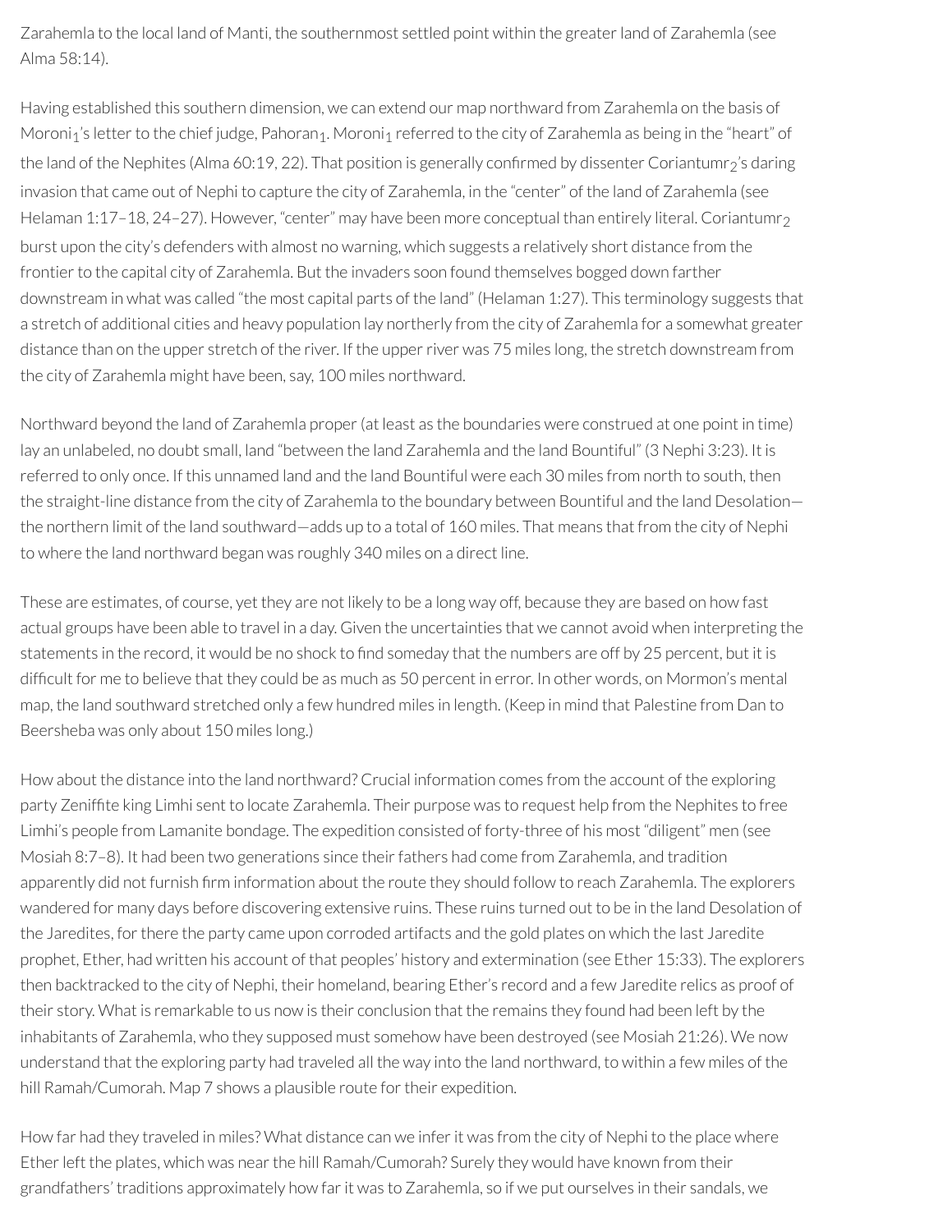probably would have begun to wonder, afterthe estimated number of days had passed, just how much farther northward to press on. When they found no inhabited Zarahemla or, apparently, any people with whom they could talk, they must have begun to think about turning back. I can imagine them going on for perhaps twice as many days as the tradition told them it would take to get to Zarahemla, but not a lot more. We know that Nephi was separated from Zarahemla by less than two hundred miles, so it seems improbable that those diligent men would have pressed northward much more than double that distance without arguing among themselves about turning back. It looks from this incident like the final Jaredite battlefield was not much more than four hundred airline miles from Nephi. Again, these are estimates and could be off by some, but not by a major amount.

#### **How big was the immediate territory around Zarahemla?**

<span id="page-27-0"></span>Consider an incident that involved territory on a much smaller scale than the distance traveled by Limhi's searchers. Alma 2:15–37; 3:2; and 4:2 inform us about the scene of a pair of battles in the immediate vicinity of Zarahemla. A people called the Amlicites, dissenters from the Nephite government who probably came from farther down the Sidon River,<sup>[4](#page-35-1)</sup> gathered at the hill Amnihu, just across the river from the city of Zarahemla, to battle against the Nephite army. The loyalists under chief judge Alma<sub>2</sub> seemed to get the better of the fight, and the rebels headed up to the valley of Gideon (we have already seen that at that point they would have been on the preferred—and probably fastest—route southward in the direction of Manti). When night stopped the pursuit, the Nephites camped in the valley, but under cover of night and on a convenient road, the Amlicites hightailed it on southward. Alma<sub>2</sub>'s scouts hurried back at daybreak to report dismaying news: the enemy force had got to the river Sidon, crossed it, and joined forces with a Lamanite army that had timed its invasion (surely by secret advance planning with the rebel leader Amlici) to be at that point that morning. Now the combined enemy groups were swarming down the west bank of the river toward the city of Zarahemla. This word set off a race between Alma<sub>2</sub>'s army and the enemy to determine who could reach the city first. Alma<sub>2</sub> aimed straight for a crucial point, a ford across the river just upstream from the city, and started to cross just as the Lamanites showed up. In a desperate fight, the Nephites sent their opponents fleeing toward a nearby forest "wilderness" (Alma 2:37) called Hermounts. Within hours, the escaping force was scattered and the Nephites arrived at the city they had just saved. Map 8 represents the positions where these events took place and the distances separating them.

The entire episode consumed two days and one night. The distances cannot be much different than this: hill Amnihu to Gideon, no more than twenty miles; Gideon direct to the ford at the river, maybe twelve miles; Zarahemla to Minon, not over thirty-five miles; Zarahemla city to the river ford, less than ten miles; the battle scene at the river bank to the wilderness of Hermounts, not much greater than ten miles. When we analyze the detailed narrative of this thirty-six-hour period, the realities imposed by travel conditions simply do not allow much leeway in these numbers.

### **What dimensions are revealed by Alma2's missionary journey around the land?**

Alma<sub>2</sub> set out to establish the church in areas toward the limits of the land of Zarahemla as it existed in his day. He began at Gideon, then headed to Melek, Ammonihah, and Sidom. At one point in time he also started to go to the city of Aaron but did notreach it. Finally, he returned from Sidom to his home in Zarahemla. The account yields distance figures that are not precise but are still useful (see Alma 8:3–6, 13; 15:18). To Melek from Zarahemla required significant travel: Alma<sub>1</sub> departed from Zarahemla "and took his journey over into the land of Melek, on the west of the river Sidon, on the west by the borders of the wilderness" (Alma 8:3). This sounds rather more complicated than when he "went over upon the east of the river Sidon, into the valley of Gideon" (Alma 6:7). The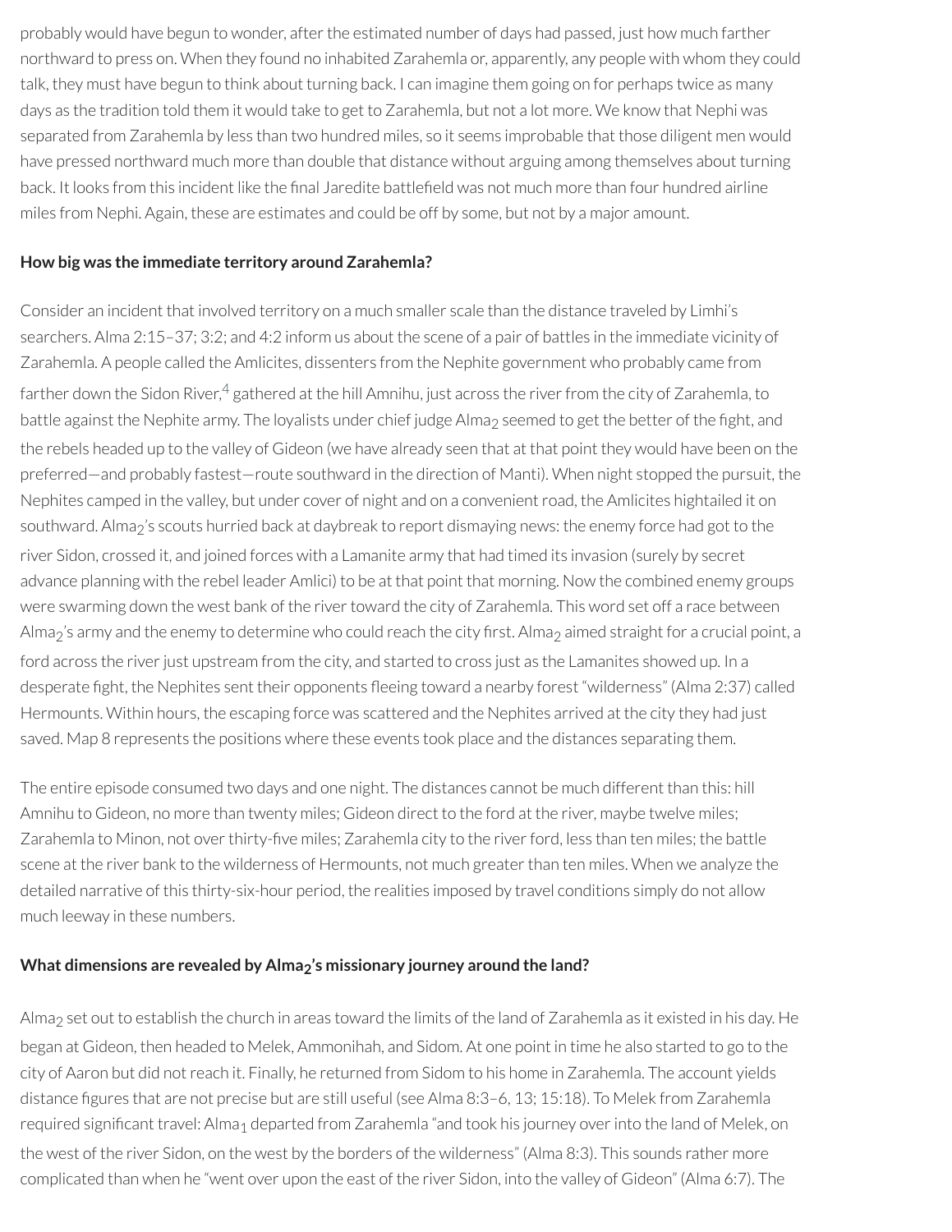Gideon trip would have taken him only one day, we have just seen from the Amlicite affair. "Took his journey over into" Melek implies greater distance. (At the end of his life, Alma<sub>2</sub>'s last trip followed the same course; "he departed out of the land of Zarahemla, as if to go into the land of Melek" [Alma 45:18], but he was never seen again. The implication of this passage confirms that the journey was not a short, simple one.) Two or three days of travel seem called for to reach Melek, perhaps fifty miles or more. From Melek it then took Alma<sub>2</sub> three days'

<span id="page-28-0"></span>travel northward to reach Ammonihah (see Alma 8:6), say another fifty-plus miles.<sup>[5](#page-35-2)</sup> Traveling from Ammonihah to Sidom (the name suggests that it was at the Sidon River) should have taken roughly the same time and distance as a journey from Zarahemla to Melek (see Alma 15:1). And finally from Sidom to Zarahemla, back up the river, would again have roughly reversed the distance from Melek to Ammonihah—three days' travel. All these numbers are sensible when compared with the earlier discussion of Zarahemla as being in the "center" of the land of Zarahemla. (See map 9.)

#### **How far did the Nephite possessions stretch along the east coastin the land southward?**

Details about the marches by the Nephite and Lamanite armies in the area called the borders by the east seashore can also be converted into plausible distances. We begin with Alma 52:18–31. Moroni1, Lehi2, and Teancum and the military units they commanded began to decoy a Lamanite army out of the fortified city of Mulek by sending a small group nearthe city. The Lamanites pursued them in full force, thinking they could easily capture them. The decoy party retreated toward the city Bountiful "down by the seashore, northward" (Alma 52:23), leading the Lamanites away "until they came nearthe city Bountiful" (Alma 52:27). A new Nephite force from Bountiful then appeared, causing the Lamanites to stop and turn about, worried lest they not be able to reach their city because they "were wearied because of their long march" (Alma 52:28, 31; Alma 51:33 indicates that "the heat of the day" was debilitating). Part of Moroni<sub>1</sub>'s unit had by this time overcome the tiny garrison left to guard the stronghold, Mulek, while the rest of his men hurried to confront the Lamanites. Caught between armies, the Lamanites were all slain or captured (see Alma 52:38–39), and the prisoners were marched to Bountiful.

The day's action saw the Lamanites move from Mulek to near Bountiful (say two-thirds of the distance) and then retreat part of the way back to Mulek. Their weariness probably meant that their total travel was more than a torrid day's travel under battle conditions, say about eighteen miles along an irregulartrail. On a beeline, Bountiful to Mulek might then be on the order of twelve miles.

<span id="page-28-1"></span>From Mulek to Gid should be roughly the same distance (perhaps a normal day's walking for a merchant). However, when we compare Helaman 5:14–15 with Alma 51:26, we learn that one could as readily go from Bountiful to Gid as from Bountiful to Mulek. Consequently, Gid was directly inland from Mulek and thus no farther southward in relation to the seashore.<sup>[6](#page-35-3)</sup> The next city to the south that the Lamanites had captured was Omner. Insufficient data are given to figure an actual distance from Omner to Gid or Mulek, but it is reasonable that it was of about the same order, in this case let us say twenty miles. This would put Omnerthirty miles southward from Bountiful, measuring along the shore.

In the next operation, Moroni<sub>1</sub>'s army captured the city of Nephihah (see Alma 62:26), which was inland some distance from the shore (see Alma 50:14–15; compare 59:5–8). From there they immediately marched to attack the city of Lehi (see Alma 62:30). The dislodged Lamanites fled northward "from city to city" (Alma 62:32), probably including Morianton and Omner. Before they had fled far they were met by a Nephite army advancing southward from Gid and Mulek. The Lamanites had nowhere to go except to scramble along nearthe beach ("even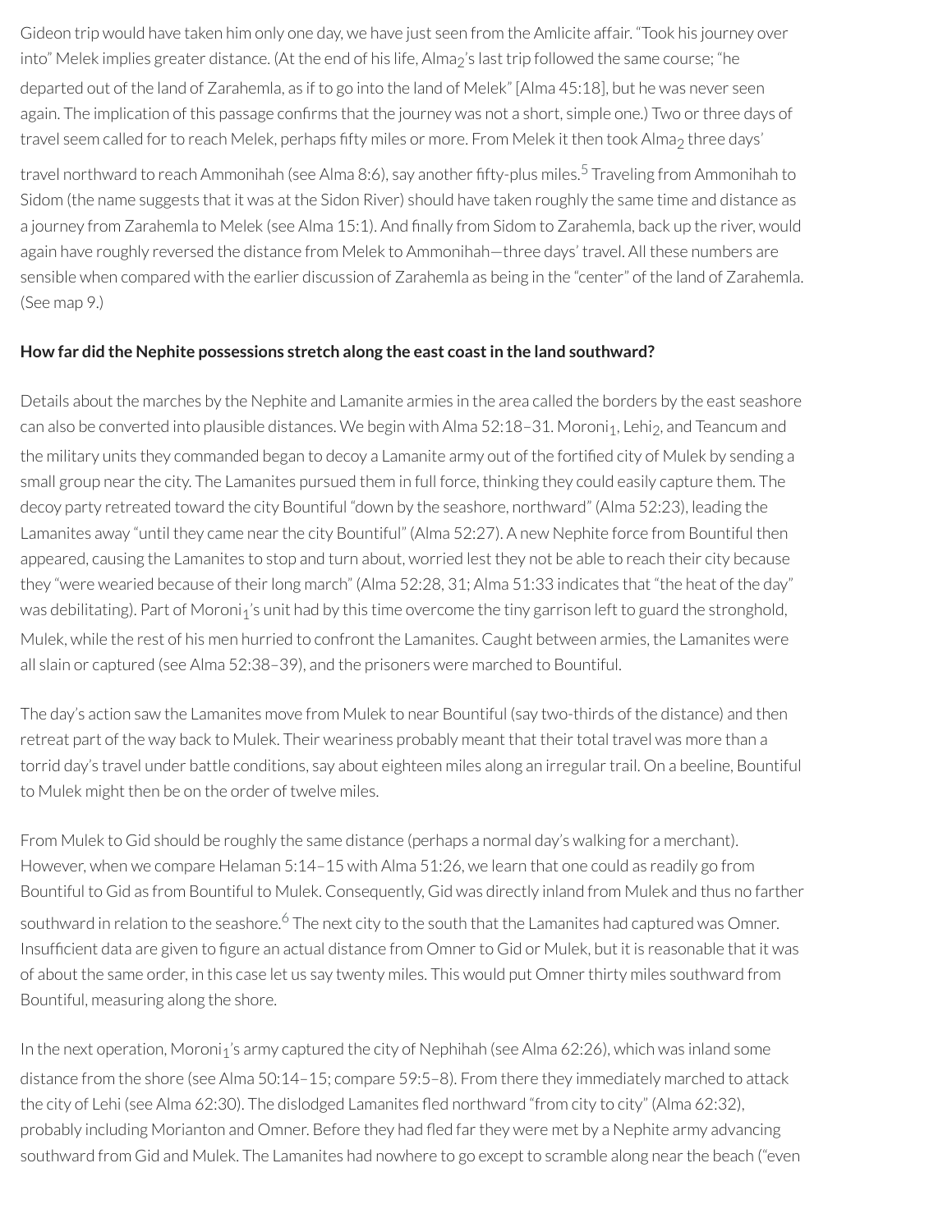down upon the borders by the seashore" [Alma 62:32]) until just before dark they reached the city of Moroni, the last city still held by the Lamanites (see Alma 62:33–35).

The text indicates that capture of Nephihah, the flight from Lehi "from city to city" northward, then turning back all the way to Moroni was a single military operation done in a single day. How far was it in miles? With their lives on the line, the Lamanites might have made twenty-five or more miles total (Alma 62:35 says that by dark, both the Lamanites and Nephites "were weary because of the greatness of the march"). Some of those twenty-five miles were seaward and some were consumed by the futile doubling back to and from the north. The total distance the Lamanites traveled southward parallel to the beach could hardly have been more than fifteen miles.

In summary, the mileages measured along the coast are as follows: Bountiful to Gid/Mulek, twelve miles; Gid/Mulek to Omner, twenty miles; the southward component of the last day's flight, maximum fifteen miles. Suppose we now arbitrarily allow an additional twenty miles forthe distance between Omner and Lehi, for which we do not have a specific basis for measurement, another ten miles from Bountiful to the "line" that separated the lands Bountiful and Desolation, and finally, five miles from Moroni city to the edge ("line") of Nephite-controlled land. Adding the numbers together we conclude that the southward limit of Nephite possessions along the east sea was only about eighty miles from the land northward. No wonder Amalickiah, in his plan to capture the narrow neck (see Alma 51:30), chose this east shore as his prime point of attack (the distance he would have had to drive along the west coast was over 250 miles). Further, no wonder Moroni<sub>1</sub> put such prodigious effort into fortifying the Nephites' vulnerable east coast (see Alma 50:7–11).

#### **How wide was the land southward?**

The Book of Mormon relates four local lands and their cities that spread across the land southward from east to west: Moroni, Nephihah, Aaron, and Ammonihah. The land of Moroni, a small territory nearthe east seashore and close to the Lamanite possessions, bordered on the land of Nephihah, which was also, broadly speaking, in the borders by the east sea (see Alma 50:13–14). The territory administered by Nephihah also abutted on the land of Aaron (see Alma 50:14).

<span id="page-29-0"></span>The position of Aaron has posed a problem for some students of Nephite geography; Aaron, which on the one hand ties to Nephihah, which was near the southerly limit of Nephite holdings on the east coast, on the other hand relates to Ammonihah, which was near the west wilderness in the northerly section of the land of Zarahemla (see Alma 8:13; 16:2). $^7$  $^7$  Once we realize, however, how short the stretch of Nephite-controlled east sea coast was, the conflict that some have seen between the statements about Aaron's position is resolved. The center of the land around the city of Aaron was apparently lightly settled (no other city is ever named in that sector), so it is probable that Aaron administered a rather large area, which reached so far toward the east (probably down the Sidon River) that its limit on the eastreached the westernmost territory under Nephihah's control. When the positions of the four lands—Moroni, Nephihah, Aaron, and Ammonihah—are plotted on a map (see map 10) that allows us to compare the spread among them with other distances, the total width from coast to coast across the land southward comes out to be on the order of two hundred miles.

Only two textual passages relate directly to the question of the width of the land southward. Both bits of information are in reference to the area nearthe narrow neck. First, Mormon's summary geography in Alma 22:32 states, "Now, it was only the distance of a day and a half's journey for a Nephite, on the line Bountiful and the land Desolation, from the east to the west sea . . . there being a small neck of land between the land northward and the land southward." The other scripture, Helaman 4:5–7, tells of Nephite armies that were driven northward by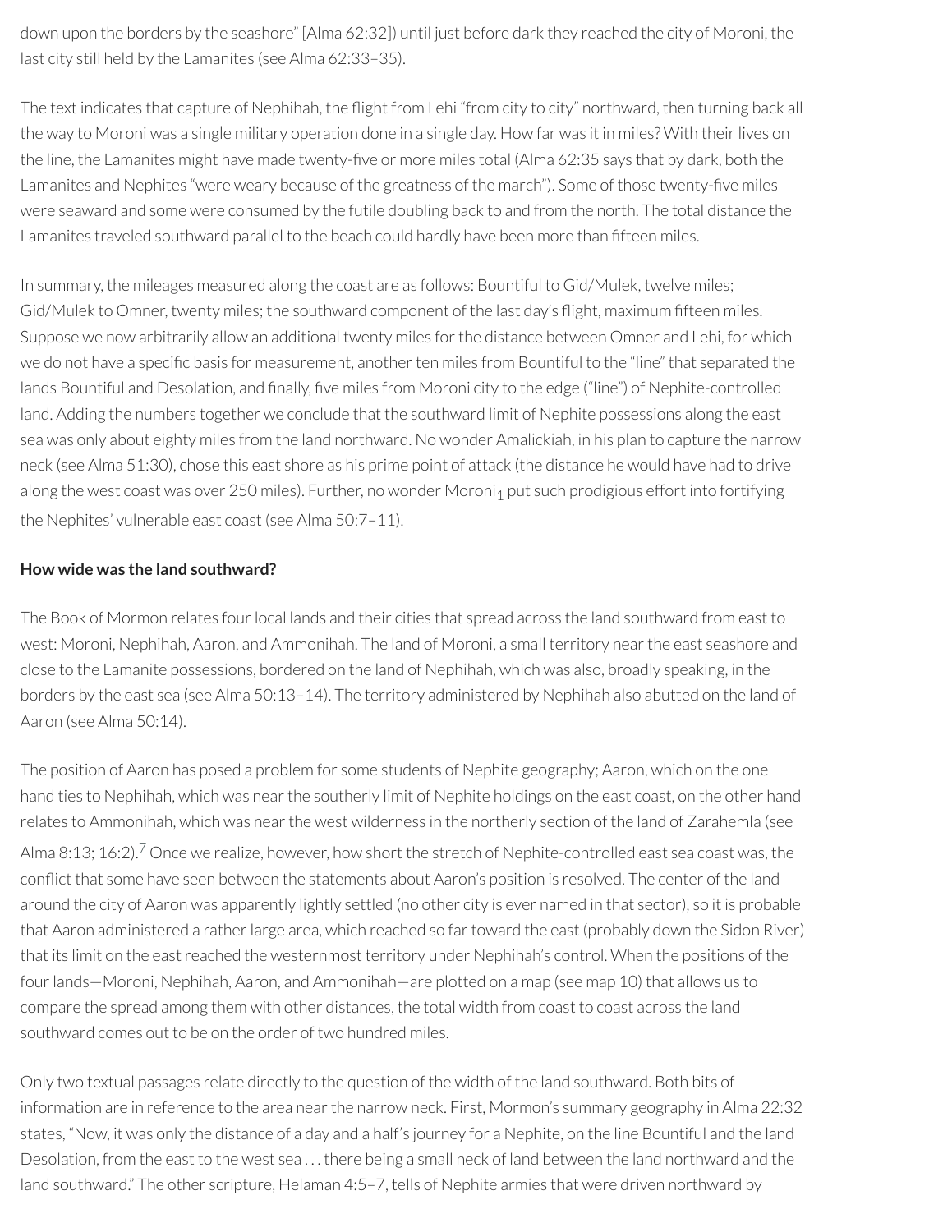Lamanites around B.C. The Nephites were expelled completely from the land of Zarahemla and from their territory along the west coast, ultimately stopping at the south edge of the land of Bountiful (see Helaman 4:6). The Nephites no doubt retreated along the same route out of Zarahemla, via the pass near Ammonihah and the west coast, as did the Nephites under Mormon over three centuries later (see Mormon 2:5–7). At the south boundary of the land Bountiful at the west sea, they fortified a line that stretched "from the west sea, even unto the east; it being a day's journey for a Nephite, [on] the line which they had fortified and stationed their armies to defend their north country" (Helaman 4:7). This fortified line did not extend across the narrow neck of land; its purpose was only to block the west coastal plain. Thus the "day's journey," whateverit measured, had nothing to do with the width across the entire neck, for that did not begin until farther northward, on the other side of Bountiful. (See "Mormon's Map" on the inside front cover of the book.)

Alma 22:32 speaks directly about the narrow neck, but the meaning of its statement, a "day and a half's journey for a Nephite," is unclear. Both this phrase and "a day's journey for a Nephite" (Helaman 4:7) are expressions that reach us through Mormon, a military man, and may reflect some standard measure of distance familiar among Nephite military people. Furthermore, several researchers have observed that the phrase in Alma 22:32, "from the east to the west sea," allows the interpretation that the journey was measured some point short of the actual east sea shore.<sup>[8](#page-35-5)</sup> After all, it would be foolish for the Nephites to waste resources defending a line that reached the sea to the east of the narrow pass, since their enemies could not reach the land northward other than via the pass (see Mormon 3:5–6; 4:4, 19).

<span id="page-30-1"></span><span id="page-30-0"></span>In any case, the actual distance a person can go in one day varies greatly according to setting, individual capacity, and mode of travel. Persons have been known to travel over one hundred miles per day by foot with some regularity, and of course if one went down a river in a canoe, an even greater distance could be traveled.<sup>[9](#page-35-6)</sup> Such variables prevent us from establishing a definite length for the "line" at the neck, but a range of figures between 60 and 125 miles can be argued as reasonable for the "day and a half's journey." (Recall that the narrower one makes the neck, the more difcult it is to explain how Limhi's explorers failed to realize that they had passed through it.)

# What can we learn about distances in the land of Nephi from the story of the Zeniffites and the travels of the **sons of Mosiah2?**

Events in the reigns of the Zeniffite kings Noah and Limhi shed light on distances in the local land of Nephi and its vicinity (the land and city at that time were called Lehi-Nephi, probably at the insistence of the Lamanite overlords, but for simplicity we will use the old term, Nephi). Noah "built a tower nearthe temple [in the city of Nephi], even so high that he could stand upon the top thereof and overlook the land of Shilom, and also the land of Shemlon, which was possessed by the Lamanites" (Mosiah 11:12). From this tower Noah spotted a Lamanite army coming up out of the land of Shemlon toward Nephi (see Mosiah 19:6). For a Zeniffite to have such a view, the distance to Shilom could hardly have exceeded ten miles and the near border of Shemlon would have been within twenty miles. Moreover, Lamanite armies consistently came "up" from Shemlon to Shilom and Nephi, and even farther"up" to hilly land overlooking those two places (see Mosiah 7:5–6; 10:8; 20:7–9). Shilom and Shemlon seem to have been located in the same broad valley as the city and local land of Nephi.

We saw above how the information on the movements of Alma<sub>1</sub>'s people after they fled from Noah's Zeniffites is important in establishing distances in the Nephi highlands. We can add to that that the land of Amulon was not far from Nephi. The Lamanite army pursued the fleeing people of Limhi but lost their track after two days (under fifty miles). After wandering about trying to find their way back to Nephi, those Lamanites stumbled onto the land of Amulon (see Mosiah 22:16; 23:30-31, 35). Still confused about how to reach Nephi, after leaving Amulon they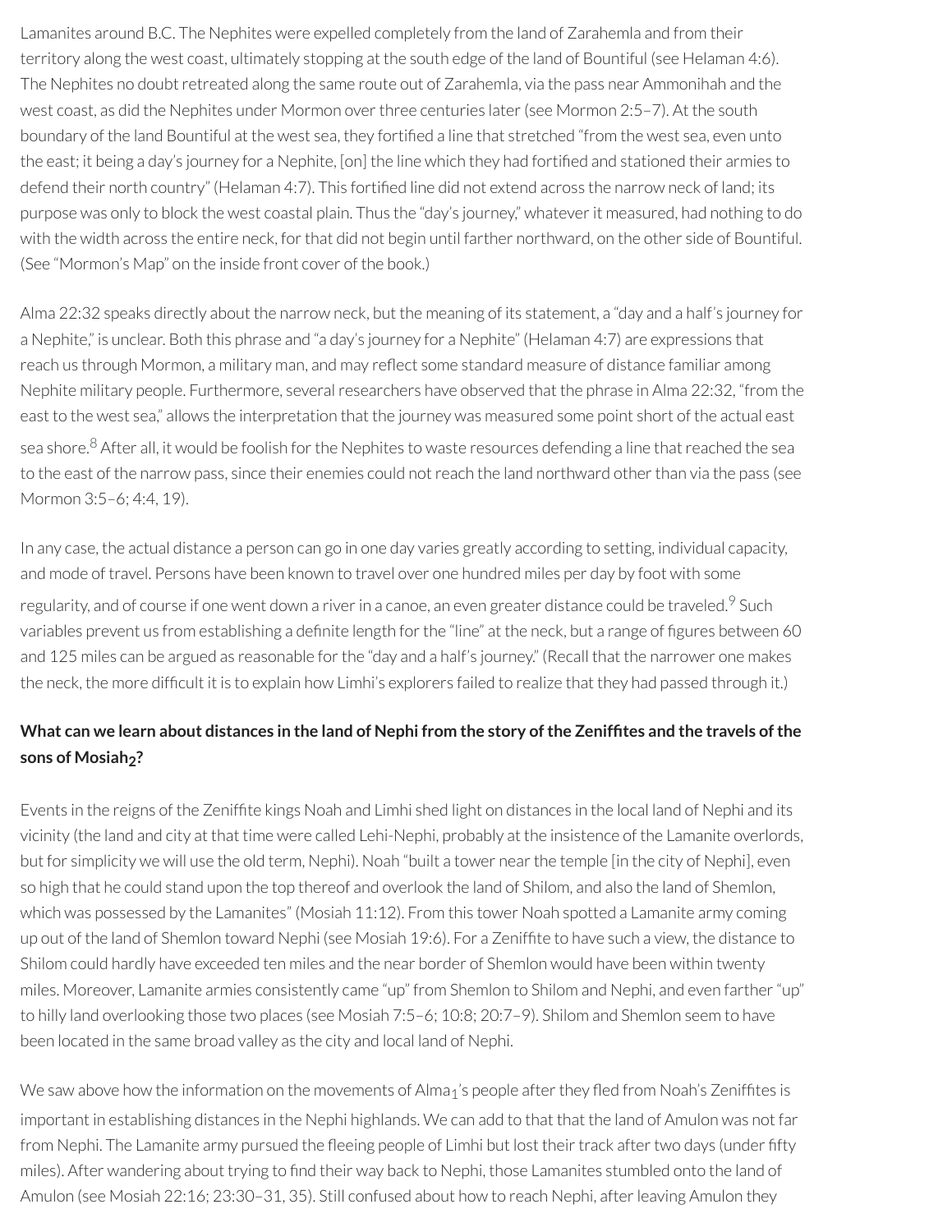came across the land of Helam, still lost, yet both lands were no more than eighty-five miles direct from Nephi. The implication is strong from this affair that the terrain was very broken. These relationships are shown on map 11.

That the land of Nephi and its vicinity were small in dimensions is confirmed by the account of Nephi<sub>1</sub>'s initial settling of it. When Nephi<sub>1</sub> and his group left the land of first inheritance on the shore of the west sea, they were penetrating raw wilderness as far as they were concerned. It was probably forested, since they were in the tropics at or near sea level, and they are not said to have had any special divine guidance aboutroutes to take or avoid. The fact that they traveled "many days" (2 Nephi 5:7) thus need not mean a great distance (in 1 Nephi 17:4, 20–21, "many years" turns out to be only eight). They ended up in what was thereafter called the land of Nephi (see 2 Nephi 5:7–8), after traveling possibly eighty to one hundred miles. The distance would have been much shorter on a straight line. Inasmuch as Nephi<sub>1</sub>'s people were attacked by the Lamanites within the first generation (see 2 Nephi 5:34), the land of Nephi could not have been farfrom the coastal land where the Lamanites apparently remained.

Many Lamanites were still living in the west coast wilderness after 100 b.c., yet by then some had moved to higher ground (see Mosiah 24:1–2; Alma 24:20). The Lamanite ruler apparently had only recently moved up to Nephi at the time when Zeniff negotiated with him (see Mosiah 9:5-8); when the exploitable Zeniffites came along, the Lamanites moved out of the decrepit old Nephite city to territory down closer to the lowlands that had been their base in earlier centuries (see Jarom 1:9; Omni 1:2–5; Mosiah 24:2). Eventually, their kings made their permanent capital in upland Nephi (see Alma 22:1).

The travels of the sons of Mosiah<sub>2</sub> as teachers among the Lamanites confirm the small scale of the lands in and around Nephi. For example, the brothers all got together to confer about the problem of protecting their converts (see Alma 24:5), and all the believers lived close enough togetherthat they departed from the land as one body (see Alma 27:14). But the text does not provide information on travel times and mileage in their day.

The account of Aaron<sub>3</sub>'s ministry in the city of Jerusalem and the village of Ani-Anti suggests something about the size of "the waters of Mormon." When he separated from his colleagues at the beginning of their work, Aaron<sub>3</sub> first stopped at the city of Jerusalem, which "was away joining the borders of [the waters of] Mormon" (Alma 21:1–2). In Alma<sub>1</sub>'s day, Mormon was considered a mere "place" (Mosiah 18:4, 16) that was adjacent to the waters of Mormon, but later the locality was considered a "land" (Alma 5:3). At the time of the catastrophe when the Savior was crucified, Jerusalem was "sunk" and waters covered it (see 3 Nephi 9:6–7): it is plausible that Jerusalem was adjacent to the waters of Mormon and it was these waters that covered the sunken city. When Aaron<sub>3</sub> left Jerusalem he "came over to a village," yet the land of Mormon is never mentioned (Alma 21:11). It appears from all this that Jerusalem and Mormon were miles apart, although they both adjoined the same body of waters. Consequently, that body seems to have been a substantial lake a number of miles across.

#### **What can we learn about distances from the nal Nephite and Jaredite wars?**

Certain information on distances has already been referred to in chapter 4 on the topography of the land northward where it was essential for handling that topic.

Mormon spent his early years in the land northward, not far from where his people would meet extinction more than half a century later(see 4 Nephi 1:48; Mormon 1:2–6; 2:16–17). As a youth he moved to the land of Zarahemla, where he soon was given command over the Nephite army (see Mormon 1:6; 2:1-2). In short order, a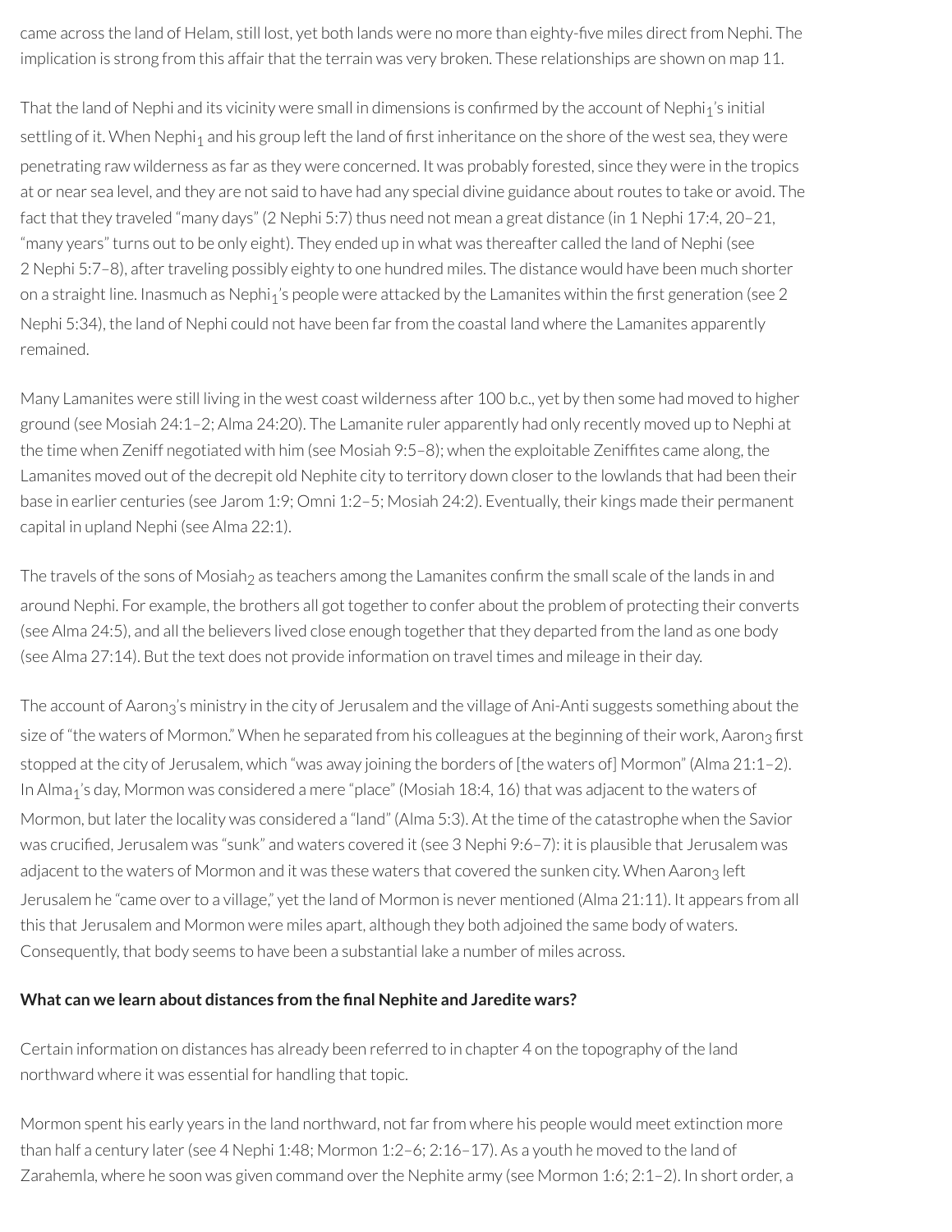Lamanite attack out of the land of Nephi forced the Nephite army by stages all the way to the city of Jashon, which was near Mormon's homeland in the land northward (see Mormon 2:3–17). The retreat of a few hundred miles was across terrain with which Mormon was already familiar.

Back and forth over the same stretch of territory the conflict raged for the next several decades. Once the Nephites even regained their Zarahemla homeland, but only temporarily (see Mormon 2:27). At length Mormon ended up near his original homeland (see Mormon 3:5; 4:1–23). In Mormon's old age the Nephites retreated farther still, to the city of Jordan and beyond (see Mormon 5:3, 7). His people being left with few resources, Mormon had to strike a final deal with the Lamanite enemy: to meet them, by appointment, at a mutually acceptable battleground (see Mormon 6:2). Cumorah was the specified site for the climactic struggle. The Lamanites surely must have wanted to get the war over without extending their lines of supply still farther northward, while the Nephites hoped not to lose what territory (including the land of Cumorah) they still controlled. (Further, Cumorah must have been close to, if not actually at, where Mormon had grown up. Perhaps by fighting on territory with which he was intimately familiar, he "had hope to gain [tactical] advantage over the Lamanites" [Mormon 6:4].) The Cumorah rendezvous spot logically would have been on the boundary separating the two parties at that moment.

What all this retreating and advancing means for our consideration of distances is that the Nephites fought out their last decades on familiar ground, none of which was much farther north than the land of Cumorah. We have already established from the story of Limhi's explorers how farthat was from the narrow neck. Mormon's personal record thus confirms that the last Nephites never retreated northward much more than one hundred miles north of the narrow pass.

That also means that the lands they possessed were within the same general area where the Jaredites fought their final wars. (As a matter of fact, the successor people in the area, the apostate Nephites, may have considered themselves fated to have the decision about their future decided in the same manner as their predecessors', in battle at the same hill, and perhaps at a related calendrical point—hence the appointed date with the Lamanites. Consider Alma 46:22: "We shall be destroyed, even as *our brethren* in the land northward, if we shall fall into transgression.") The area of the Jaredites' last wars was sufficiently restricted that in some manner it was possible for Ether to go "forth viewing the things which should come upon the people" and complete the remainder of his record (see Ether 13:13-14). The general geographic position of the final Jaredite battles was the eastern portion of the land northward (see Ether 14:12-14, 26; 15:8, 10-11). Moroni<sub>2</sub> specifies that some of that area was indeed where the Nephites later operated (see Ether 7:6; 9:3, 31–32; 10:19–21; 15:11, 33). The information we can glean from the record of Ether agrees that the distances involved in the Jaredite wars were similar to those we find in Mormon's record of the Nephites' final decades.

Incidentally, the territories the Nephites colonized via the narrow pass seem to have borne a name of their own in the record: "north countries" or "north country." Mormon and Moroni<sub>2</sub> use one of these expressions five times (see Helaman 4:7; Mormon 2:3; Ether 1:1; 9:35; 13:11). Only once does the counterterm "south countries" occur (Mormon 6:15). "North country" and "north countries" seem to me from the contexts to be applied only to the inhabited lowland portions of the land northward that were reached from "the south countries" overland via the narrow pass. But neither "north countries" nor "north country" is used in regard to the colonies along the west sea coast, which are described strictly as being in the "land northward."

#### **Summary on distances**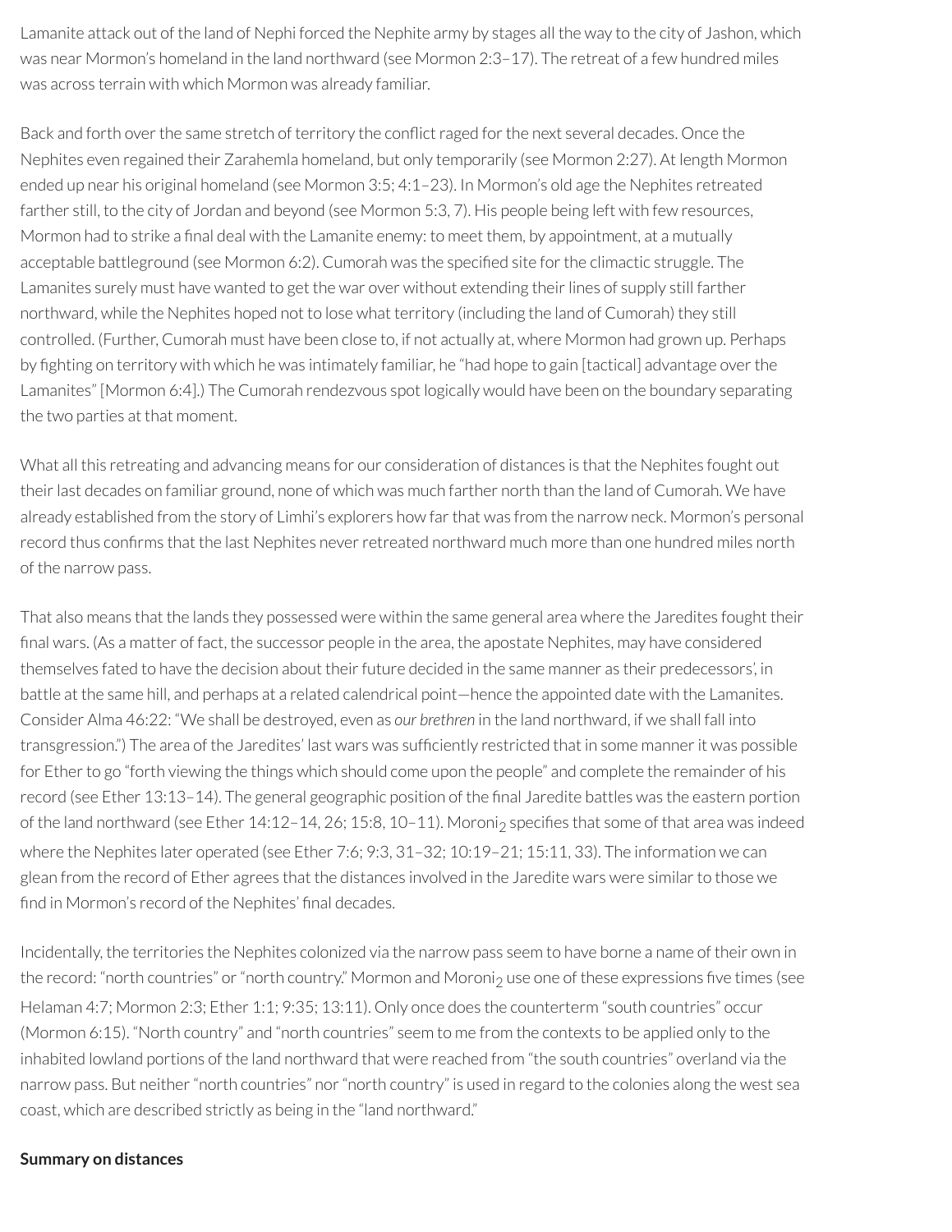In Mormon's mind, the scene of the Nephite, Lamanite, and Jaredite activities was of limited size. Main lands, minor lands, mountain ranges, plains, valleys, rivers, and oceans are all referred to in a manner that indicates that Mormon not only knew about those geographical elements from the records of his ancestors, but he knew much of the scene personally and intimately. The dimensions are small, although hardly tiny. The promised land in which the Nephites' history played out was on the order of five hundred miles long and over two hundred miles wide, according to Mormon's mental map. That is still considerably larger than the stage on which most Old Testament events took place.

#### **Were Nephite directions the same as those we are familiar with today?**

The real question is, what concepts of direction were our primary historian-editor, Mormon, using? We have already seen that he had his own framework forthinking and writing about distances. His ideas of how far apart sites were seem to be consistent even though they are not the same as the scale that governs ourthinking in a day of jet travel and worldwide information. "Many days" of travel probably elicited for Mormon a rather different mental image of distance than it would for us. (Forthat matter, among ourselves the expression brings forth varying ideas.) Similarly, we might ask, would "year" have meant the same to him as it does to us? Lasting how long? Beginning and ending when? Composed of what seasonal variations in climate?

When we examine the text of the Book of Mormon carefully, we can detect numerous places where cultural assumptions that were second nature to the Nephites are quite different than those we hold. We Latter-day Saints may have become so used to "liken[ing] all scriptures unto us" (1 Nephi 19:23) that we assume we understand ideas in them that actually are foreign to our experience. For example, Mosiah 19:20 describes King Noah's being executed "by fire" at the hands of some of his disgusted, angry subjects. Verse 24 goes on, "After they had ended the ceremony, ... they returned to the land of Nephi." Not a word in the record sheds light on this or any other ceremony connected with death. To the record keeper, the need for and nature of the ceremony was so obvious that there was no need to explain further. Anotherinstance of unexplained culture is a statement in Mosiah. Alma<sub>2</sub>, the high priest over "the church" (Mosiah 26:8), put a question of religious policy to King Mosiah<sub>2</sub>, and the king then "consulted with his priests" on the matter(Mosiah 27:1). Who were these priests? They were not part of the church structure that Alma<sub>2</sub> headed, and nowhere else is there an indication that Mosiah<sub>2</sub> had his own set of priests. Furthermore, we discover that at other points, Nephite and Lamanite notions, like many Israelite concepts in the Old Testament, varied profoundly from the ideas we hold today. For example, why would a king bow himself in front of his own people and "plead" (Mosiah 20:25) with them for what he desired? What were "dragons" (Alma 43:44)? How did Nephite concepts of "heaven" or "hell" (for example, see Alma 54:11) relate to ones we accept? What did they think the outer zone above the earth (our "space") was like?

There are many points of similarity, of course, between their concepts and ours. Much of the thought and experience conveyed in the ancient records relates sufficiently to the symbols and meanings familiar in our culture that we can learn much from studying them. But differences need to be recognized, not ignored.

<span id="page-33-0"></span>Direction is one such concept. The world's varied cultures have produced remarkably diverse models of spatial dimensions on the face of the earth. For example, certain Inuit (Eskimos) who lived north of the Arctic Circle, where the sun is not visible for a good part of the year, used alternative terminology in place of our east, west, north, and south, which were essentially useless to them. They spoke of directions as "above versus below," in reference to local elevations, and spoke of "inside versus outside," an arbitrary contrast that makes sense only in terms of their traditions.<sup>[10](#page-35-7)</sup> In ancient Mesopotamia, the Sumerians based their directions on the prevailing winds, which they considered to blow from what we call northwest, northeast, southeast, and southwest; following that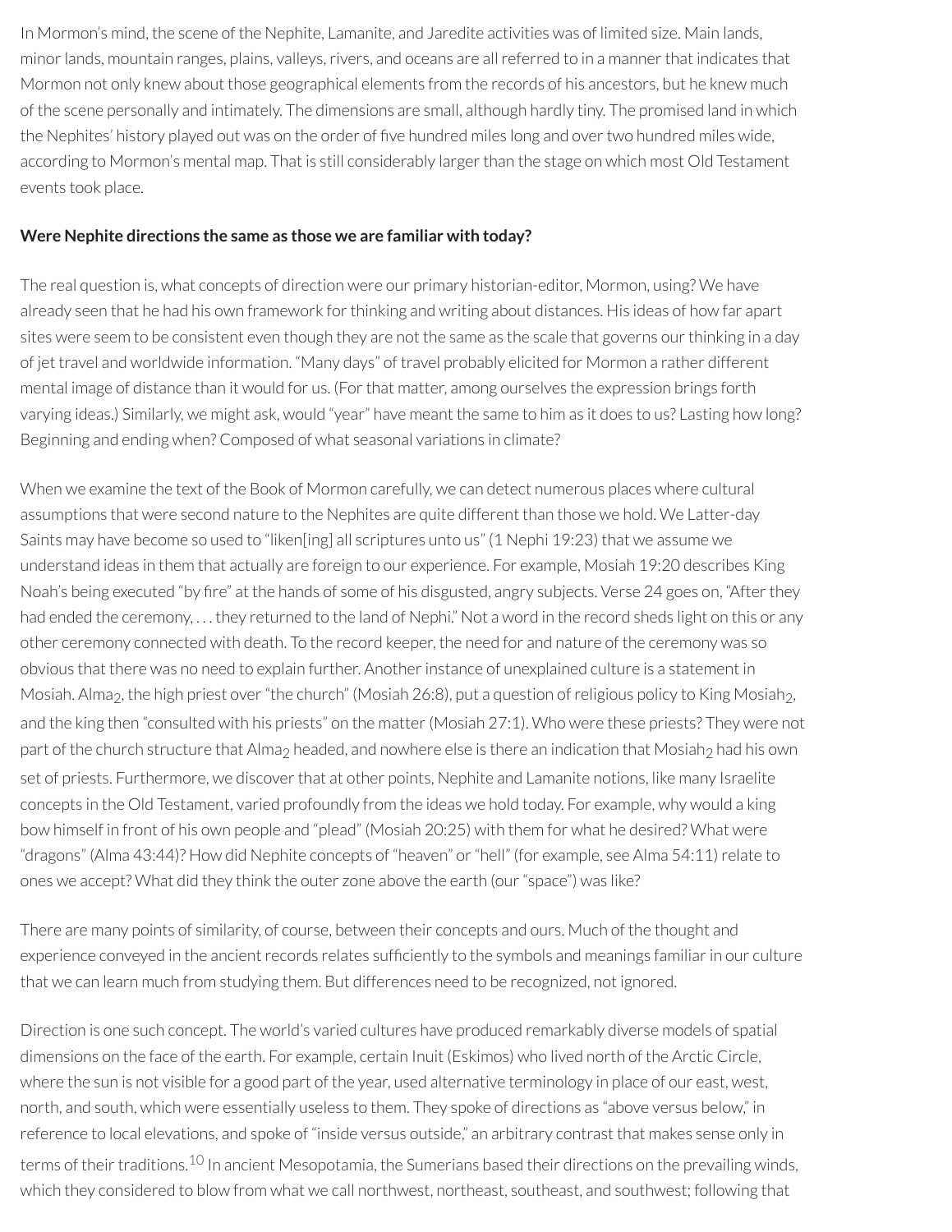<span id="page-34-2"></span>tradition, the later Babylonians oriented their maps so that northwest was at the top.<sup>[11](#page-35-8)</sup> In ancient Mesoamerica, "Maya spatial orientation to the four corners of their universe is not based upon our cardinal directions of N, S, E, W, but probably either upon inter-cardinal points (i.e. NE, NW, SW, SE) or upon two directions in the East and two directions in the West (i.e. sunrise at winter solstice, sunrise at summer solstice [which are 50 degrees apart] sunset at winter solstice and sunset at summer solstice)."<sup>[12](#page-35-9)</sup> Such varied examples are everywhere.<sup>[13](#page-35-10)</sup> To those who share a particular culture, their way of labeling invariably seems "obvious" and does notrequire explanation, while all other schemes seem to them strange.

<span id="page-34-4"></span><span id="page-34-3"></span>One thing we learn from studying this material is that the cardinal directions—east, west, south, north—have not been basic to the directional schemes of most of the world's cultures. What our culture has taught us, that the cardinal directions are obvious, is not true historically.

<span id="page-34-5"></span>We may be tempted to think automatically that "northward" and "southward" label directions that are the same as "north" and "south." But "northward" signals a different concept than does "north," something like "in a general northerly direction." By their frequency of using the *-ward* suffix, we can infer that Mormon and his ancestors used a somewhat different cultural scheme for directions than we do.<sup>[14](#page-35-11)</sup> However, we cannot tell from the Book of Mormon text exactly how their concepts differed from ours, because all we have to work with is the English translation provided through Joseph Smith.

The subtlety directional matters can show is displayed in a system of contrasts that most of us may have missed in Mormon's account. These contrasts are in the use of the terms "came" and "went." For example, in the first Lamanite attack on the city of Ammonihah, the text says that the Lamanites had "come in" to the land (Alma 16:2; compare 49:6, "come upon"), but when the same incident was related later, the text says they "went over" (Alma 25:2). Similar differences between "came" and "went" are shown repeatedly. Nobody has yet analyzed this word usage systematically, but a reasonable guess to explain it is that the distinction had to do with the location of the historian at the time he wrote his record. In the case of the attack on Ammonihah, the version of the story that used "come" was part of the Nephite record prepared and kept in Zarahemla, while the second report was from the record of, and thus from the point of view of, the sons of Mosiah<sub>1</sub>, who at that time were dwelling in the land of Nephi.

These examples suggest that we still have a ways to go before we even know all the right questions about Nephite direction systems that we should ask of the text. At this stage in our study of Mormon's record, we will do well to take advantage of the caution caveat lector, or "let the reader beware." Beware of making assumptions about meanings that may prove to be misleading because they spring from modern-day assumptions ratherthan from ancient ways. The Book of Mormon text, like all scripture, is subtle; full understanding of it demands extensive and intensive study that uses all the tools at our disposal. Relying on our own ethnocentric interpretations is not an approach to be recommended.

#### **Notes**

# <span id="page-34-0"></span>[1.](#page-25-0) See Sorenson, *Geography of Book of Mormon Events,* 224–27.

<span id="page-34-1"></span>[2.](#page-25-1) When verse 25 says they reached "the land of Zarahemla," I suppose this refers to the local land nearthe city of Zarahemla rather than to the general land of Zarahemla, which began above the city of Manti. Had the latter meaning been intended, I think the record would have noted an additional few days for the final leg of their journey.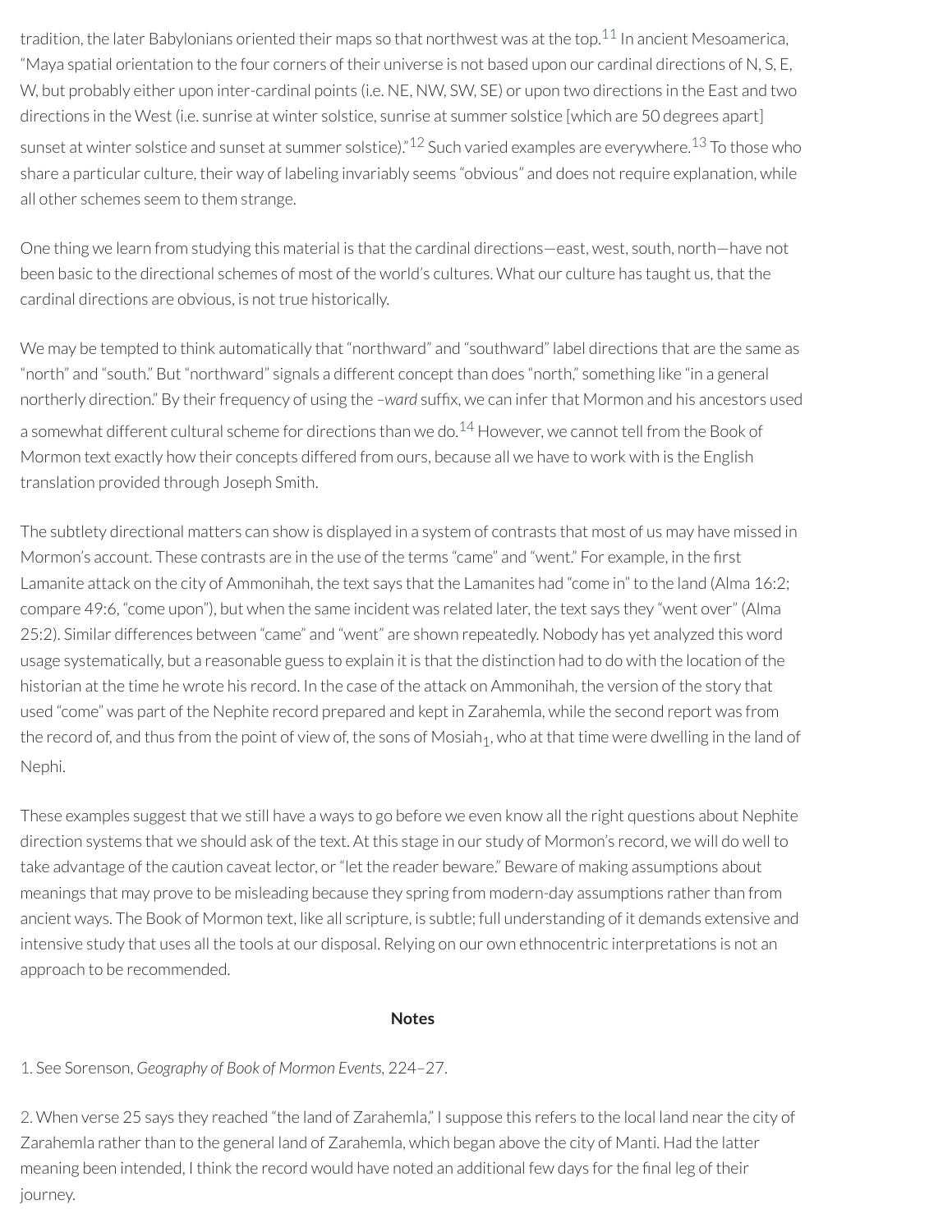<span id="page-35-0"></span>[3.](#page-25-2) See John L. Sorenson, *An Ancient American Setting for the Book of Mormon* (Salt Lake City: Deseret Book and FARMS, 1985), 8–9; *Geography of Book of Mormon Events,* 393–97.

<span id="page-35-1"></span>[4.](#page-27-0) See Sorenson, *Ancient American Setting,* 193–97; *Geography of Book of Mormon Events,* 230.

<span id="page-35-2"></span>[5.](#page-28-0) The intricate question of the placement of the city of Aaron is discussed in Sorenson, *Geography of Book of Mormon Events,* 235.

<span id="page-35-3"></span>[6.](#page-28-1) See John E. Clark, "A Key for Evaluating Nephite Geographies: A Review of F. Richard Hauck, *Deciphering the Geography of the Book of Mormon," FARMS Review of Books* 1 (1989): 35.

<span id="page-35-4"></span>[7.](#page-29-0) For example, George Reynolds, *A Complete Concordance of the Book of Mormon,* ed. Philip C. Reynolds (Salt Lake City: Deseret Book, 1976), 7, notes that "the name City of Aaron . . . appears from the context to apply to widely separate places."

<span id="page-35-5"></span>[8.](#page-30-0) For example, Clark, "Key for Evaluating Nephite Geographies," 30, suggests that "the failure to mention the east 'sea' is not due to mere grammatical parallelism or elliptical thought based on word order," given that three rather parallel phrasings omit the word "sea": "east to the west sea" (Alma 22:32); "east even unto the west sea" (Alma 22:33); and "west sea, even unto the east" (Helaman 4:7). The phrase in Alma 22:32 thus seems to have omitted the word "sea" not by chance but by intention.

<span id="page-35-6"></span>[9.](#page-30-1) Many examples for individuals and groups are documented in my "The Problem of Establishing Distances," in *Geography of Book of Mormon Events,* 393–97.

<span id="page-35-7"></span>[10.](#page-33-0) See Louis-Jacques Dorais, "Some Notes on the Semantics of Eastern Eskimo Localizers," *Anthropological Linguistics* 13 (March 1971): 92.

<span id="page-35-8"></span>[11.](#page-34-2) See Eckhard Unger, "Ancient Babylonian Maps and Plans," *Antiquity* 9 (1935):311–22.

<span id="page-35-9"></span>[12.](#page-34-3) Evon Z. Vogt, "Summary and Appraisal," in *Desarrollo Cultural de los Mayas,* ed. Evon Z. Vogt and Alberto Ruz L. (Mexico: Universidad Nacional Autónoma de México, 1971), 414.

<span id="page-35-10"></span>[13.](#page-34-4) Forfurther examples and documentation of cultural variation in directional concepts and terminology, consult appendix C, "The Problem of Directions," in my *Geography of Book of Mormon Events,* 401–12.

<span id="page-35-11"></span>[14.](#page-34-5) For example, note the numbers of times the text uses various directional terms: east and west, 64; eastward and westward, 3; south and north, 65; southward and northward, 65.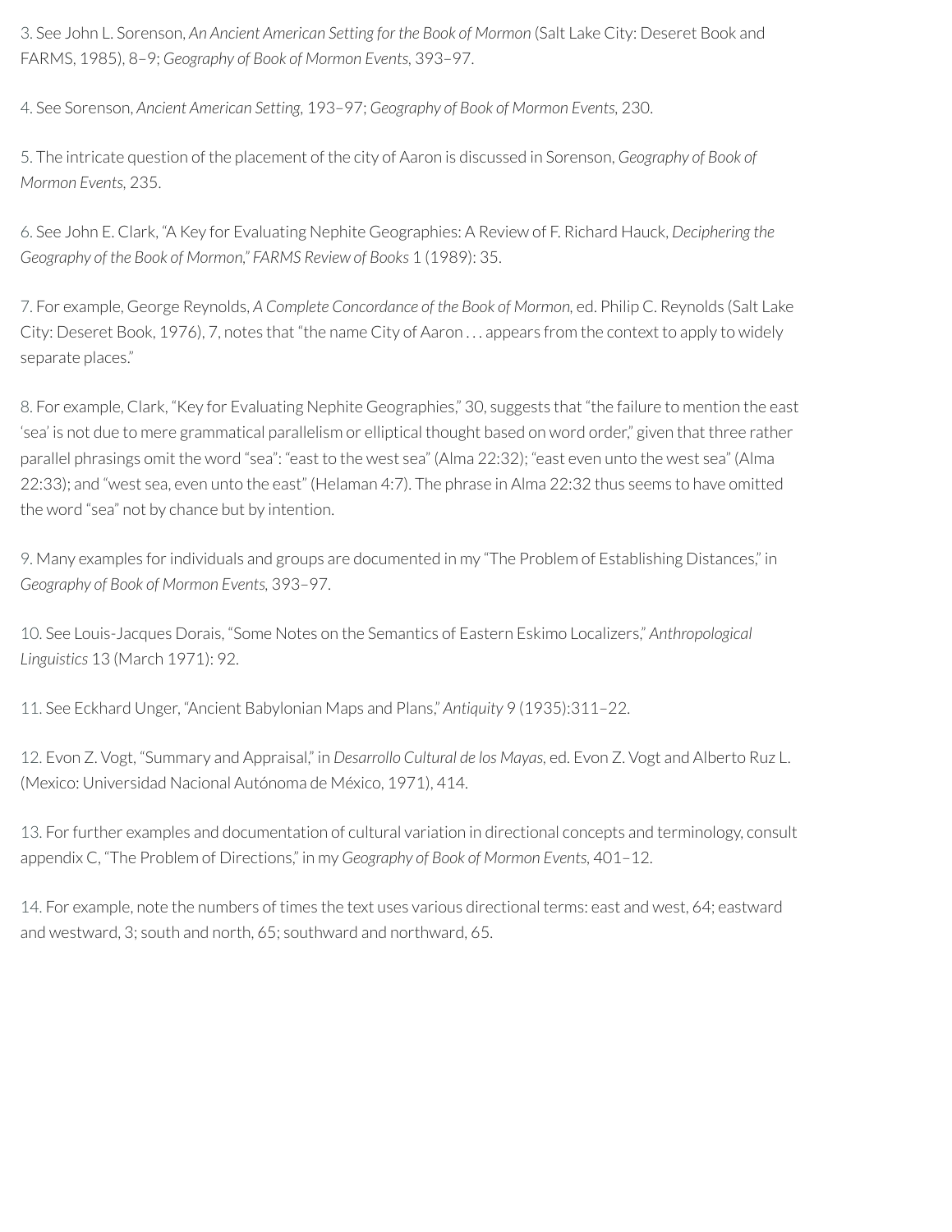# The Environment of the Nephites and How They Exploited It

My mental map of my own country not only includes features that are an inherent part of nature but also depends on how we have come to transform raw nature through our activities. For me, California means more than sheer physical elements like the Sierra Nevada mountains, the Mojave desert, and the giant forests of the north. It also means citrus and avocado groves in southern California, the vast canals and cultivated fields of the Central Valley, and the urban transformation of the Bay Area. A complete understanding of Book of Mormon geography must likewise involve the ways in which the activities of the Nephites, Lamanites, and Jaredites altered the natural landscape. Mormon's mental map of Nephite and Lamanite territories involved such cultural effects on nature as the clearing of forests to prepare land for planting, the making ofroads and trails, and the development of a port where ships were built and launched. For us to understand his sense of geography, we must appreciate how the ancient inhabitants transformed their environment for economic and social ends and the geographical consequences those activities produced.

We cannot attempt a full reconstruction of Nephite economy; that would require a book by itself. All we try to do here is discover some of the important ways in which the economic exploitation of the environment in which the Nephites lived surely colored Mormon's picture of his world.

#### **What was the climate where the Nephites and Lamanites dwelt?**

Climatic conditions are crucial to how a people interpret and utilize their land. As a first step toward characterizing the climate in which Book of Mormon groups lived, let us note that the only part of the New World that can qualify as the promised land on the basis of configuration—that is, possessing the somewhat hourglass shape that we saw in chapter 3—is Middle America, that part of the hemisphere south of the United States and north of South America. Based on its shape the promised land settled by Lehi<sub>1</sub> and his descendants as recorded in the Book of Mormon has to be somewhere in that area. Nearly all that territory is tropical or semitropical (although parts of the highlands are essentially temperate). It is fair to say, then, that Nephi<sub>1</sub>'s ship landed in tropical America; consequently, the "land of first inheritance" of the Nephites and Lamanites was rather hot and rainy and had lots of vegetation. (Such a climate could explain why the wilder Lamanites who dwelt along the coast were reported as "wandering about in the wilderness with [nothing but] a short skin girdle about their loins" [Enos 1:20].)

The climate and vegetation in the area where Lehi<sub>1</sub>'s party first landed are not described in the Book of Mormon, but since the seeds the immigrants brought "did grow exceedingly" (1 Nephi 18:24), it is safe to assume both considerable heat and moisture. On the east sea coast, however, we learn that, at least during one season (on their new year's eve, in fact), the "heat of the day" was enough to cause "much fatigue" for marching warriors and an overpowering need to sleep (Alma 51:33). Of snow, ice, or cold in the land of promise, on the other hand, there is no hint anyplace in the text.

Two seasons are identified or implied. One is referred to as the "season of grain" (Helaman 11:6); this growing season would have been a time ofrains. The other was a dry season. That was when wars were fought, men then being relatively free from farming tasks—while the weather was dry enough to permit travel and camping in the open. $^{\rm 1}$  $^{\rm 1}$  $^{\rm 1}$  This dual pattern is what one would expect in a tropical land.

#### <span id="page-36-0"></span>**Was the land fertile, naturally forested, desert, or what?**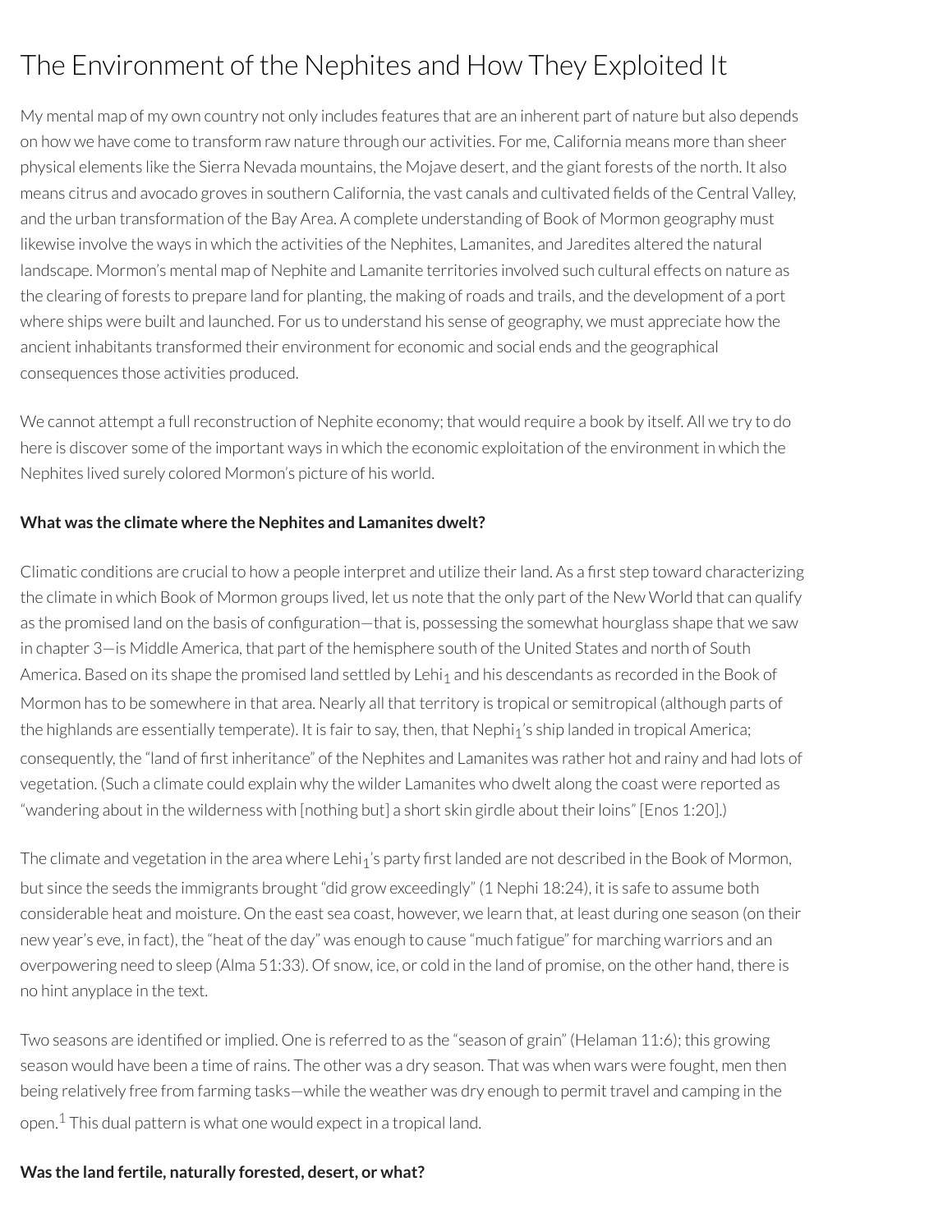Tropical soils are typically not very fertile, because abundant rains wash away valuable nutrients. Certain areas in the Nephite and Lamanite lands would have been much richer in agricultural possibilities than others. Where rivers had deposited soils through flooding, in some flatter mountain valleys, and on the margins and deltas of rivers, substantial depth of good soil may occur. But in general the greenery of the vegetation in a tropical land is a more apparent than real sign of fertility, and cultivators using run-of-the-mill soil must change plots every few years to cope with declining fertility.

The unusual productivity that special areas could attain is seen in the local land of Zarahemla. Our knowledge of it comes from the account of the Nephites' battle with the Amlicites and Lamanites on the banks of the Sidon River. The combined enemy force, "so numerous that they could not be numbered" (Alma 2:35), were met and defeated by Alma<sub>1</sub> and his army on the west bank of the river. From there the Amlicites and Lamanites "fled before the Nephites towards the wilderness which was west and north" (Alma 2:36). In the melee, "many of their fields of grain were destroyed, forthey were trodden down by the hosts of men" (Alma 3:2). Surprisingly, this loss caused actual famine for the inhabitants of the city and the local land of Zarahemla (see Alma 4:2–3). Evidently, the strip of cropland on rich alluvial soil next to the river Sidon, probably but a few miles in length, produced a substantial proportion of the community's food. Other Nephite settlements also seem to have been situated in depressions where streams likely left prime soil: a person went into or out of Gideon (see Alma 6:7), Melek (see Alma 8:3), Ammonihah (see Alma 15:1), Sidom (see Alma 15:1), and Manti (see Alma 43:22).

The picture we get of the land of Nephi, including the region around the city of Nephi and the lands of Shilom, Shemlon, Helam, Amulon, Ishmael, and so on, is of an extensive area of forested mountains or plateau country within which only certain valleys were settled. We can see this especially in the delight of Alma<sub>1</sub> and his group when they found the valley they called the land of Helam: "And they fled eight days' journey into the wilderness. And they came to a land, yea, even a very beautiful and pleasant land, a land of pure water" (Mosiah 23:3–4). This picture is confirmed in the accompanying narrative about the lost Lamanite army. From the city of Nephi, they chased after Limhi and his people, who had a head start trying to escape to Zarahemla. The pursuers lost the track after two days and then found they were "lost in the wilderness" (Mosiah 22:16; 23:30). After wandering about, they stumbled onto the people of Amulon, who had "begun to till the ground" in what they called the land of Amulon, a place the Lamanites had been unaware of (Mosiah 23:31). The Amulonites must not have liked pioneering much, because they abandoned their land to join with the Lamanites in trying to find a way back to Nephi. They still had no clue what route to take when they bumbled into Alma<sub>1</sub>'s Helam (see Mosiah 23:31-37). In this instance and elsewhere in his comments or implications about the geography of Nephi, Mormon emphasizes how much wilderness there was. The picture conveyed is that relatively few areas of settlement existed amidst a virtual sea of forested, mountainous wilderness. (As noted earlier, we lack information from the Book of Mormon to assess how much long-range change in this picture might have been produced as a result of the great catastrophe described in 3 Nephi 8.)

The small plates of Nephi relate in Nephi<sub>1</sub>'s words incidents in the Near East that give a different meaning of "wilderness." For example, in 1 Nephi 16 the word refers to desert. The basic meaning of the term translated from Hebrew as "wilderness" is apparently "uninhabited area," but when used in relation to the American promised land it may mean something different, because we read of wilderness that was "full of the Lamanites" (Alma 31:3; compare Alma 50:7, 9; 3 Nephi 3:17). In the New World, Lehi<sub>1</sub>'s group immediately upon landing "journeyed in the wilderness," where they found "beasts in the forests of every kind" (1 Nephi 18:25). Bountiful, a lowland zone, was mostly "wilderness which is lled with all manner of wild animals of every kind" (Alma 22:31; compare Alma 2:37 on the wilderness of Hermounts). From the early land of Nephi, Enos "went to hunt beasts in the forests" (Enos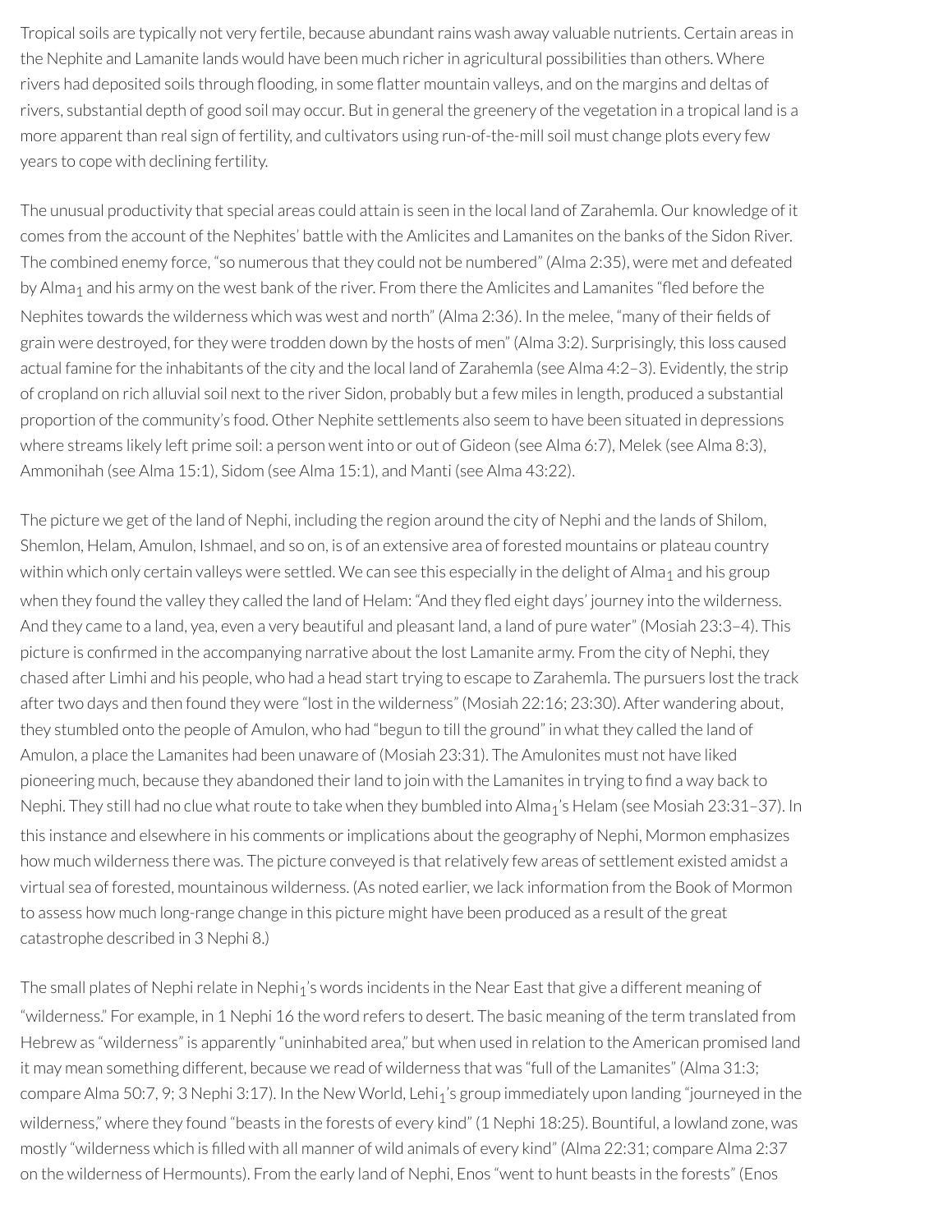1:3), and at least patches of wilderness were found immediately adjacent to the city of Nephi in Zenifte times (see Mosiah 10:9). Obviously, wilderness in these cases was in no sense desert, but probably forest. Limhi's explorers lost their way while headed to Zarahemla, probably because of the confusing, broken, forest-covered terrain they had to traverse (see Mosiah 8:8). Military movements through wilderness near Manti and elsewhere also make it clearthat the wilderness consisted of forest, not open, barren space (see Alma 43:27–35; 58:18–19).

It is clear, then, that substantial areas of the land southward—probably most of it—were forested. When people went from that area to settle in the land northward, they encountered a marked contrast in the flora. Instead of the abundant timber resources that were at hand in their homelands southward, they now had to use alternative housing or import timber (see Helaman 3:7–10). Note too that the deforested portion of the land northward was not termed "wilderness," but merely "desolate" (Helaman 3:6).

#### **What was the basis of economic life in the promised land?**

The fundamental economic activity was farming: "They did raise grain in abundance, both in the north and in the south; and they did flourish exceedingly" (Helaman 6:12). Specific crops mentioned, at one point in time and in the land of Nephi, were "corn," "barley," "wheat," "neas," and "sheum," and "all manner of seeds" as well as fruits (Mosiah 9:9). "Corn" is intimated to have been the preferred grain (see Mosiah 7:22 and 9:9, where it is first in the list of grains, and Mosiah 9:14, according to which Lamanites stole it specifically). When grain was insufficient, famine prevailed (see Alma 3:2; 4:2; Helaman 11:5–6; 3 Nephi 4:3, 6). Nothing in the text suggests that the people prepared or cultivated the land using anything other than their own hands; while animals ("flocks and herds") were kept, they seem to have been used mainly forfood (see, for example, 3 Nephi 3:22; 4:4).

Crop production under the best of conditions was abundant, sufficient to support a variety of craft workers (for example, see Helaman 6:11, 13) and to sustain a large number of administrative and other specialist personnel and an elite social class (see Mosiah 7:22; Alma 60:21–22; 3 Nephi 6:10–12). The economic surplus stimulated trade in both the lands southward and northward (see Mosiah 24:7; Helaman 3:10; 6:7–8). Some areas were productive enough to export a food surplus, while others ran short at times: central Zarahemla had to supply the Nephite army in the southwestern quarter of the land, for instance (see Alma 57:6; 58:4, 7), and the land of Melek was an exporter (see Alma 62:29).

Hunting was uncommon once the land had filled up with people and deprived the game of their natural habitat (see 3 Nephi 4:1–3). While hunting may have been an idealized traditional activity among the Lamanites, at least according to their biased Nephite neighbors (as in Enos 1:20), the high population level the Lamanites actually reached, as indicated by the size of their armies, cannot be accounted for except on the basis of settled agrarian living. [2](#page-39-1)

#### <span id="page-38-0"></span>**What were some ofthe visible consequences ofthis economic system?**

Mormon's economic view of his people was that prosperous conditions resulted when an ideal social and religious order was followed (for example, see Helaman 3:24, 25, 36; 4 Nephi 1:3, 23). Mormon felt that ideally the population should predominantly be cultivators and exhibit minimal distinctions in wealth (see Alma 32:4–5; 34:24–25; 35:9; 3 Nephi 6:1–5). Conversely, he believed that economic distress followed when the people became unrighteous and unequal. When such conditions arose, Mormon editorialized pointedly about the suffering and evils that resulted from differences in wealth and class distinctions (see Alma 4:6–9; 5:55; Helaman 3:36; 4:12; 6:39; 4 Nephi 1:26).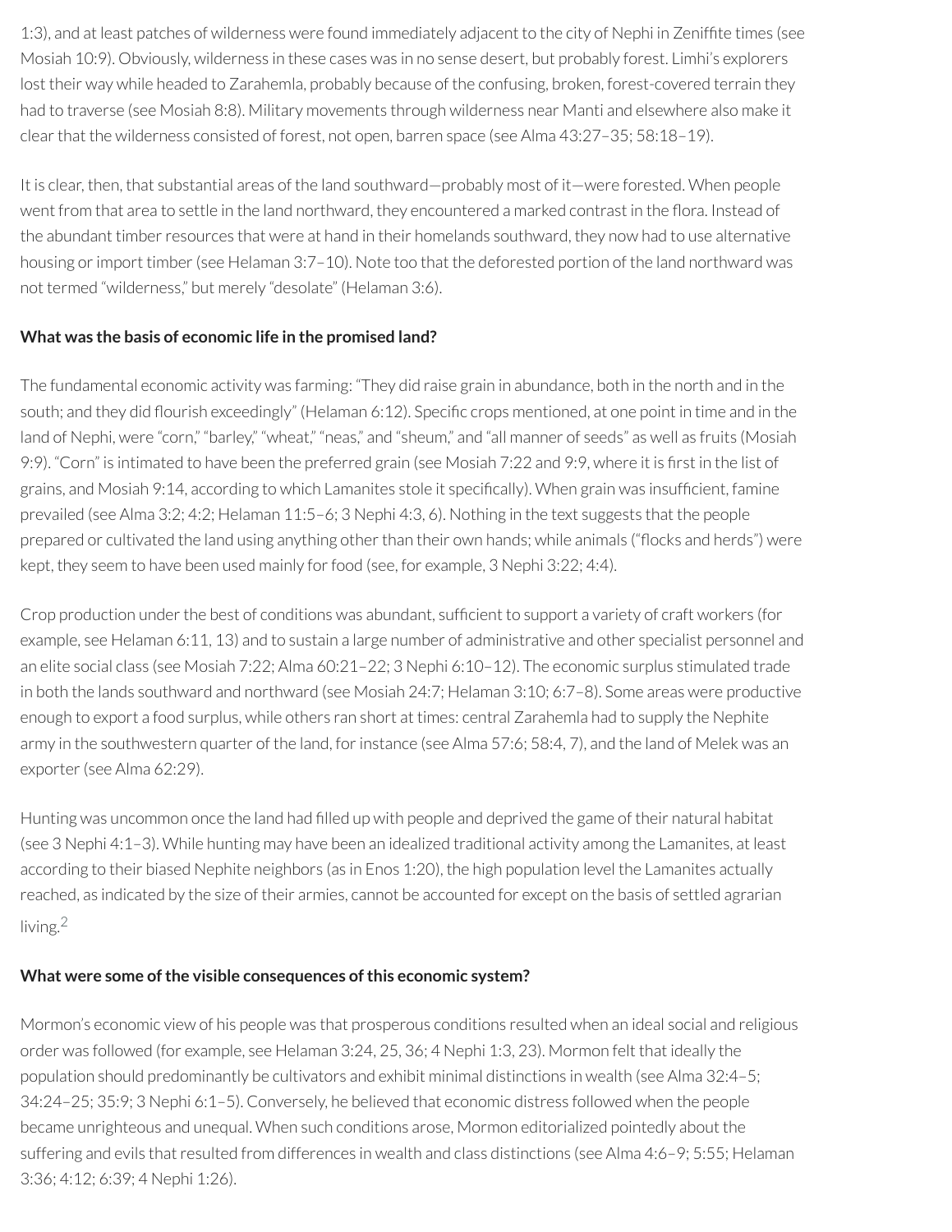Mormon also had a sense of history on which he based his understanding of changes in population and exploitation of the land. He knew that in early times the land was relatively empty (see in Mosiah 8:8 the story of Limhi's exploring party who missed finding the people at Zarahemla; see also Omni 1:13-14; Mosiah 23:30, 35). He exhibited satisfaction with stories of occupying new land and resulting prosperity (see Mosiah 23:19–20; Helaman 3:8; 11:20). In his own day, however, Mormon might not have cared much for the ecological and demographic realities that faced him. When he went south to Zarahemla as a youth, he observed, obviously impressed and perhaps a bit dismayed, that "the whole face of the land had become covered with buildings, and the people were as numerous almost, as it were the sand of the sea" (Mormon 1:7). Soon he was forced to lead his people as they scrambled to find refuge and subsistence in the land of Joshua and, after further flights, in Jashon, Shem, Desolation, Boaz, and who knows where else (see Mormon 2:6–7). His leadership experience in regard to economics and ecology must have been capped in the last few years before the climactic battle at the hill Cumorah. At that time he was responsible for a population of hundreds of thousands crowded togetherin the land of Cumorah (see Mormon 6:2–5, 10–15). Incidentally, the area must have had incredibly productive soil to have provisioned such a mass of people forthe four years of their doomed stay.

The most visible consequence of Nephite economic practices would have been the widespread cultural modification of the landscape. Mormon and his predecessors knew that overpopulation could destroy an ecological system. He was struck with how the Jaredites who had preceded them had denuded the land of Desolation of all its trees (at least that is how the Nephites interpreted what they observed upon their arrival, although they may have overreacted; the land may have been naturally more treeless than they, who had come from forested country, considered natural). This treelessness was most visible in the land of Desolation, in or near where Mormon himself grew up. His own ancestors may have been among the Nephite colonists in the north who "did dwell in tents, and in houses of cement, and they did suffer whatsoevertree should spring up upon the face of the land that it should grow up, that in time they might have timber" (Helaman 3:9).

Such profound and widespread ecological, economic, and demographic consequences undoubtedly colored Mormon's mental map of the world in which he lived.

#### **Notes**

<span id="page-39-0"></span>[1.](#page-36-0) See John L. Sorenson, "Seasonality of Warfare in the Book of Mormon and in Mesoamerica," in *Warfare in the Book of Mormon,* ed. Stephen D. Ricks and William J. Hamblin (Salt Lake City: Deseret Book and FARMS, 1990), 445–77.

<span id="page-39-1"></span>[2.](#page-38-0) See my article, "When Lehi's Party Arrived in the Land, Did They Find Others There?" *Journal of Book of Mormon Studies* 1/1 (1992): 1–4, 26–28.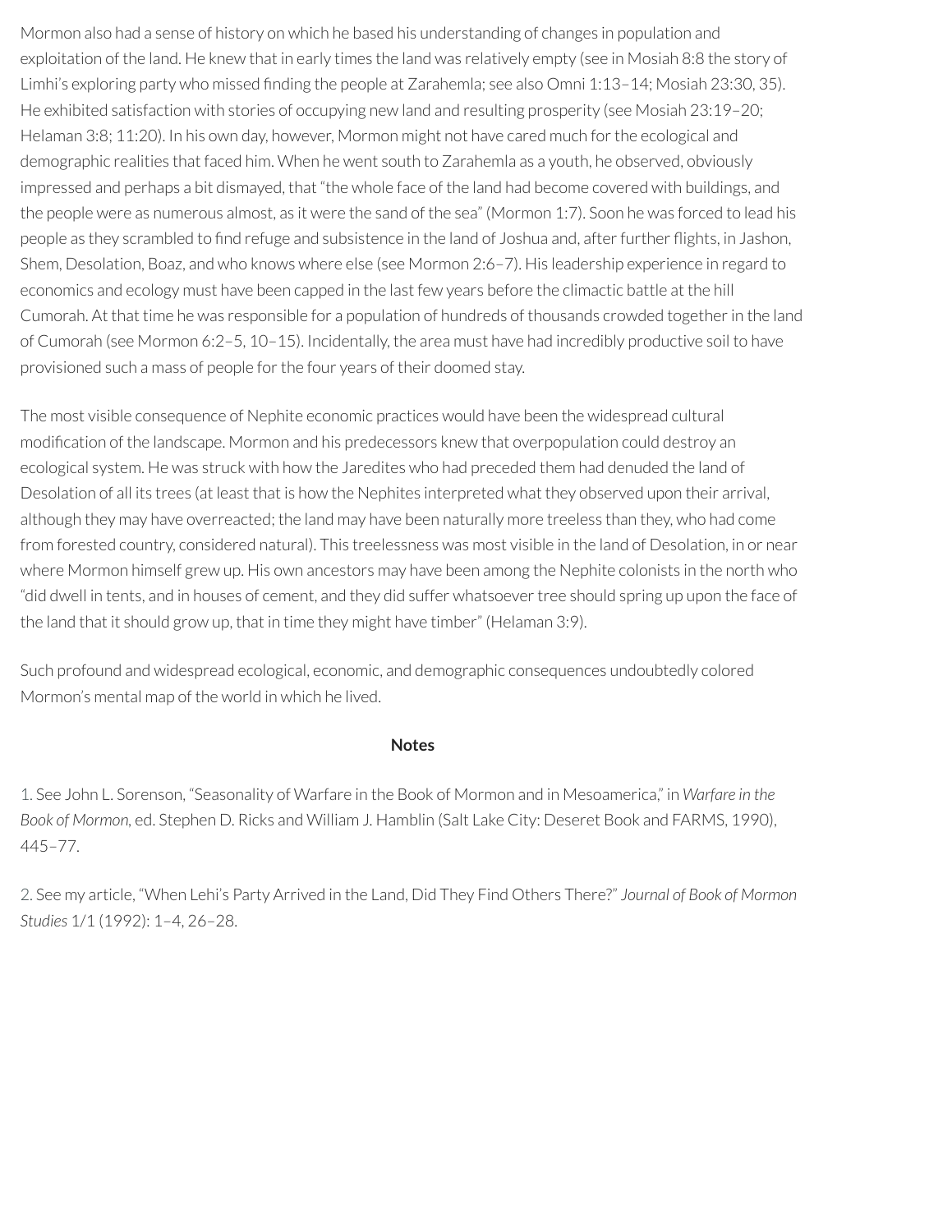# Civilization

The general question addressed in this chapter is, what elements of civilization mentioned in Mormon's record help us clarify his picture of Nephite geography?

<span id="page-40-0"></span>Of course, the account is itself a manifestation of sophisticated ancient culture. The fact that there was such a record (which clearly fits into the category of ancient American codices) $^1$  $^1$  argues that no simple tribe could have come up with such a book. It was part of a long tradition ofrecord keeping. Its contents also report the civilized status of the makers of the record. The book records a history of a sometimes large population that lasted nearly a thousand years. Furthermore, statement after statement in the account documents that the Nephites participated in a genuine civilization.

We saw in chapter 3 that the promised land where Nephite history ran its course was conceived by the Nephites as an integral whole, a limited territory on the order of five hundred miles long and consisting of a pair of major lands on either side of an isthmus. The fact that they thought of that territory as a whole and represented it as a setting in which trade, warfare, and other intercommunication went on over centuries indicates that a single civilization was found there.

Since the Nephites and Lamanites were so often at war with each other, it may seem odd to speak of their being united in a single civilization, but there is good evidence to conclude that. Consider especially how often the two factions were in intimate contact with each other. To begin with, they came out of the same Jerusalem background. When Nephi<sub>1</sub> and Laman<sub>1</sub> were still alive, we are safe in supposing the culture their two groups shared was far greaterthan the ways in which they differed. Circumstances and preferences moved them farther apart as years went on, but at later times descendants of both groups were still close to each other in important ways. For example, the people of Ammon—Lamanites by birth and background—became Nephites formally and by loyalty and action. The Nephites were joined by other Lamanite refugees from time to time (see Alma 26:13–16; 35:6–9; 62:17). The reverse was also true. Dissenters from among the Nephites united with the Lamanites "from the reign of Nephi down to the . . . time" of Amalickiah, according to Alma 47:35, and the process continued later. Mormon added the perceptive note, "Now these dissenters, [had] the same instruction and the same information [as] the Nephites" (Alma 47:36). They became rulers, commanders, and teachers among the Lamanites (for example, see Alma 24:1, 4–7; 43:6; 47:35; 48:1–6; Helaman 4:1–4). Note also how the religious "order and faith of Nehor" (Alma 14:16; see 1:15) inexplicably spread from the Nephites in the land of Zarahemla to Lamanite country in only a few years (see Alma 21:4). At certain times, too, many Lamanites resident in their homeland became believers in the Nephite religion. Some Lamanites came down among the Nephites to teach their cousins and even unite with them (see Helaman 5:50–51; 6:4–9; 3 Nephi 2:14–16; 3:14). Both Nephites and Lamanites colonized the land northward in peace (see Helaman 3:12–15), and at the end of Mormon's record the Nephites and Lamanites became equally evil and committed similarly heinous sins (see Moroni 9:8–9, 16, 19). In the final struggles and afterward, many Nephites were incorporated among the Lamanites (see Moroni 9:24). Thus we see that close relationships prevailed between Lamanite and Nephite societies despite the many conflicts, primarily between their leaders, that make it appear otherwise.

The disputes between the Nephites and Lamanites were largely over power—over which rulers would lead, and exploit, the mass of people. For instance, the bitter letters Moroni<sub>1</sub> and Ammoron exchanged (see Alma 54–55;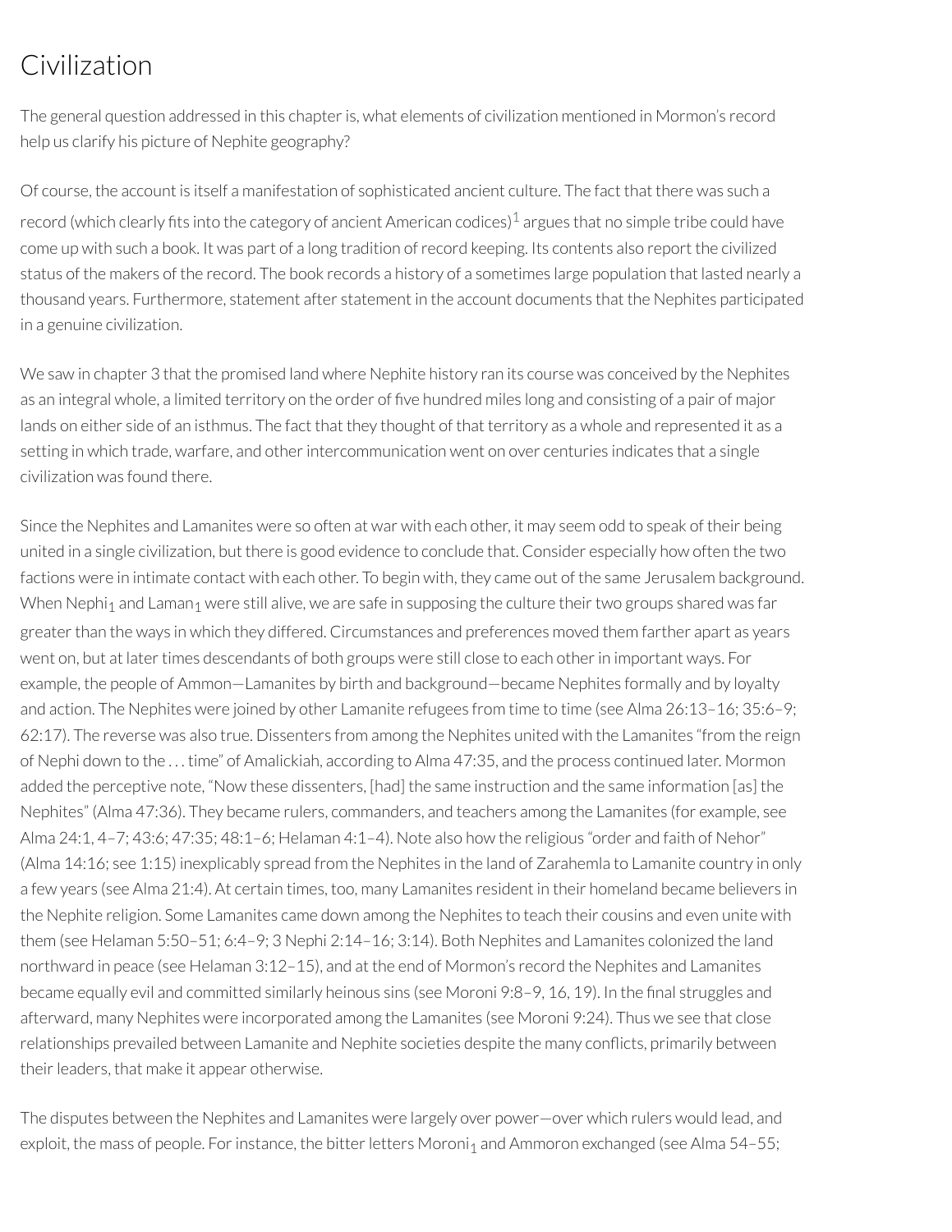Ammoron was not even a Lamanite, but a Nephite dissenter) are not about two different civilizations in conflict. They are about who will be in charge of the unified show.

<span id="page-41-0"></span>Can conflict actually be a manifestation of a kind of unity? Wars between factions are now being recognized by some historians as evidence of a close relationship between the antagonists rather than a total separation. One scholarly analysis of civilization in relation to war recently concluded, "Conflict, hostility, and even warfare, when durable (habitual, protracted, orinescapable), are *forms of association* that create a socialrelationship between, and a social system composed of, the contestants, antagonists, and foes."<sup>[2](#page-45-1)</sup> The author, political scientist David Wilkinson, argues that such rivals (in the case we are considering, Lamanites and Nephites) need each other as much as, say, the English and the Irish, opposing Hindu castes, or ghting spouses. Enmity actually helps the parties define their identities. In the Book of Mormon, the Nephites' and Lamanites' ways of life never diverged so drastically that they were wholly different entities; rather, the two groups were more like the yin and yang of a combined society.

So what were some of the features of their civilization that relate to geography? We shall consider aspects of urbanism, emblematic public constructions, government, warfare, literacy,religion, and systems of advanced knowledge, all of which influenced Mormon's formulation of the where, as much as the what, of his people's history.

# Today, the presence of cities is crucial in how we rate the civilizational status of an area. What evidence does **the Book of Mormon give for cities, and what was their geographical signicance?**

<span id="page-41-1"></span>The Nephite record tells of a population that probably reached into the millions and was spread over hundreds of miles. Many cities are mentioned, and by all definitions a civilization constructs cities.<sup>[3](#page-46-0)</sup> What did the Nephite cities signify about the centers of their population and the moving forces of their history?

The characteristics Nephite writers had in mind in defining a city are nowhere systematically discussed, but we can pick up allusions. When Mormon tells of the settlement of Helam by Alma<sub>1</sub> and his people, he reports that the little colony of only 450 souls (see Mosiah 18:35) started out planting crops, then built buildings, and followed by choosing Alma<sub>1</sub> as their formal leader. Shortly, when they began to prosper, "they built a city" that they called the city of Helam (Alma 23:20). A few years later when the Lamanite army entered the land, they surprised the men who were "in the city of Helam ... tilling the land round about" (Alma 23:25). A city as defined by the Nephites thus did not have to involve a population beyond a few hundred. Furthermore, part of the territory constituting the city could still be cultivated. At a far extreme, however, a city could have a large population: Moroni<sub>1</sub>'s charge of neglect by the central government headed by Pahoran<sub>1</sub> speaks of the leaders in the city of Zarahemla living among "thousands" and even "tens of thousands" of people who "sit in idleness," eitherin the capital city orin the land immediately about it (Alma 60:22).

Several types, or levels, of Nephite cities are identified. A type of city that was sometimes small was the military garrison city that was established quickly. Antiparah, Zeezrom, and Cumeni, which all lay between Manti and the west sea, were of this sort (see Alma 50:10–11; 56:9–10, 13–16). More of these "instant cities" were installed near the east sea coast (see Alma 50:13-15). (They are reminiscent of the small fortified settlements, or even isolated fortresses, that existed in Old Testament times in the land of Israel but were labeled cities in the Bible

<span id="page-41-2"></span>because they were surrounded by defensive walls.) $^4$  $^4$  Another type of city was isolated and had little or no surrounding land under its control (for example, Lemuel and Shimnilom in Alma 23:12 and perhaps Boaz, Shem,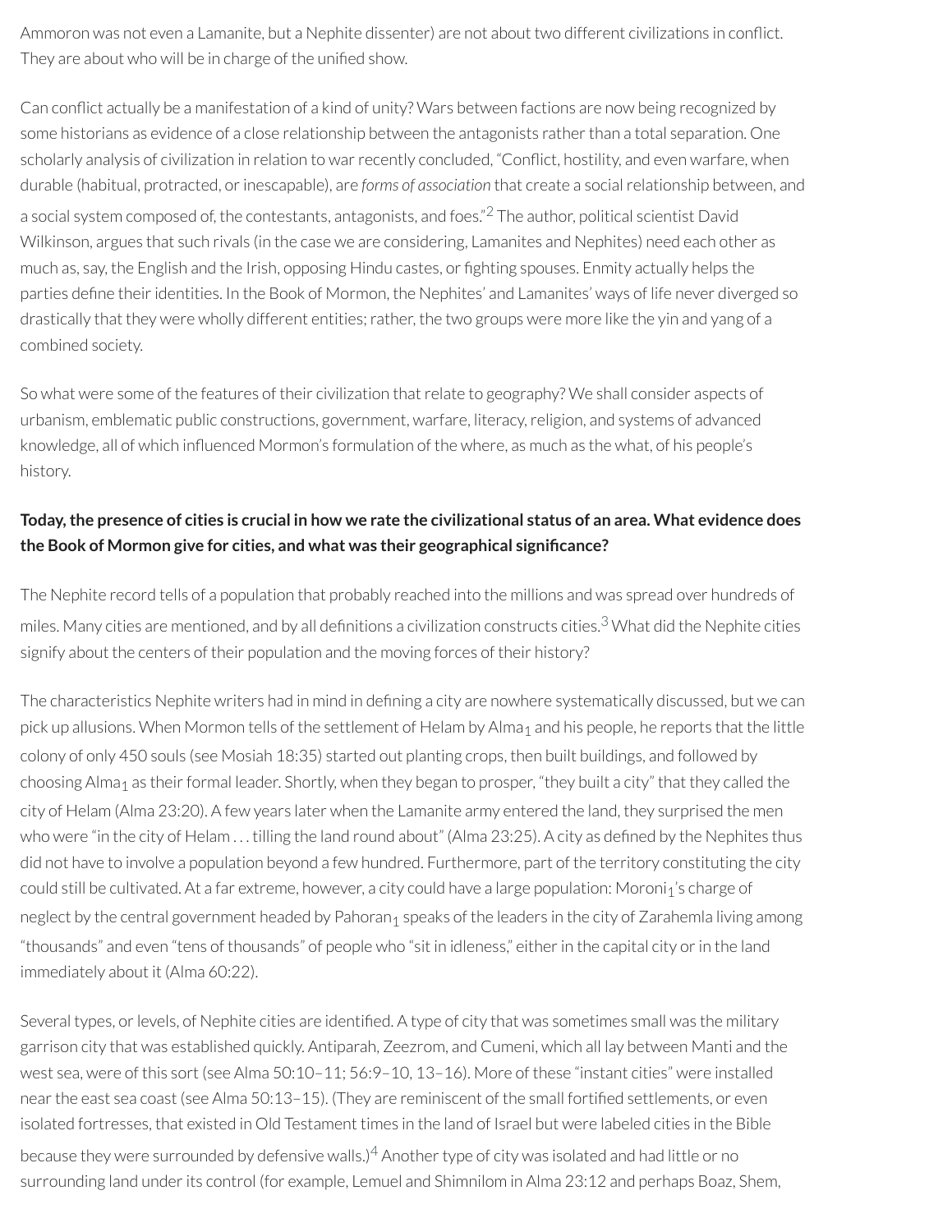Jashon, and Jordan in Mormon 2–5). Still another kind of city served as an administrative and probably commercial and ritual center that governed smaller places and surrounding land (for example, note the phrase "who were in all the regions round about" [Alma 22:27]; the city of Lehi administered the city of Morianton, according to Alma 50:36). The crowning class of urban settlement was the "great city." Six Nephite cities and one Jaredite city are named, and others existed but are not named in the record (see Helaman 7:22; 8:5–6; 3 Nephi 8:14; 10:2; Ether 10:20). As to the size of Nephite cities, note that the city of Jerusalem in Israel was called a "great city,"<sup>[5](#page-46-2)</sup> and Nazareth in Galilee was considered a "city" (1 Nephi 11:13) even though its population was only in the hundreds, according to archaeological data. [6](#page-46-3)

<span id="page-42-1"></span><span id="page-42-0"></span>By the time Mormon was a youth, after A.D. 300, the Nephites had built orrebuilt so many cities and towns that "the whole . . . land had become covered with buildings" (Mormon 1:7). That was more orless true along the corridor through which the young man traveled from the land northward to Zarahemla, although obviously, other ecological areas would have had little or no such buildup.

The text's characterization of urban settlements in Nephite and Lamanite territory definitely justifies applying the label civilization. The most consequential lands were those that contained the most cities. Moreover, that the Nephite record refers to cities on this scale indicates that archaeological evidence of ancient cities ought to be apparent in whatever part of the New World was the actual scene of their lands.

#### **Does Mormon's book talk aboutthe Nephites carrying out major building projects?**

One would expect large public buildings and other structures to be built in conjunction with cities. A complete picture of Nephite geography considers the distribution of temples, towers, palaces, fortifications, and roads as evidences of the power of the rulers.

<span id="page-42-2"></span>Let us begin with the earliest Nephites, headed by founder Nephi<sub>1</sub>. When they separated from the faction headed by Laman<sub>1</sub> and Lemuel, they settled in a place they called Nephi. The colonizing party proceeded to build a temple modeled after the temple of Solomon in Jerusalem (see 2 Nephi 5:16). The new structure could not have been very large (only half a dozen Nephite men were on hand to construct it),<sup>[7](#page-46-4)</sup> yet the people and their ruler, Nephi<sub>1</sub>, must have considered such a building essential if their little kingdom was to have political and religious standing, even in their own eyes. Later they walled in the city (see Mosiah 9:8). Aside from its practical value, the wall also demonstrated that this first band of Nephites considered themselves a significant people.

<span id="page-42-3"></span>The pattern of a people constructing its political identity through public building projects was also demonstrated by the Zeniftes, an offshoot of the Nephites. Their king, Noah, built a "spacious palace" (Mosiah 11:9) and refurbished the city's old temple complex internally and by adding "a tower nearthe temple; yea, a very high tower" (Mosiah 11:12). Atop a hill near the city, Noah also built a "great tower" (Mosiah 11:13). In Book of Mormon usage, "tower" relates back to the "great tower" that was built, according to Genesis 11, in the land of Shinar, or Mesopotamia (see Ether 1:3, 5, 33), and is commonly referred to as "the tower of Babel." This type of tower was a ziggurat, a sacred artificial mountain where heavenly beings were believed to dwell or visit. $^8$  $^8$  Among Nephites and Lamanites, towers like those that Noah erected were marks of an influential community, and the structures served as rallying points for local governments (see Alma 48:1). Like European cathedrals, towers asserted the renown and political power of the community. Accordingly, when Captain Moroni set out to subdue the king-men, who had defied the authority of the Nephite government (see Alma  $51:7-8$ , 13, 17), he "did pull down their pride and their nobility" by slaying thousands of them (Alma 57:18–19). The defeated survivors of the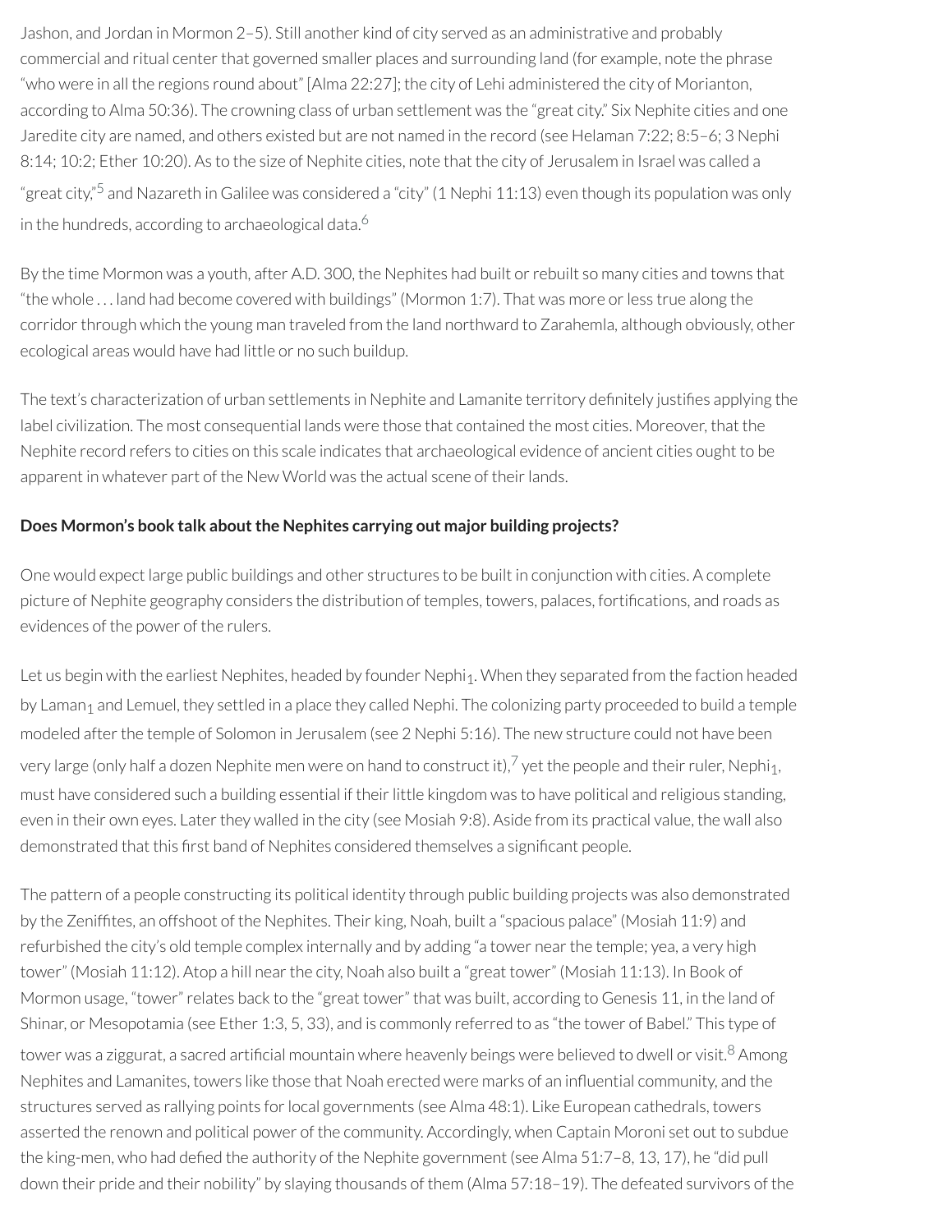movement were then "compelled to hoist the title [flag] of liberty upon their towers, and in their cities" as a sign of submission (Alma 51:20). Obviously, any settlement deserving to be labeled a city would have had a tower, and larger cities might have had many. The ability of a ruler to muster manpower and organize resources to construct a tower—the bigger the better—communicated his administrative ability, power, and glory. There were also towers of ritual significance built and controlled by kin groups or families (see Helaman 7:10-14).

Towers existed throughout Nephite history. Mormon wrote to his son Moroni<sub>2</sub> in the final years of the Nephite wars about conditions facing their people at "the tower of Sherrizah," presumably a landmark somewhere in the land northward that needed no further identification (Moroni 9:7; see 9:16-17). We do not know how towers related to "churches," a later type of public building, but some sort of connection is possible. Following the Savior's appearance to the people at the city Bountiful, the twelve disciples "formed a church of Christ in all the lands round about" (4 Nephi 1:1). After approximately a.d. 200, that unified ecclesiastical pattern was modified, "and they began to build up churches unto themselves to get gain" (4 Nephi 1:26) under"many priests and false prophets" (4 Nephi 1:34). By the middle of that century, "they did still continue to build up churches unto themselves, and adorn them with all manner of precious things" (4 Nephi 1:41). The switch in meaning of "church" from an organizational entity to a physical structure is not further clarified.

In addition to discussing temples, towers, and churches, the Nephite record mentions "palace" constructions (Mosiah 11:9; Alma 22:2) in key capital cities, although we are given no details about the nature of such buildings.

Fortifications were still another way to publicly display the power of a people and its rulers while impacting the landscape. Moroni<sub>1</sub> caused his men to "commence in digging up heaps of earth round about all the cities" in Zarahemla (Alma 50:1). These were topped with log palisades (see Alma 50:6). The constructions, along with other military measures that Moroni<sub>1</sub> initiated, gave his people "assurance of protection" (Alma 50:12). Beyond the practical benefit of providing a safe haven in case of enemy attack, the successful construction of the fortifications demonstrated to folks whose morale may have been wavering that they were led by a decisive regime that they could trust. That is part of the psychology behind all massive public works, and such public works are essential in a civilization.

Wherever the Nephites dwelt, they would have constructed public works projects, small or great. The record we have makes clear that it was part of their civilizational pattern to do so. Mormon's thinking about the geography of his people would have been punctuated by images in his mind of some notable structures they had built. Again, in the area where they lived we should find archaeological remains of what the Book of Mormon calls temples, towers, churches, palaces, and fortifications.

# **Trade and large-scale war are other features considered essential aspects of a civilization. What does the Book** of Mormon say about those?

Little is reported about merchants and their activities over much of Nephite history, but at a few points in the Book of Mormon account we read of extensive commerce. It is impossible that a civilization that included widespread trade and related components—record keeping, craft production, knowledge ofroutes, and so on—would have arisen suddenly at just those moments. The pattern must have been going on for a long time, becoming particularly visible when it reached a climax level. Helaman 6:7–8 reports at about the time of Christ, "The Nephites did go into whatsoever part of the land they would, whether among the Nephites or the Lamanites. And ... the Lamanites did also go whithersoever they would ...; and thus they did have free intercourse one with another, to buy and to sell, and to get gain." (Third Nephi 6:8, 12 imply the same thing.) Around a.d. 300, "gold and silver did they lay up in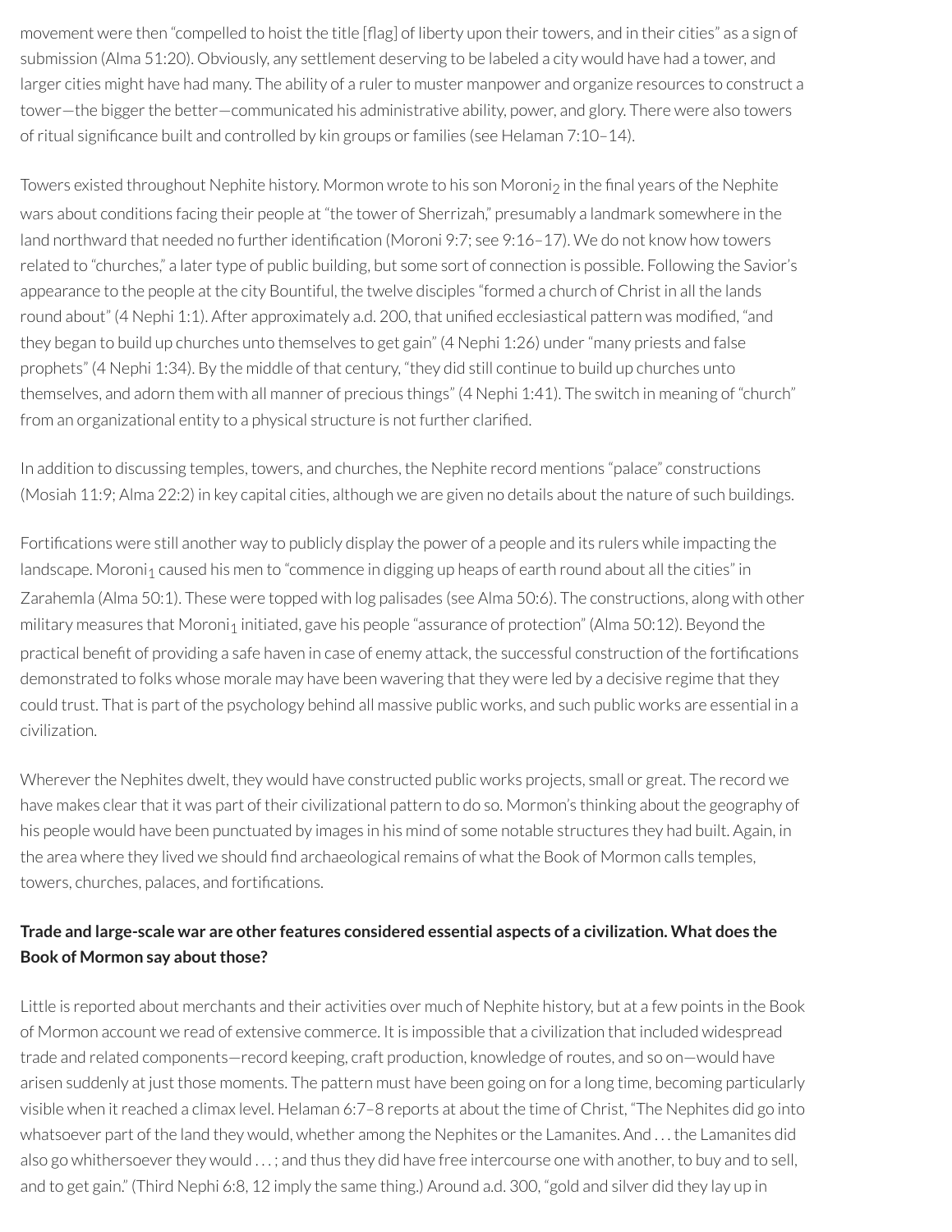store in abundance, and did traffic in all manner of traffic" (4 Nephi 1:46). So the civilization in which the Nephites and Lamanites participated engaged in substantial trade by which some people became "exceedingly rich" (Alma 50:18; 4 Nephi 1:23). Mormon, as one of the elite class among the Nephite people in his day, may well have learned a great deal about areas that he had not personally visited through merchants who had traveled about more widely.

<span id="page-44-0"></span>As for warfare as a characteristic of civilization, the Nephite record is so detailed about their highly developed patterns of ghting that there is no need to spell out particulars. Armies of tens of thousands and even hundreds of thousands are reported.<sup>[9](#page-46-6)</sup> This reflects the large-scale population of Book of Mormon peoples, and the targets of aggression and defense signal to us, as to Mormon, the critical spots vital to the maintenance of the Nephites' national being and territory. A civilization involves large-scale wars, big armies, and terrible destruction; thus the society we see in Mormon's record indeed qualifies as "civilized," paradoxical as that may seem.

# **Because religion was of greatimportance to the Nephites, would not Mormon's sense of the boundaries of** his own territory have been influenced by what he perceived to be the area within which religious beliefs **and practices familiar to him, or closely related to his, prevailed?**

This is a reasonable proposition. The Book of Mormon characterizes the peoples whose history it treats (Nephites, Lamanites, Mulekites, and Jaredites) as forthe most part sharing, or at least being familiar with, features that we consider elements of religion: a supreme god or gods, the use of sacred books, prophecies and their fulfillment according to a calendar, priests, temples, sacrifices, altars, prayers, oaths, sacred festivals, inspiration via the Spirit, belief in resurrection, and so on. The Book of Mormon prophets and writers assumed these elements to be givens in religion. To be sure, those elite record keepers had their own version of the general pattern that differed in significant details from what others accepted; nevertheless, all the Nephites, and no doubt many of the Mulekites and Lamanites, were familiar with the basic scheme of belief and practices. (In the same way, Catholics, Protestants, Mormons, and Jews know the broad elements of their shared religious tradition—enough to criticize each other—but they are not able to compare themselves in the same way with, say, Buddhists.) Many Lamanites were familiar enough with the Nephite religious tradition that they could adopt it (see, for example, Alma 18).

In short, those living in and around the promised land were broadly united by the cultural patterns behind a shared religious life. This seems to indicate that the Book of Mormon peoples participated in one civilization, in contrast to differently configured patterns of religion evident in other civilizational areas.

#### **Wouldn't Nephite country also show evidence of writing and books?**

Indeed so. Mormon was aware that his predecessors kept "many books and many records of every kind" (Helaman 3:15), and large numbers of those records were in his people's archive, which he controlled. But how might records have influenced Mormon's geographic vision?

In the first place, the brass plates—approximately equivalent to our Old Testament—had been brought from old Jerusalem. They provided background for Mormon to understand what Nephi<sub>1</sub> had prophesied in 1 Nephi 11-14 about world history, so to speak. That is, from the Nephite records, Mormon gained an intercontinental perspective on the history and geography of his people. From the brass plates, plus the accounts of earlier Nephite and Jaredite prophets and the words of the Savior to the Nephites, Mormon also understood certain key events and influences in the ancient Near East, the ministry and death of the Savior there, the historical past and prophetic future of the Jewish Jerusalem as well as the New Jerusalem to come, and the gospelrestoration that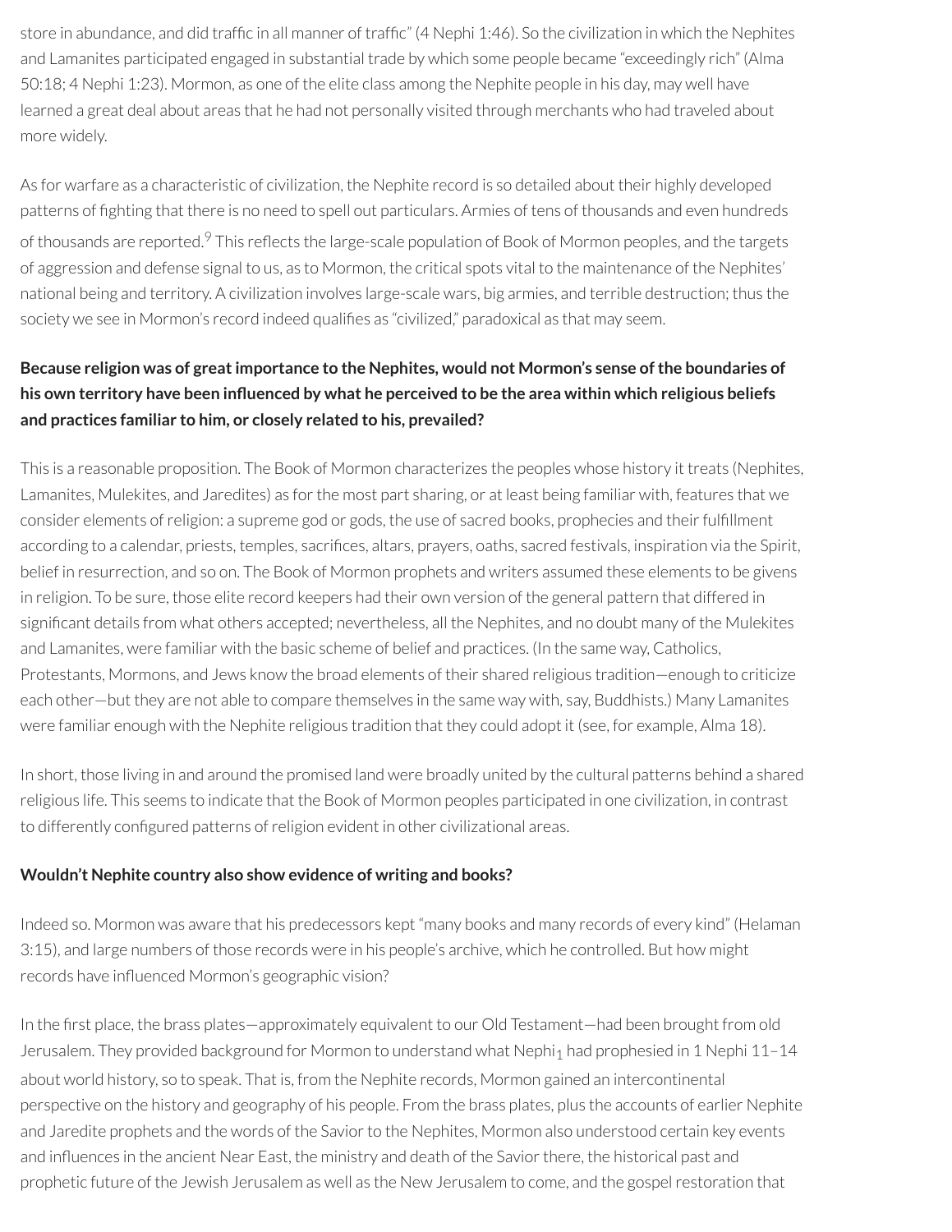would come a millennium and half after his day. Thus his view was not simply of the tribal territory of his Nephite ancestors, but of the worldwide scene.

A second point about the presence of books among Book of Mormon peoples is that they point us, as do the archaeological remains of cities mentioned earlier, toward a particular area in the New World where the lands of the Nephites must have been located.

# **Does that mean that what we might call advanced knowledge aboutthe natural world, or science, was limited to the same area?**

Not entirely. The most advanced knowledge of astronomy and the calendarin the Americas occurred in Mesoamerica (Mexico and Guatemala), yet in Peru and Bolivia the ancient cultures knew considerable about those subjects. In fact, some of the peoples in the New World whose cultural level was not generally as high as that of those in the Mesoamerican and Andean areas still had significant knowledge of the heavenly bodies. The knowledge possessed by South American peoples was not as elaborate as what the northerners knew, and the apparent lack of written records anywhere on the southern continent prevented the peoples there from accumulating as many detailed observations and calculations as did those in Mexico and Guatemala.

According to the Book of Mormon, the Nephites knew that the planets circled the sun (see Helaman 12:15). They also used multiple interlocking calendars (see, for example, 3 Nephi 1:1; 2:8).<sup>[10](#page-46-7)</sup> While he was still a youth, Mormon began "to be learned somewhat after the manner of the learning" of his people (Mormon 1:2), so it would not be surprising if then or later he controlled some of his group's "higher knowledge," such as their calendars and astronomy. In any case, he was no doubt aware that such expertise existed among men in his civilization.

The particulars of that advanced knowledge would have set apart the civilization in which Mormon was involved from any others he may have known about. A man as influential and extensively traveled as Mormon was—he was chief military commander over upwards of a million people for much of his adult life—might have encountered a number ofrepresentatives of other cultures, such as merchants. He also knew of other cultures from the records in his hands (see Mormon 9:32-33). His son Moroni<sub>2</sub> observed that "none other people knoweth our language" (Mormon 9:34), which suggests that he was aware of other tongues.

With these perspectives, it seems plausible that Mormon understood the uniqueness of his civilization, not only its literacy, books, literature, calendars, astronomical knowledge, and so on, but also its unique geographical setting. If that is true, it may help explain why he was not interested in cultures outside the Nephite/Lamanite area, even though he was aware that they existed. (This willful ignorance may be similar to that of the Chinese, who considered their ways so superior that they were contemptuous of all surrounding cultures or civilizations.)

#### <span id="page-45-2"></span>**Notes**

<span id="page-45-0"></span>[1.](#page-40-0) See my article, "The Book of Mormon as a Mesoamerican Record," in *Book of Mormon Authorship Revisited: The Evidence for Ancient Origins,* ed. Noel B. Reynolds (Provo, Utah: FARMS, 1997), 391–521.

<span id="page-45-1"></span>[2.](#page-41-0) David Wilkinson, "Central Civilization," in *Civilizations and World Systems: Studying World-Historical Change,* ed. Stephen K. Sanderson (Walnut Creek, Calif.: AltaMira Press, 1995), 47–48; see 46–74.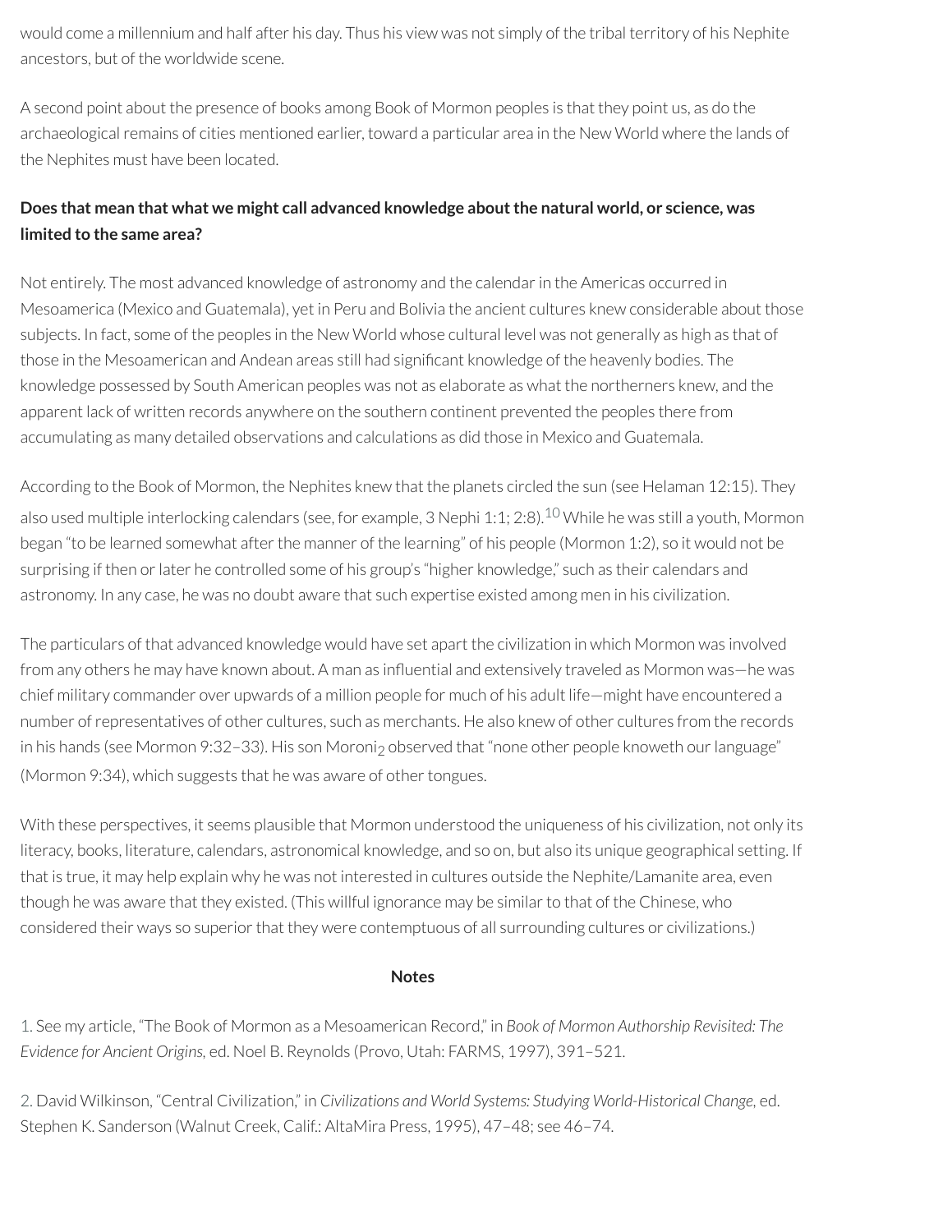<span id="page-46-0"></span>[3.](#page-41-1) The best treatments of the concept of civilization are conveniently found in Sanderson, *Civilizations and World Systems.*

<span id="page-46-1"></span>[4.](#page-41-2) See Ze'ev Herzog, "Cities: Cities in the Levant," in *Anchor Bible Dictionary,* ed. David Noel Freedman (New York: Doubleday, 1992), 1:1031–43.

<span id="page-46-2"></span>[5.](#page-42-0) The Jerusalem of Lehi<sub>1</sub>'s day has been hypothesized to have had a population on the order of twenty-five thousand. See Magen Broshi, "Estimating the Population of Ancient Jerusalem," *Biblical Archaeology Review* 4/2 (June 1978): 10–15.

<span id="page-46-3"></span>[6.](#page-42-1) See James F. Strange, "Nazareth," in *Anchor Bible Dictionary,* 4:1050–51.

<span id="page-46-4"></span>[7.](#page-42-2) See John L. Sorenson, "The Composition of Lehi's Family," in *By Study and also by Faith* (Salt Lake City: Deseret Book and FARMS, 1990), 2:174–96.

<span id="page-46-5"></span>[8.](#page-42-3) See E. B. Banning, "Towers," in *Anchor Bible Dictionary,* 6:622–24; Sorenson, *Ancient American Setting,* 171–74.

<span id="page-46-6"></span>[9.](#page-44-0) See A. Brent Merrill, "Nephite Captains and Armies," in *Warfare in the Book of Mormon,* 268–71.

<span id="page-46-7"></span>[10.](#page-45-2) See ibid., 165–66.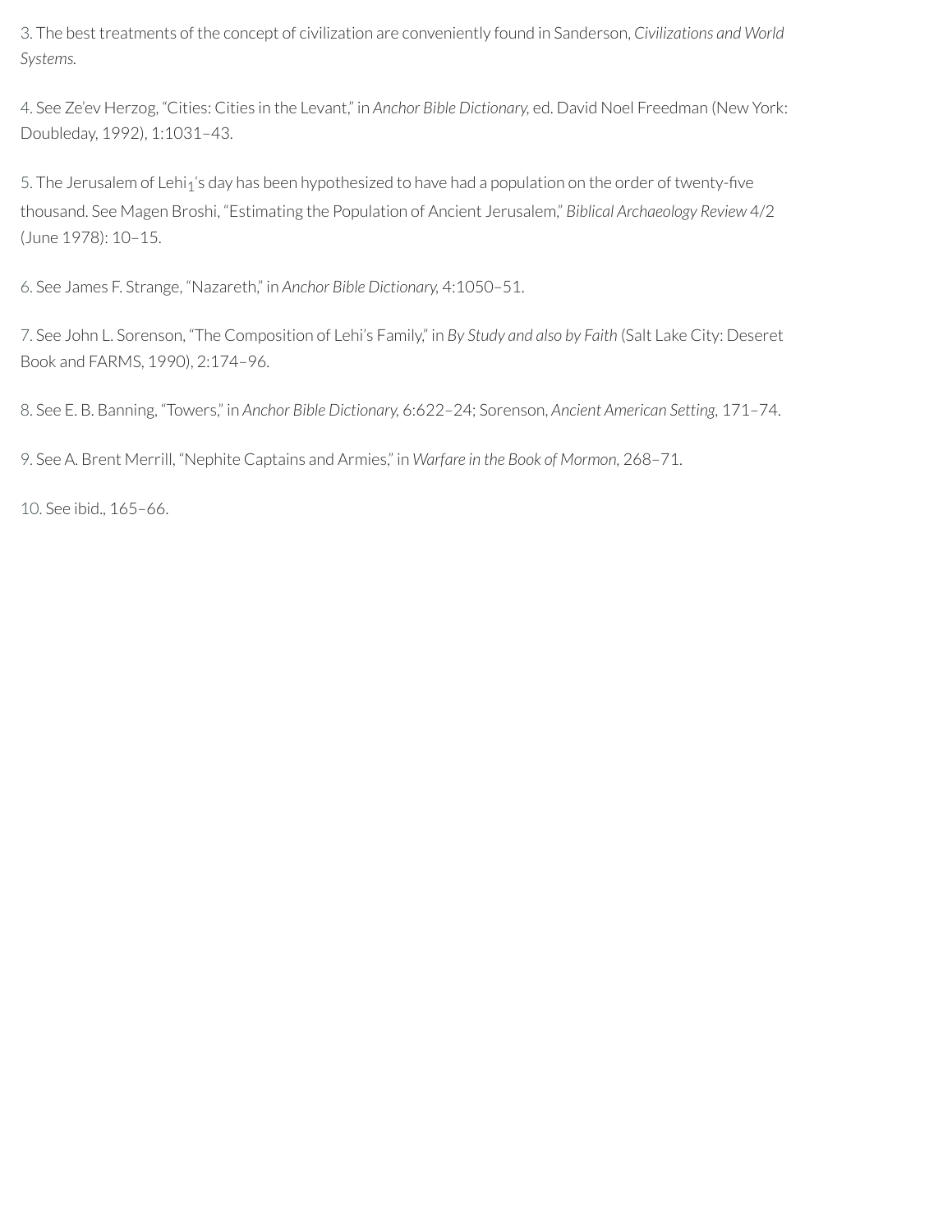# Historical Geography

The sequence of cultures in a land, with their changing centers of development and influence, gives us another dimension of geography. For example, a full characterization of the geography of the United States requires understanding that comes only through a set of successive maps each related to a date or period: discovery, early colonists, the colonies at the time of the American Revolution, the westward expansion, the Civil War, urbanization, and so on. Maps of key changes in population and activity over time dynamically explain not only the what and when, but even the why, of any area's course of development.

We have enough information on the Nephites' expansion to sketch out its main lines, but for certain geographical areas within their promised land, as well as for certain historical periods, ourinformation remains slim. In the case of the Lamanites we know their history even less well. Mormon, of course, was aware of much more detail about both peoples than we can know, but whether he systematically thought through the historical geography of the promised land is a question we cannot answer. But he must have had rudiments of a time-sequenced picture in his mind, whether or not he or anybody else among his people ever framed it definitively.

## **What was the geographical setting for the earliest era of Nephite and Lamanite history?**

This historical period begins with the landing of Lehi<sub>1</sub>'s party and continues to the migration of Mosiah<sub>1</sub> to Zarahemla (see 1 Nephi 18:23–Omni 1:13). Of course, we have this information only from the small plates of Nephi, not through Mormon. The historical and geographical data accessible is cryptic, and we are left to infer much.

The events covered include the separation of Nephi<sub>1</sub> and his group from those led by Laman<sub>1</sub> and Lemuel, who remained in the land of first inheritance; the settlement in the land of Nephi; local geographical expansion by the Nephites; Lamanite pressure on the Nephites; and finally, the departure of Mosiah<sub>1</sub> and his party to Zarahemla.

<span id="page-47-0"></span>Chapter 5 discussed the movement of Nephi<sub>1</sub>'s original party from the coastal land of first inheritance up to the land of Nephi. Once there they "waxed strong in the land," "multiplied exceedingly, and spread upon the face of the land" (Jarom 1:5, 8). These descriptions of growth must be read cautiously: only about five adult males were in the original Nephite party, so even after several centuries the population would still have been tiny, unless they had incorporated "native" people into their social and political system (this is, in fact, probable). $^1$  $^1$  Since they were occasionally attacked by the Lamanites, they would have hesitated to extend to more distant places except in substantial numbers, which they did not have. (When the Zeniftes came to the land of Nephi several centuries later, they repaired the walls of two former Nephite cities, Lehi-Nephi and Shilom. The original Nephites probably had never spread beyond the local land around those two settlements [see Mosiah 9:8], and the Lamanites had only lightly, and thus recently, inhabited the two lands [see Mosiah 9:6–7].)

The earliest Lamanites, meanwhile, inhabited wilderness along the west sea coast. If they subsisted by any means other than hunting and foraging at this stage, there is no hint of it in the text, yet their population growth at least kept pace with that of the Nephites. The Lamanites probably also incorporated other groups. For their earliest positions, see map 12.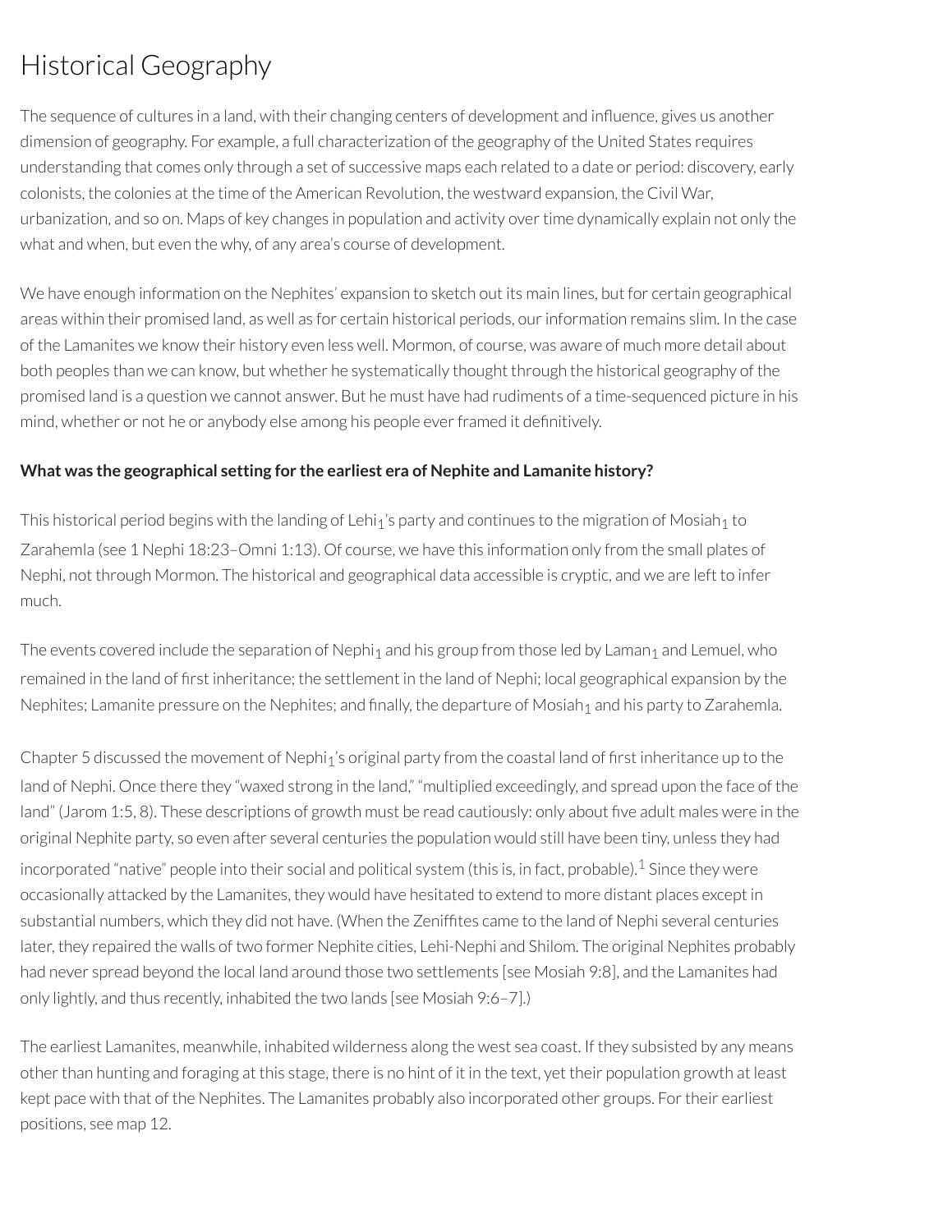By a generation after 300 B.C., "the more wicked part of the Nephites were destroyed" (Omni 1:5). The implication is that this destruction was a result of wars with the Lamanites. The extreme brevity of the small plates regarding this period makes our view of the history especially sketchy, but around 200 B.C. Mosiah<sub>1</sub> was "warned of the Lord that he should flee out of the land of Nephi, and as many as would hearken  $\ldots$  should also depart out of the land with him" (Omni 1:12). Whether Mosiah<sub>1</sub> was a ruler in Nephi before his departure is left unsaid, but he carried with him the records on metal plates and the sacred artifacts that would have been kept by the Nephite king. Nothing more is said about those Nephites who remained behind; presumably they were exterminated, although some might have survived to mix with the Lamanites. Mosiah<sub>1</sub> and his fellow refugees "were led by many preachings and prophesyings" through the wilderness "until they came down into the land which is called the land of Zarahemla" (Omni 1:13).

#### **Where were the people of Zarahemla, or Mulekites, located before Mosiah1's arrival among them?**

Mulek's party are said to have landed first in the land northward (see Alma 22:30; Helaman 6:10), then at least some of their descendants later"came from there up into the [then] south wilderness" (Alma 22:31) to the land of Zarahemla, where Mosiah<sub>1</sub> found them. The text of the Book of Mormon refers to a place called "the city of Mulek" (Alma 51:26) nearthe east coast, but it does not indicate how the city originated. It is reasonable to assume that the city was named after "him [Mulek] who first possessed" that place, in accordance with later Nephite custom (Alma 8:7). Probably the first settlement of those who arrived from the Mediterranean with Mulek's party was at this place near the east sea. Inasmuch as subsequent history mentions that the party's descendants "had many wars and serious contentions, and [their having] fallen by the sword from time to time" (Omni 1:17), we could suppose that internal conflicts gradually pushed one portion of the Mulekites, the people of Zarahemla, up the Sidon River to the area where Mosiah<sub>1</sub> found them. (See map 13.) Others of the original population in the east coastal lowlands may have remained there or spread upriverthrough the intermediate area; that makes more sense than the Zarahemla group constituting the sole survivors who for no apparentreason vaulted up the river in one movement. $^2$  $^2$  (I suspect that "the people who were in the land Bountiful" mentioned in Alma 50:32 as a loyalty concern to Moroni<sub>1</sub> were of the same origin, remotely, as the people of Zarahemla. The text gives no hint of a Nephite colonization before the time of the statement.)

#### <span id="page-48-0"></span>**What was the geography ofthe Zenifte enclave among the Lamanites in Nephi?**

Zeniff's deal with the Lamanite king was that the Zeniffites could occupy the two local lands originally called Nephi and Shilom (under the Lamanites, Nephi was renamed Lehi-Nephi). While their population initially grew modestly, over time casualties from battling the Lamanites reduced their numbers drastically (see Mosiah 21:17). Map 11 highlights the small zone the Zeniffites occupied.

#### **How did the Lamanites expand their territory?**

Once the Zeniffites under King Limhi escaped their overlords, the Lamanites spread from their west lowland home base up through the lands of Shemlon and Shilom to Nephi proper. By the time the sons of Mosiah<sub>2</sub> and their companions arrived in the land of Nephi some thirty years later, the Lamanite king was established in the city of Lehi-Nephi and his people occupied the surrounding lands (see Alma 20:1; 22:1). The Book of Mormon indicates that the lands of Helam and Amulon were laterincorporated in the Lamanite domain (see Mosiah 23:1–5, 25–35). The Lamanites also controlled a new city, Jerusalem, and had settled the lands of Ishmael and Middoni (see Alma 17:19; 20:4; 21:1–2). Further, the Lamanite king exercised some degree ofrule over otherlands as distant as both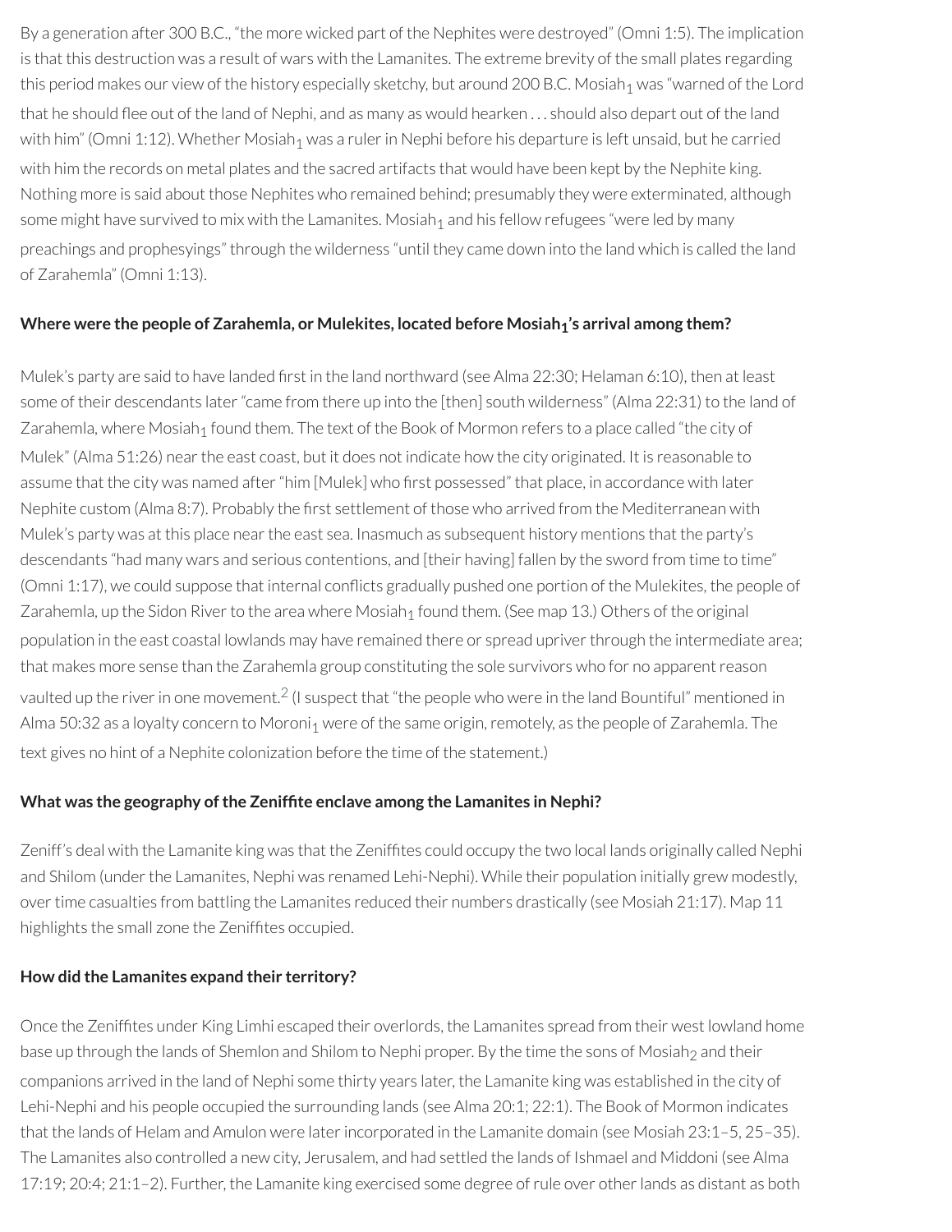the east and west sea coasts (see Alma 22:27). Whether ethnic Lamanites physically spread to those lands or whether locals in the most distant of those places only symbolically affiliated themselves with the rulership of the king in Lehi-Nephi we cannot tell. In any case, in the second century b.c. the total population subservient to the Lamanite king grew rapidly in a short period of time. Map 13 shows the expansion of Nephite and Lamanite settlement between about 200 and 50 B.C.

### **Where** were the scenes of the lengthy war started by Amalickiah?

<span id="page-49-0"></span>Amalickiah's strategy for conquering the Nephites was apparently set by his Zoramite advisors (see Alma 48:5), who had some traditional role among Nephite military forces that is not entirely clear but that made them privy to vital information.<sup>[3](#page-51-2)</sup> Four attack routes were possible: (1) along the short east coast to capture the narrow neck and thus surround the Nephites, (2) hitting the southwest sector west of Manti to get at the city of Zarahemla, (3) moving northward along the west coast and overinto Ammonihah, and (4) hitting the center of the land, Zarahemla, in a frontal assault via Manti. Amalickiah tried the first three, but the fourth was not tried until a quarter century later(see Helaman 1:19).

The strategically preferred plan called for an overwhelming offensive to be launched toward the narrow neck from the Zoramite homeland, Antionum, on the east sea coast area (see Alma 51:22–29). That place was the Lamanites' base nearest the vital isthmus (see Alma 50:32; 52:9). The attacks on Nephite outposts on the south and west part of the land of Zarahemla—from Manti to Antiparah—were apparently not considered to have much chance of success but were largely diversionary (see Alma 56:13–15, 20, 24–26). The attack that proceeded down the west coast of Nephite territory to strike at Ammonihah was a long shot (see Alma 16:2–3, 9; 49:1–25). The distance involved put the Lamanite strike force well beyond any hope of support from the homeland. If they failed, they failed, but they just might strike it lucky.

The important thing to know about this historical situation is that the movements were based on a well-thoughtout strategy. They did not result from some imaginative scheme thought up by amateurs. Mormon, an experienced strategist, could see this as he studied the historical records, and he surely appreciated the full significance of what was going on in the battle of strategies between the Lamanite-Zoramite general staff and Captain Moroni, as shown by comments like that in Alma 50:32.

### **In what parts of the land northward did colonists from the land southward settle?**

This topic has already been discussed but is recapitulated and extended here to draw attention to an important historical episode. The parts of the land northward where the Nephites lived (the "north countries" of Ether 1:1) were those they tried to defend the most desperately in Mormon's last campaigns. They were the same zones from which people were gathered around a.d. 25, according to 3 Nephi 3–4, to a refuge area in the land southward to wait out the robbers. The northern limits of focused Nephite colonization did not extend much beyond the land of Cumorah; all the surviving Nephites could collect there in the fourth century A.D. despite the social chaos resulting from a string of defeats at the hands of the Lamanites (see Mormon 5–6). Map 14 shows the probable routes of Nephite expansion into the land northward.

The question of where migrants of Lamanite extraction settled in the land northward is, however, unclear(see Helaman 3:12). They might have gone to areas other than "the north country" in the eastern lowlands.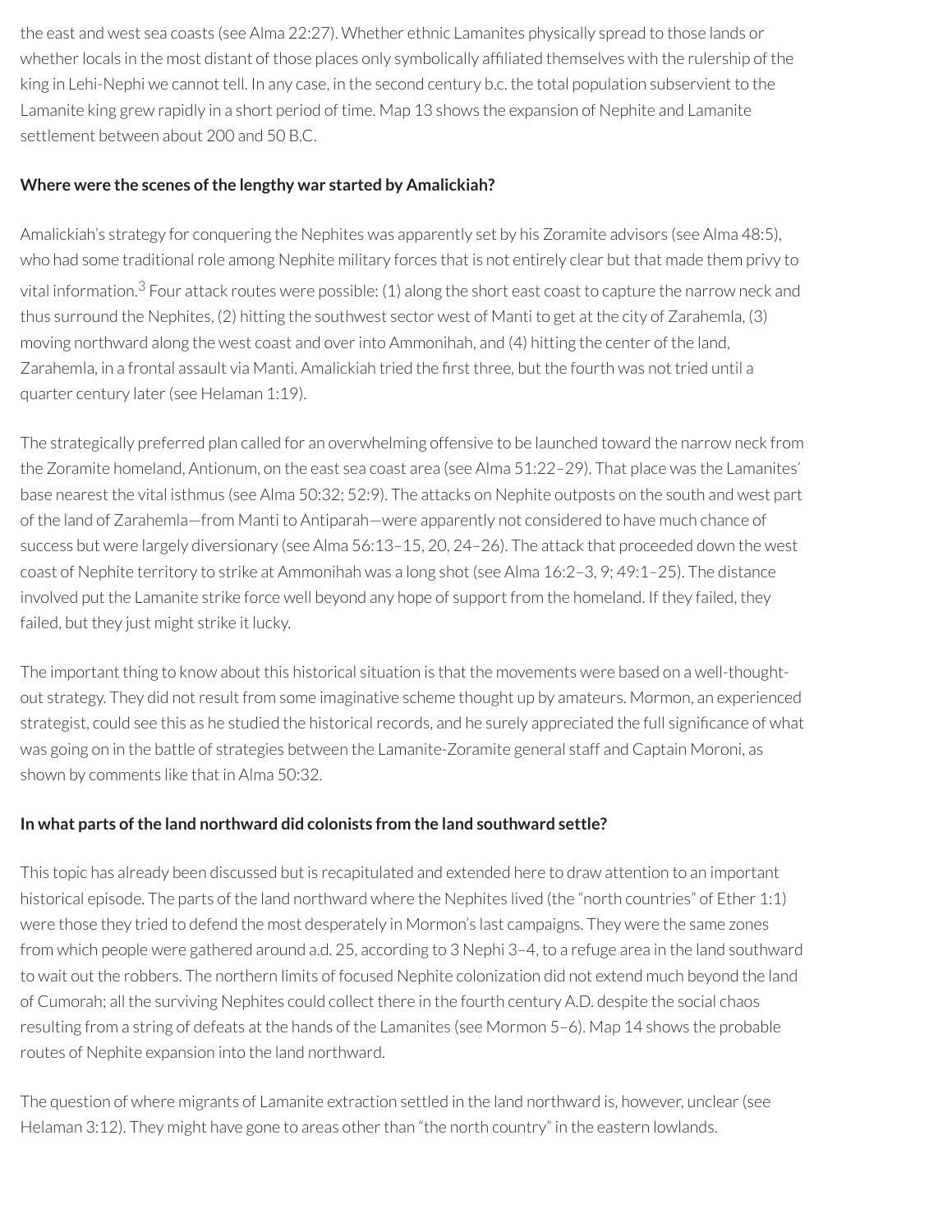Nearly all the information about colonization of the land northward comes from the first century b.c. Information later in the Book of Mormon is minimal. After the virtual geographic silence of 4 Nephi, we read of Mormon living around a.d. 300 in the land northward, where he apparently lived all his young life (see Mormon 1:1–5). The Nephites are there without historical comment; most likely Mormon's ancestors had arrived there overthree centuries earlierin one of the movements described in the book of Helaman.

The center of gravity of the Nephite population moved quietly northward between 50 B.C. and A.D. 30. In earlier centuries, first Nephi and then Zarahemla were the key Nephite centers. By around 40 B.C. the Nephites temporarily found it necessary to retreat well northward, to the land of Bountiful and even farther north (see Helaman 4), but they soon regained control of their traditional homeland in the land of Zarahemla. Each northbound shift probably left behind a residue of Nephites who chose to build new lives there. The northward shift of the population is particularly evident in the Savior's visit to the people in the city Bountiful (see 3 Nephi 11:1). All the disciples he chose at that time to lead his church were already living at Bountiful, and it was there that he established the headquarters, as it were, of the church. Nephi and Zarahemla were no longer central and perhaps not even significant. From that point on, events centered on the isthmus—the geographic feature that united the lands northward and southward. When young Mormon left his home area, which lay somewhere near or in the hill section that included Cumorah, and was taken to Zarahemla, he was touring the central Nephite zone.

Still, only a part of the land northward was of concern. Not a single hint in the topographic references involving the Nephite possessions in the land northward points to any highland territory; there are no "ups" or "downs" in Mormon's personal account that relate to the northern lands themselves. Nothing suggests that the Nephites settled or dwelt in the Jaredites' Moron, which was "up." The hills Shim and Cumorah (and clearly there would have been some others around) are referred to, but no mountains.

# Which parts of the land do we know were damaged by the great natural disaster at the time of the Savior's **death?**

The account of the Savior's visit to Bountiful tells us that while there was indeed noteworthy damage inicted by storms, winds, earthquakes, and perhaps volcanism (see 3 Nephi 11:1), life quickly returned to a semblance of normality. The worst of the destruction missed at least Bountiful (twenty-five hundred people gathered around the temple for some occasion, and they were not without food and homes).

The Lord's account of destroyed cities tells a story of great damage. The listing of their fates (see 3 Nephi 8–9) informs us of sixteen named cities that bore the brunt of the natural catastrophe. The list appears to be in two parts: 3 Nephi 9:3–7 gives the names of three destroyed places that we know were located in the land southward, so it is logical that the four cities mentioned with them were also located in the south. Verses 8–10 form a distinct segment of text and probably name cities farther northward. Jacobugath was farther north than all the other cities mentioned in the Book of Mormon for which we know locations. Very likely the others mentioned with it in these three verses were likewise to the north.

Map 15 indicates the location of cities for which we know or can infer a position. Other cities, whose positions we are uncertain about, I have placed at random in either the land southward or land northward, as implied in the previous paragraph (except for Moronihah; the Nephite military leader Moronihah operated in the borders by the east sea around Jershon, and the city named for him quite certainly was there also).

### **Where did the Nephites nally retreatfrom and to?**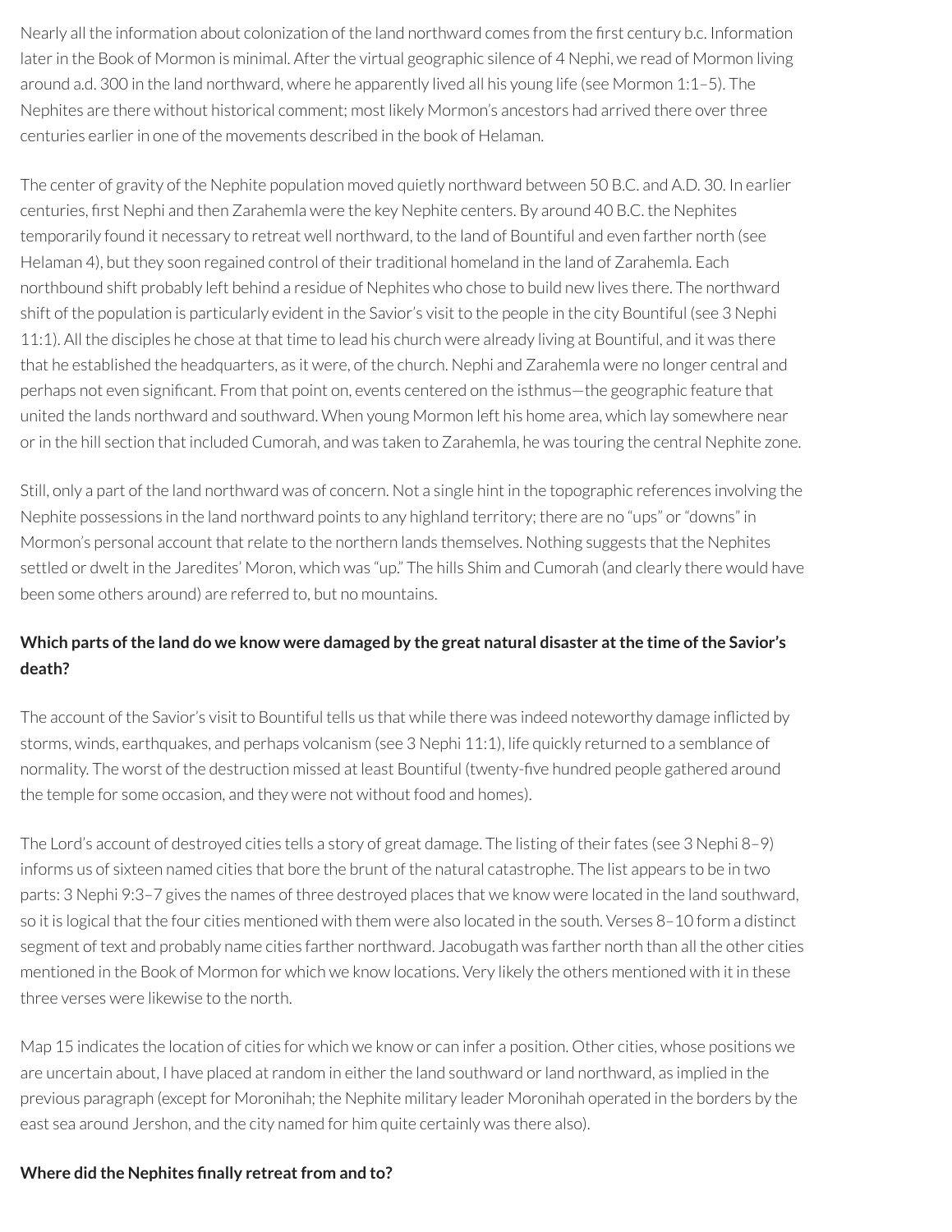First the Nephites were driven to Joshua from the Zarahemla area through a land called at that time David, as well as from a city known as Angola (see Mormon 2). The probable course of their retreat is shown on map 16.

North of the narrow pass two historical episodes of retreat occurred. An early rout sent the Nephites reeling all the way to Jashon, which was near the hill Shim (see Mormon 2:16-17). They recovered from this loss to the extent of even retaking the land of Zarahemla (see Mormon 2:27), but they had already demonstrated that they could not defend that large territory. They took advantage of their temporary good fortune in winning back their land southward territory and traded the indefensible land for hoped-for stability. They made a treaty with their enemies that established a new boundary between the parties at the narrow neck (see Mormon 2:28–29). The agreement lasted for some years, until the old ethnic hatred aroused a new war (see Mormon 3:1-4).

Eventually the Nephites were driven northward anew (see Mormon 4:19–5:7). This time there would be no further chance for political redemption. In a last gamble, they chanced everything on one climactic battle at the hill Cumorah (see Mormon 6:1-6). That slaughter marked the end of the Nephites as a people. The final wars are documented geographically on map 17.

Underlying the Nephite-Lamanite historical picture were always the mysterious Jaredites. King Mosiah<sub>1</sub>'s subjects were "desirous beyond measure to know concerning those people who had been destroyed" (Mosiah 28:12; see 8:12). They felt powerfully that the desolated place where millions had preceded them in death was under a "great curse" (3 Nephi 3:24).

This sketch of the historical movements of the Nephites and other Book of Mormon groups teaches two things: (1) The lands described in physical terms in previous chapters went through a series of changes in the peoples, and presumably the cultures, that occupied them between the sixth century B.C. and the fourth century A.D. Those developments and events ought to be manifested in the archaeological remains, art, and linguistic history of whatever area was the actual place where the events took place. (2) Mormon, Moroni<sub>2</sub>, and other writers of the Book of Mormon held in their minds as part of their geographical picture notions derived from that historical sequence.

#### **Notes**

<span id="page-51-0"></span>[1.](#page-47-0) See Sorenson, "When Lehi's Party Arrived."

<span id="page-51-1"></span>[2.](#page-48-0) These points are discussed in greater detail in John L. Sorenson, "The 'Mulekites,'" *BYU Studies* 30/3 (1990): 6– 22.

<span id="page-51-2"></span>[3.](#page-49-0) See John A. Tvedtnes, "Book of Mormon Tribal Afliation and Military Castes," in *Warfare in the Book of Mormon,* 296–326.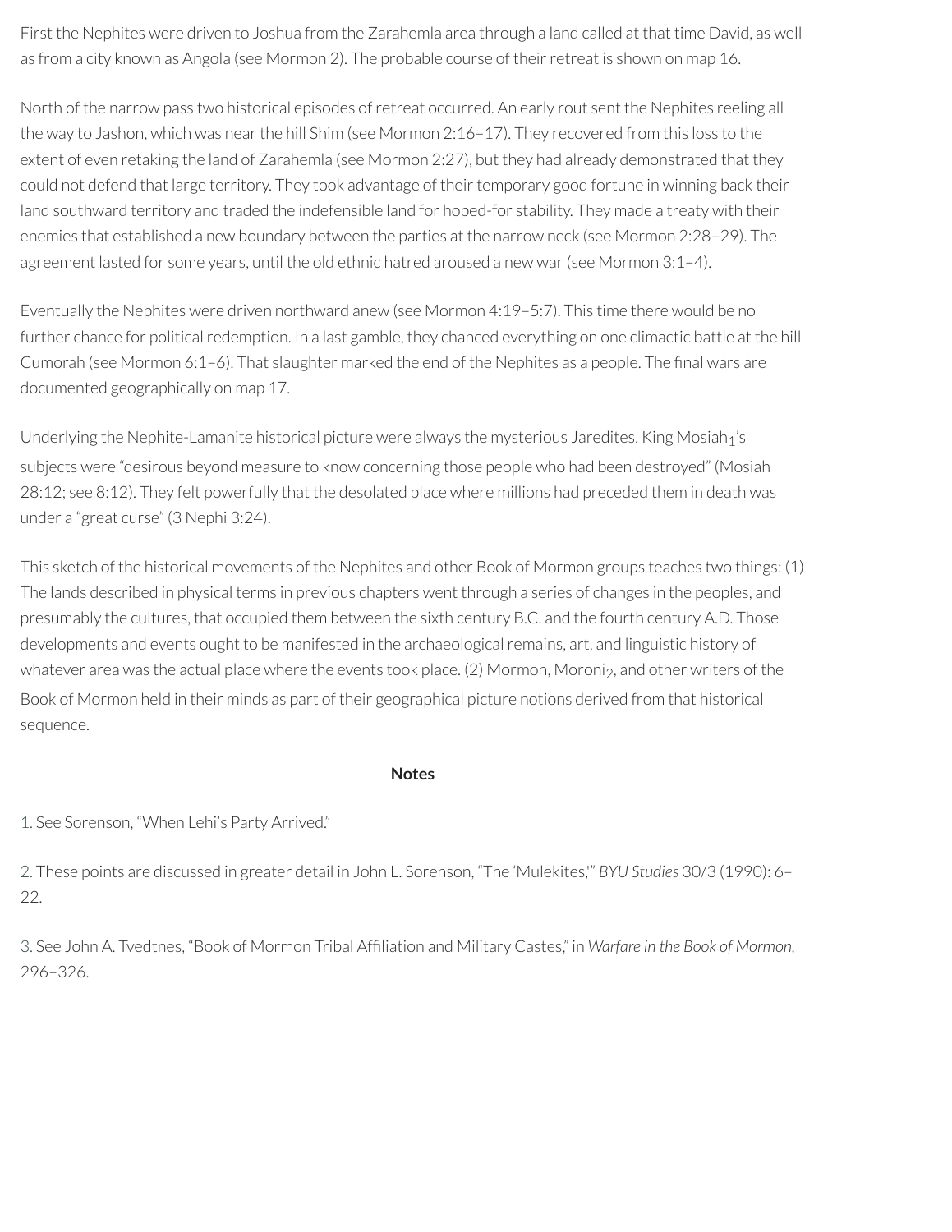# So How Much Do We Know?

After sifting through the text of the Book of Mormon in search of geographical information, as we have just done, we end up with what I call "Mormon's Map." The meaning of that label is that our graphic representation is, in large part, a simplified two-dimensional rendering of the body of information about geography that Mormon possessed in his mind.

We must, of course, say "simplified" and add "partial" for two reasons: (1) even Mormon could not have recalled at the time he was writing all the knowledge he had acquired about the lands he personally traversed (we ourselves "know" things geographical from our personal experiences that we never could express in words); and (2) Mormon drew on what he knew of geography and shed light on those matters only when it seemed required in orderto formulate his account based for the most part on records kept by others. He wanted to teach moral lessons to future readers, not instruct them about sheer facts of history and geography. Geography was significant for his task at some points, but not central to it.

It would be absurd to assume that the incomplete map we have been able to deduce from the textrepresents all that our author-editor could tell us if he were sitting by our side as a consultant on geography. We have been able to derive from his record only an approximation, yet it is a reasonable approximation. It utilizes all the information I have been able to elicit from Mormon's words and those of other Book of Mormon writers. It is remarkably consistent and provides an enlightening setting for events reported in the record. No doubt this version can be improved, and will be if we discover new points in the text of the Book of Mormon that require change in the map.

Because of lack of explicit information, at points I have had to make assumptions, whereas Mormon probably had recorded or observed facts to fill my informational gaps. By what route and how far did Alma's people travel from Mormon to Helam? I try to answer that question by seeking examples from the travel accounts that seem to tell of journeys under somewhat similar circumstances. My assumptions are subject to correction, but they are the best I can do at present.

The map we have at this point is perhaps like those maps of parts of the Americas that European cartographers made in the sixteenth and seventeenth centuries. They drew in coastlines on the basis ofreports that were not very clear orfull from voyagers who had traversed portions of the coast. Where they did not possess direct information, those mapmakers made inferences—guesses may be more accurate. As forthe interior spaces beyond the coasts, their information was even sketchier. Still, the maps they drafted were avidly sought by later voyagers and served them well enough. The comprehensive "Mormon's Map" on the inside front cover of this book can prove useful too.

### **To what uses can a map in this tentative condition be put?**

I see three services this map can furnish:

1. It gives us a model that we can apply to stories from the record to check their consistency and perhaps shed new light on factors they involved that had not occurred to us before (and maybe not even to Mormon).

2. From the map we may discern new questions about geography—that is, see gaps in our knowledge for which we might seek answers by consulting Mormon's text anew.